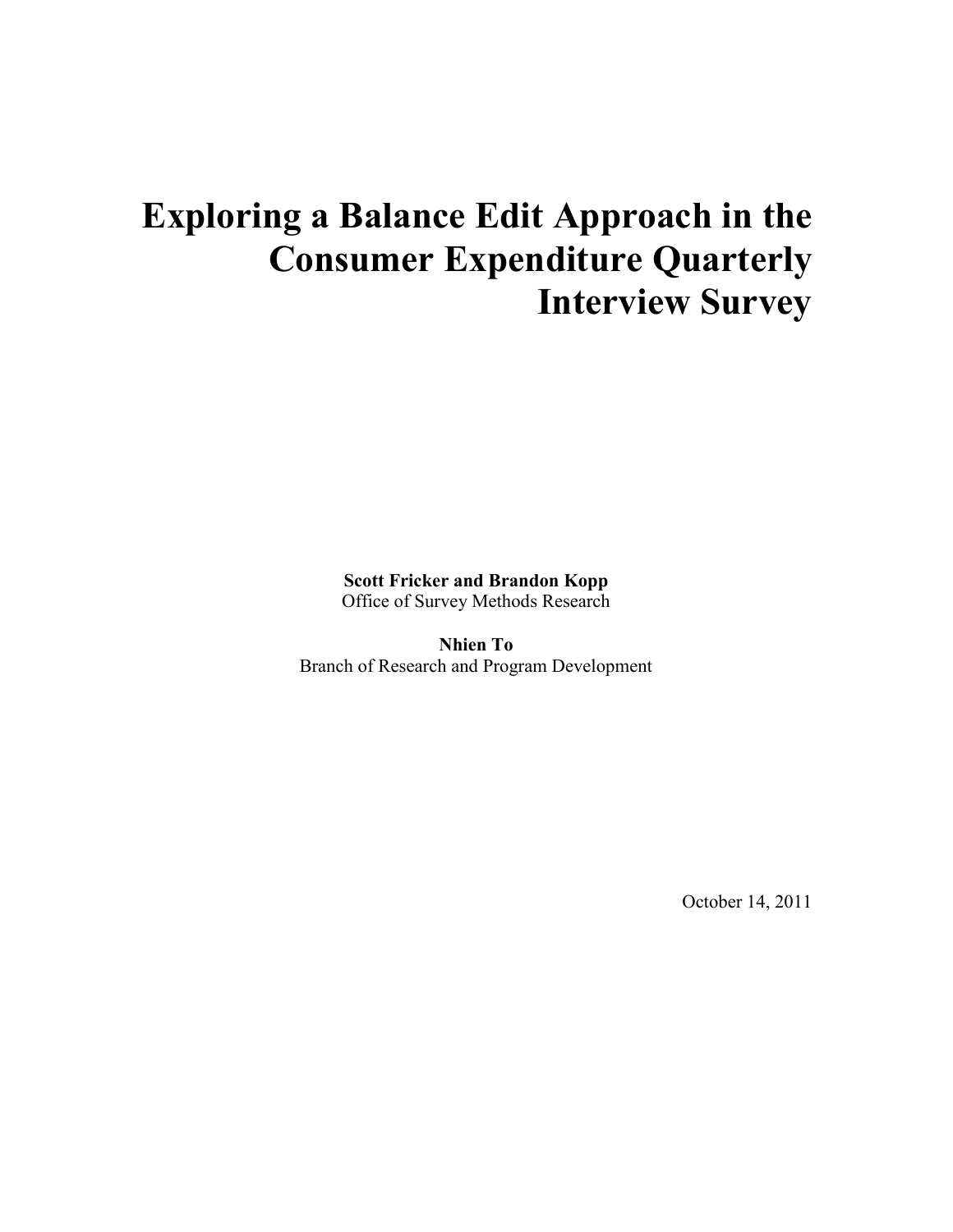#### EXECUTIVE SUMMARY

#### **Overview**

The purpose of this study was to examine the application of a balance edit procedure to a modified Consumer Expenditure Quarterly Interview Survey (CEQ), and to evaluate its effects on indicators of data quality and respondents" experience in the survey. Respondents began by answering a series of global spending questions about the household that encompassed all of the expenditure categories covered by the current CEQ, and provided information about household income and changes in assets and liabilities. We examined and presented to respondents their resulting income-to-spending ratios for the 1-month reference period. When the ratio deviated from perfect income-to-spending balance (i.e., 1.0) by more than 20 percent (15 percent for households making less than \$30,000), we initiated a balance edit procedure. The first component offered respondents the opportunity to review and revise their previous reports. If respondents' reports remained unbalanced (i.e., if they had ratios that deviated by more than 10 percent from 1.0), they were asked a brief set of follow-up probes designed to capture expenditure and income sources that might have been missed. Following administration of the modified CEQ survey with balance edit, we conducted a debriefing session to collect information about respondents" survey experience, and probe about potential sources of reporting error.

#### **Key Findings**

#### Effectiveness of the Balance Edit

#### *Change in Income-to-Spending Ratio (Balance)*

Only four of eighteen participants who received the balance edit in this study obtained acceptable income-to-spending ratios by the end of the interview. The balance edit did improve respondents' income-to-spending ratios - that is, the majority of respondents (13 of 18) moved closer to being balanced as a result of the balance edit process. However, despite making relative gains in their ratios during the interview, these respondents" reports remained notably unbalanced, with an average deviation of 42 percent from unity. Most of the movement towards balance was the result of respondents (8 of 13) who initially reported higher income than spending but then subsequently reported additional expenditures. Only one participant did worse over the course of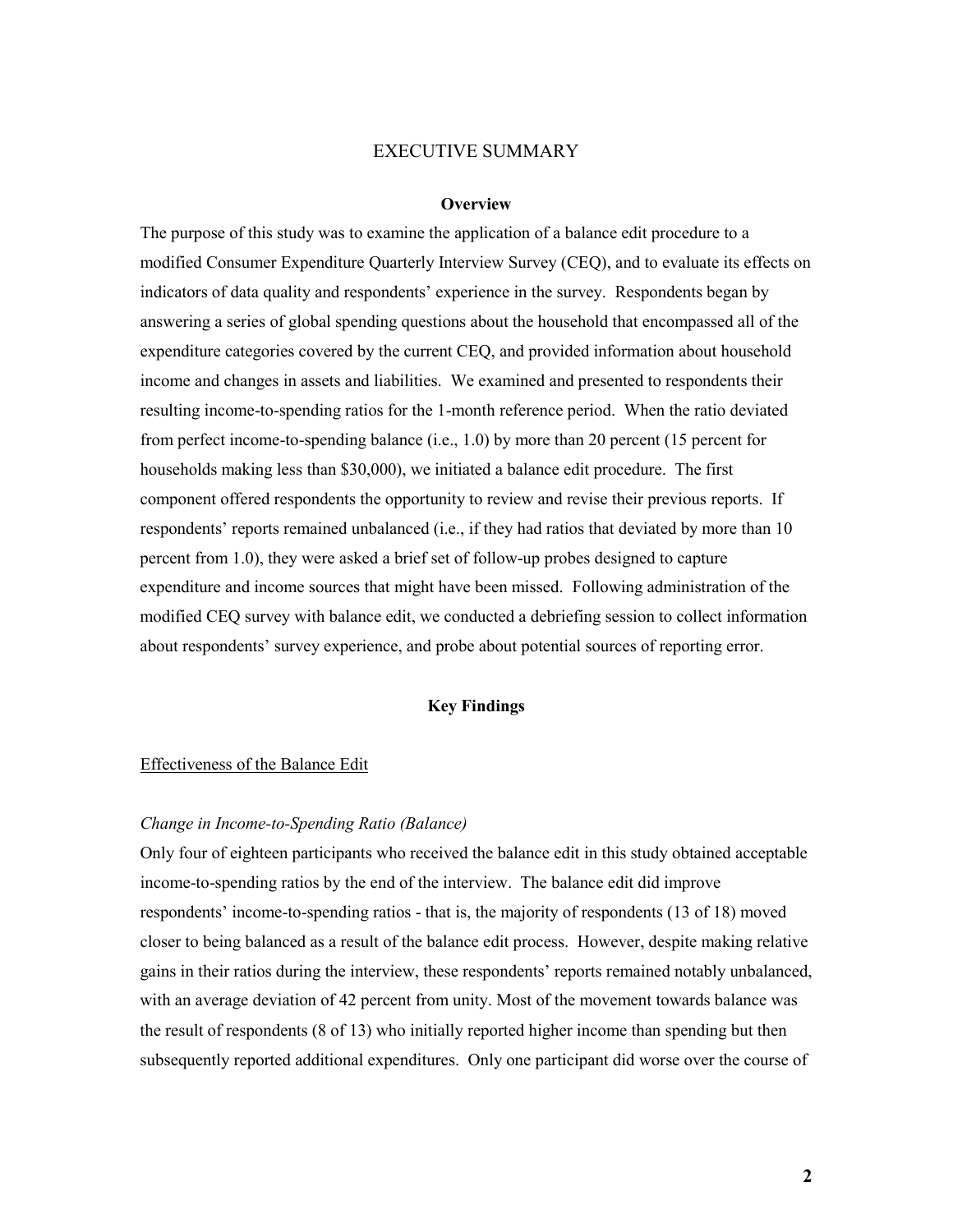the interview, and four individuals essentially remained unchanged (either by making no adjustments to their reports, or by switching the sign of their ratio but not decreasing its magnitude).

#### *Levels of Reporting*

During the initial review-and-revise component of the balance edit procedure, nearly two-thirds of respondents made changes to their reported spending (with an average of one change per respondent), a third made changes to reported income (with an average of two changes per respondent), but relatively few revisions were made to reported changes in assets or liabilities (average number of changes per respondent: 0). The mean dollar change in expenditures during the review and revise phase of the balance edit was \$159 ( $SD_{\overline{X}}$  = \$429); this represented a mean change of 6.2% in respondents' initial total reported expenditures. The mean change in income was \$1,866 ( $SD_{\overline{X}}$  = \$2,621); this represented a mean change of 45.3% in respondents' initial total reported income. During the final phase of the balance edit, in which respondents were probed about possible sources of spending and income missed earlier in the questionnaire, 56% of our sample reported additional expenditures (overall mean: \$188; reporter mean: \$503) and 50% reported additional income (overall mean: \$973; reporter mean: \$1,757).

#### Factors Affecting Data Quality in a Balance Edit

In subsequent debriefing, respondents identified several factors that they felt affected accuracy. Five participants said that they could have reported more accurately if they had been given advance notice to record their expenses in some form (e.g. using an excel spreadsheet, using their phone, bringing records to reference, writing it down on paper). The size, frequency, and saliency of expenditures was mentioned by half of the respondents as contributing to their reporting accuracy, with smaller everyday expenses like food and transportation reported as more difficult to recall accurately than more stable items like income, mortgage payments, and utilities. Respondents' household composition – its size and the division of financial responsibilities – also played a role.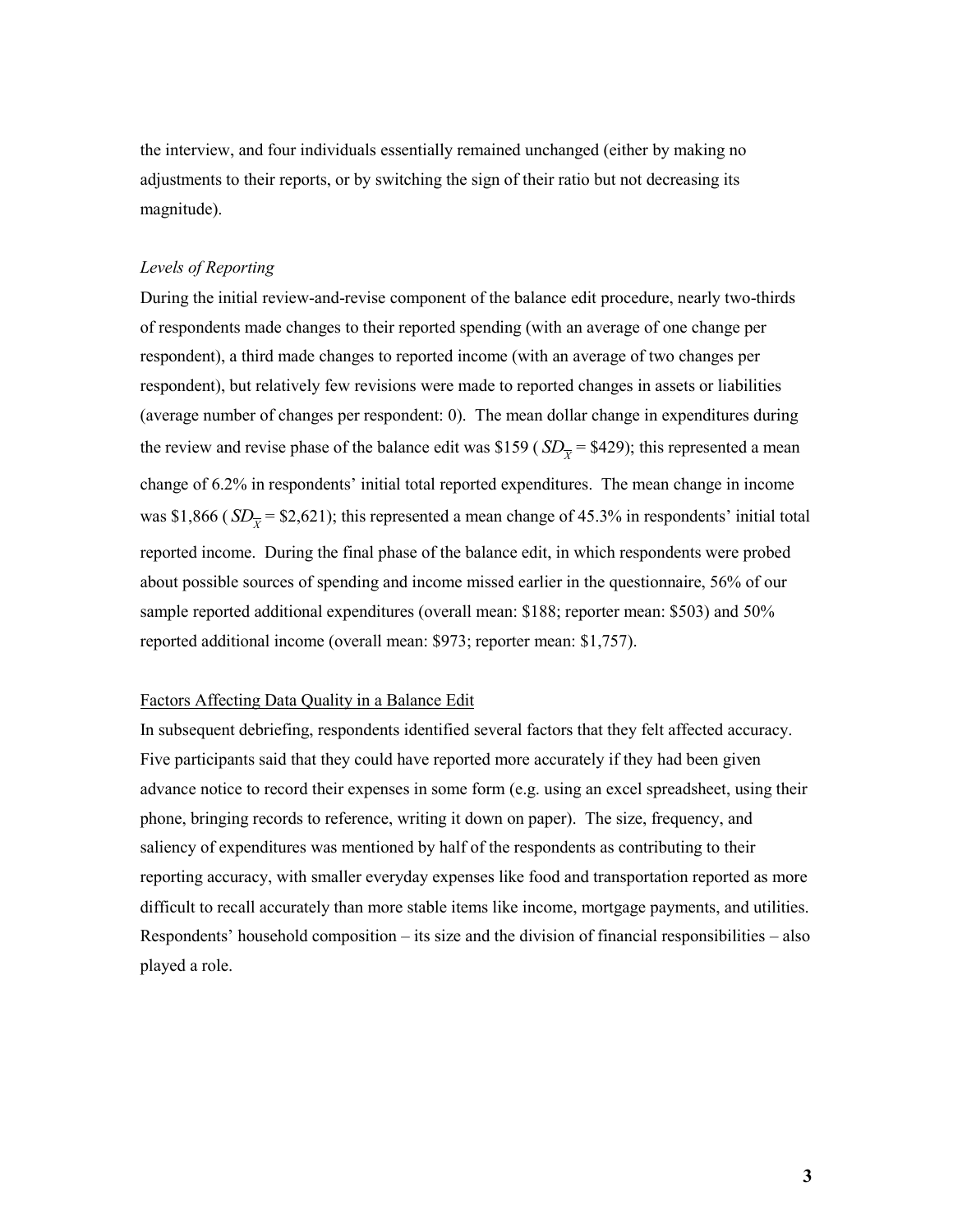#### Respondent Reactions to the Balance Edit

Respondents reactions to the balance edit fell into one of three groups. The first group  $(n=3)$ initially felt confused by the chart; they didn"t understand its purpose or what it was supposed to represent, and had a hard time comprehending the concept of income-plus-net-assets-andliabilities. A second group of respondents (n=5) understood the purpose of the balance edit but it elicited some emotional reaction, often somewhat negative. For example, several respondents said that it was somewhat surprising and uncomfortable to be confronted with information that showed spending in excess (sometimes far in excess) of their income. Others in this group whose reports were unbalanced initially made an inference that they must have done something wrong (e.g., "*I felt a little stupid.*"), or that by being asked to review their previous reports that the interviewer mistrusted them in some way ("*I was a little frustrated because I knew I was being truthful."*). Finally, half of our respondents (n=10) seemed to generally comprehend the objective of balance edit, and either have no emotional reaction or be genuinely intrigued by the information presented and motivated to resolve reporting discrepancies. Moreover, there did appear to be a relationship between these groupings and the magnitude of change in the incometo-spending ratio over the interview and in the final balance status (see page 22).

#### **Recommendations**

Despite evidence that our balance edit led to some improvements in our data quality measures, we cannot on the basis of this study recommend its use for the current CEQ without substantial additional testing. The efficacy and appeal of a balance edit will depend largely on the overall survey design (e.g., its mode, use of detailed vs. global items, length, etc.) and its analytic purposes. Depending on design changes under consideration for the CEQ, further research should be done on whether a balance edit is feasible over the phone, with a larger set of detailed reports, and with a longer reference period. If CE is interested in pursuing the possibility of including a balance edit measure, we recommend that subsequent studies attempt to examine measurement error more directly, for example through the use of record validation, or studies of within-household reporting consistency/reliability (e.g., comparing reports between spouses). In addition, Statistics Canada conducted some analysis on the Survey of Household Spending (SHS) 2008 data and the results suggested that expenses from the unbalanced questionnaires were not much different from those of balanced questionnaires (personal communication, May 2011). It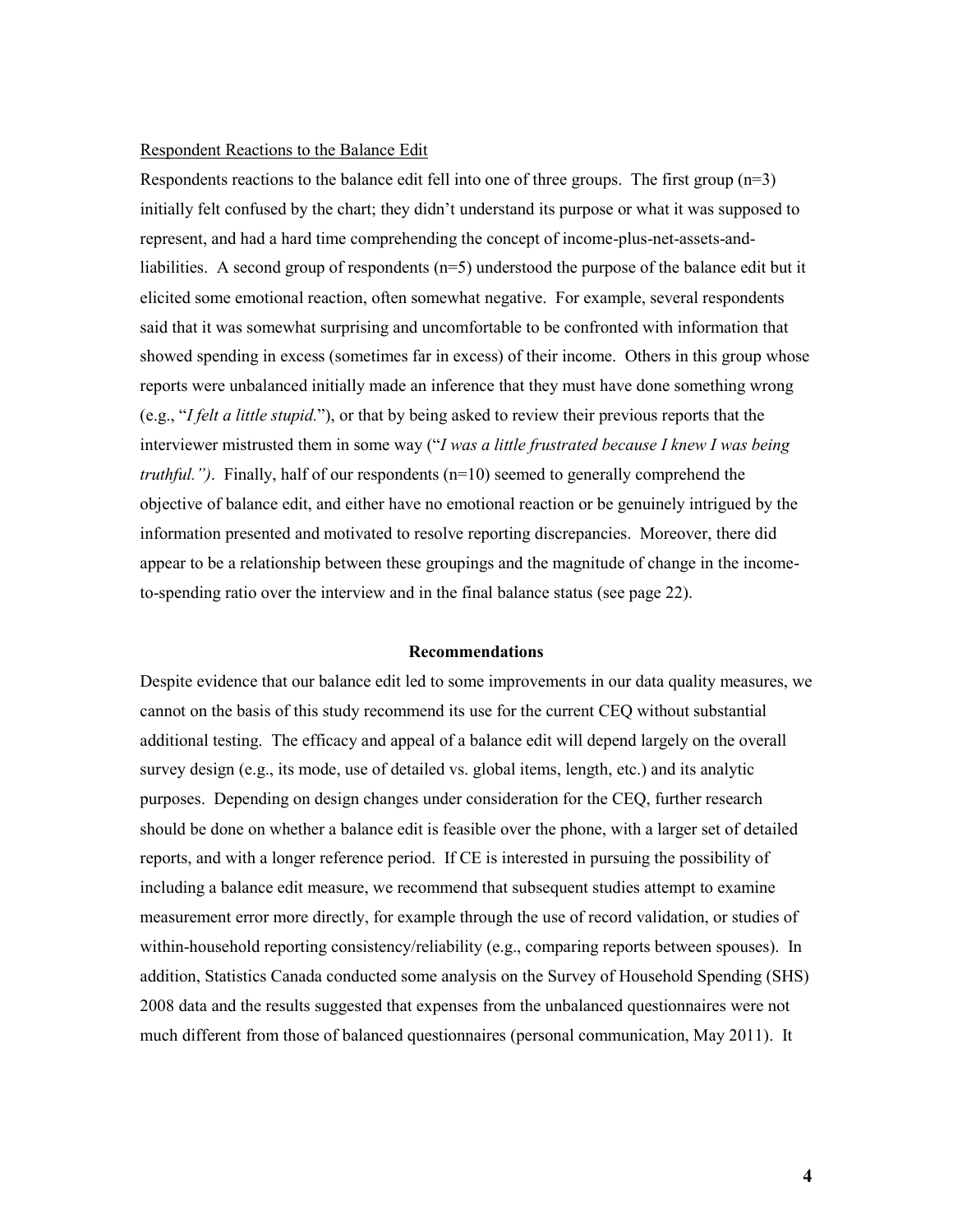would be worth exploring the specifics of this finding, and Statistics Canada"s decision to again drop the SHS balance edit starting in 2010, in more detail.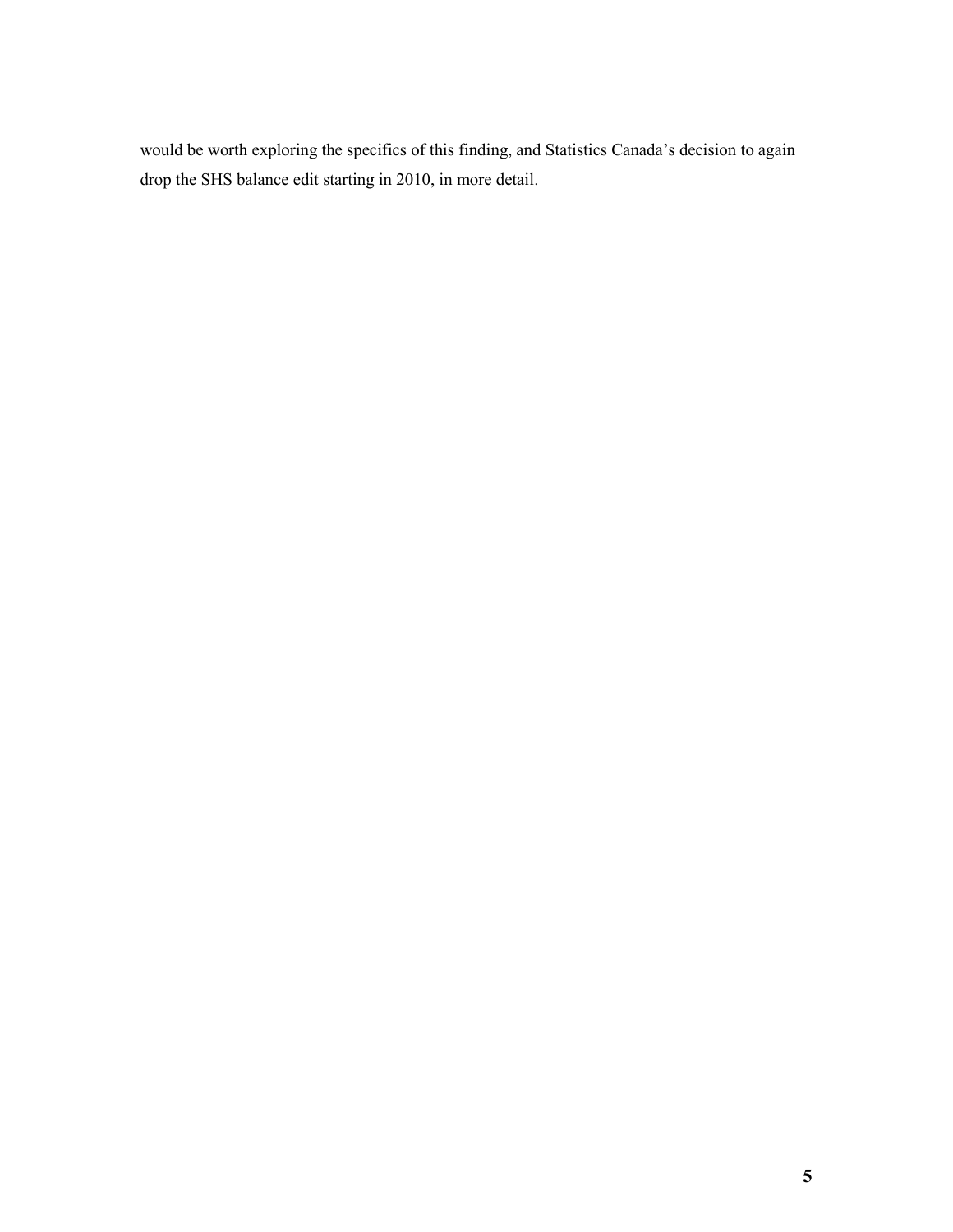## **1. INTRODUCTION**

#### **1.1 Background**

The U.S. Consumer Expenditure Survey is an ongoing monthly survey conducted by the U.S. Bureau of Labor Statistics (BLS) that provides current and continuous information on the buying habits of American consumers. The Consumer Expenditure Survey consists of two independent components: The Quarterly Interview (CEQ) Survey and the Diary (CED) Survey. For the CEQ, interviewers visit sample households five times over the course of thirteen consecutive months. Each interview is conducted with a single household respondent who reports for the entire household. The first interview establishes cooperation, collects demographic information, and bounds the interview by collecting expenditure data for the previous month. This "bounding' interview is designed to limit forward telescoping, which is the process by which respondents remember and report events or purchases as taking place more recently than they actually occurred. The four remaining interviews are administered quarterly and ask about expenditures in the 3-month period that just ended. In the second and fifth interview, respondents are asked additional detailed questions about household income, assets, and **liabilities** 

The CEQ survey presents a number of challenges for both interviewers and respondents. The interview is long, the questions detailed, and the experience can be perceived as burdensome. In part because of these challenges, there is concern that some CEQ data are underreported (e.g., Shields & To, 2005; Bosworth, Burtless, & Sabelhaus, 1991). Underreporting has been variously attributed to recall error, to panel conditioning, to respondent fatigue, and other causes.

One approach that has been used in other expenditure surveys to combat response errors like underreporting is the use of a data quality control measure known as a "balance edit" check. The implementation of this measure differs across surveys, but the basic process is one in which respondents are given the opportunity to review and revise their reported expenditures, income, and changes in assets and liabilities. For example, in the 2009 Survey of Household Spending (SHS) conducted by Statistics Canada, households that had expenditures that were out of balance with the reported cash flow (i.e., spending that was significantly above or below income plus net assets and liabilities) were probed to identify and reconcile possible sources of error. There is evidence from two empirical studies that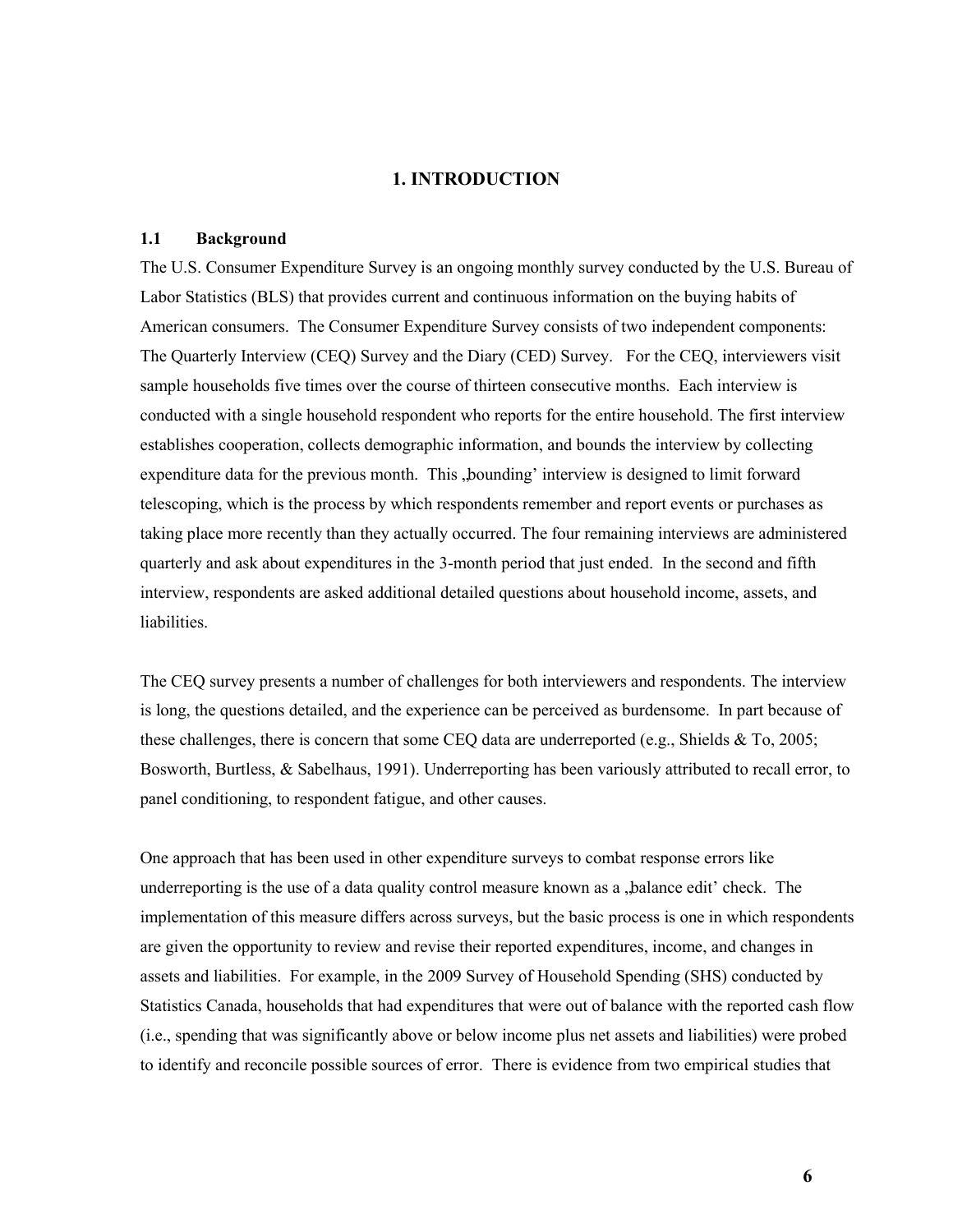the data resulting from use of a balance edit are of higher quality than those collected by the alternative methods (Brzozowski & Crossley, 2011; Hurd & Rohwedder, 2010; see Section 2.1 and 2.2).

#### **1.2 Study Objectives and Design Considerations**

The current CEQ uses built-in range edit checks to flag reports that exceed normative thresholds for an expenditure category and consistency edits to flag reports that are inconsistent with data in related fields. The purpose of this study was to explore the feasibility of including a balance edit check based on a household"s computed total spending relative to its income, assets, and liabilities. Given time and resource constraints within our organization, and because this was our first attempt to examine a balance edit measure in the CEQ, we conducted a small-scale lab study that addressed three basic areas of inquiry: (1) the effects of a balance edit in identifying and correcting reporting errors; (2) respondents" reactions to the balance edit process; (3) and the factors that impact the quality of respondents' reports or their reactions to the reconciliation process.

The study is qualitative in nature and exploratory, and there were a number of design considerations that impacted its scope and analytic objectives. One consideration was the potential increase in respondent burden that might accompany a balance edit process. The current CEQ asks an extensive battery of questions that takes an average of 65 minutes to administer. We were concerned that incorporating balance edits at the end of the existing CEQ would lengthen an already long and burdensome interview. Moreover, for some households the number of reports respondents would need to review could be unduly large, therefore making a balance edit process impractical to implement. In addition, in this study we wanted to be able to conduct real-time balancing checks and immediately follow-up with respondents during the interview. This necessitated the development of an electronic instrument that would record and tally respondents" expenditure, income, asset, and liability totals, and it was not feasible to do this for the full CEQ questionnaire given the project timeline and available resources.

On the basis of these considerations, and after consulting with CE management, we decided to test a balance edit measure using a modified CEQ in which the detailed expenditure questions were replaced with a fewer number of global items that asked respondents to report their total household spending in each of the CEQ section categories (see Section 3.1 for details). We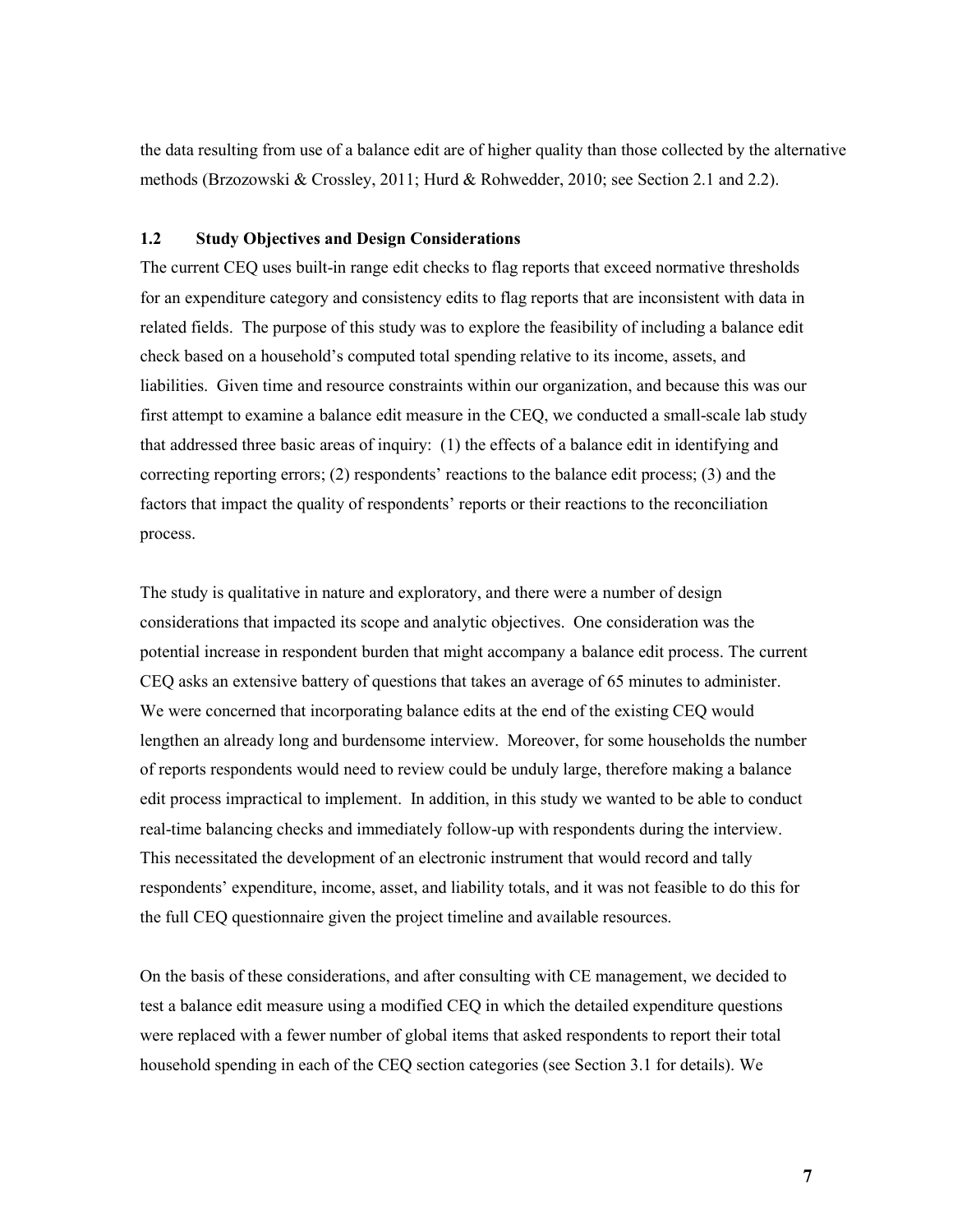acknowledge that the use of global questions and (therefore) a shorter interview are significant departures from the current CEQ procedures, that both factors may affect the nature of response errors, and that these effects have the potential to interact with the balance edit response process. Nevertheless, we view this study as a useful first step in investigating the feasibility of implementing a balance edit, and in gathering some initial information about factors that may affect its outcome (e.g., frequency of purchase; topic sensitivity; household size and respondent knowledge; conceptual clarity; cognitive difficulty; etc.).

#### **2. PREVIOUS RESEARCH**

Two surveys have implemented some form of a balance edit procedure in an effort to improve the quality of expenditure estimates – the Survey of Household Spending (SHS) conducted by Statistics Canada, and the American Life Panel (ALP) maintained by RAND Labor and Population. We briefly summarize these surveys and their use of this approach below, and discuss the studies that have examined the impact of reconciliation procedures on data quality.

## **2.1 Survey of Household Spending (SHS)**

The SHS is a face-to-face survey that collects household expenditure and income data for the previous calendar year. To help combat recall errors arising from the long recall period, Statistics Canada allows respondents to report expenses for smaller and more frequently purchased items (e.g., food) on a weekly or monthly basis, and encourages respondents" use of records during the interview. In addition, the SHS has implemented a balance edit check in which respondents' reported expenditures are compared against the sum of reported income and net change of assets in the household. When expenditures were more than 20 percent different from reported income/assets, the interviewer attempted to collect additional information to bring the two into better balance (i.e., 15 percent or less). According to Statistics Canada, most of the changes respondents made to their reports during this process were to reported income and assets (personal communication, May 2011). SHS households that remained unbalanced were deemed unusable and excluded from estimates.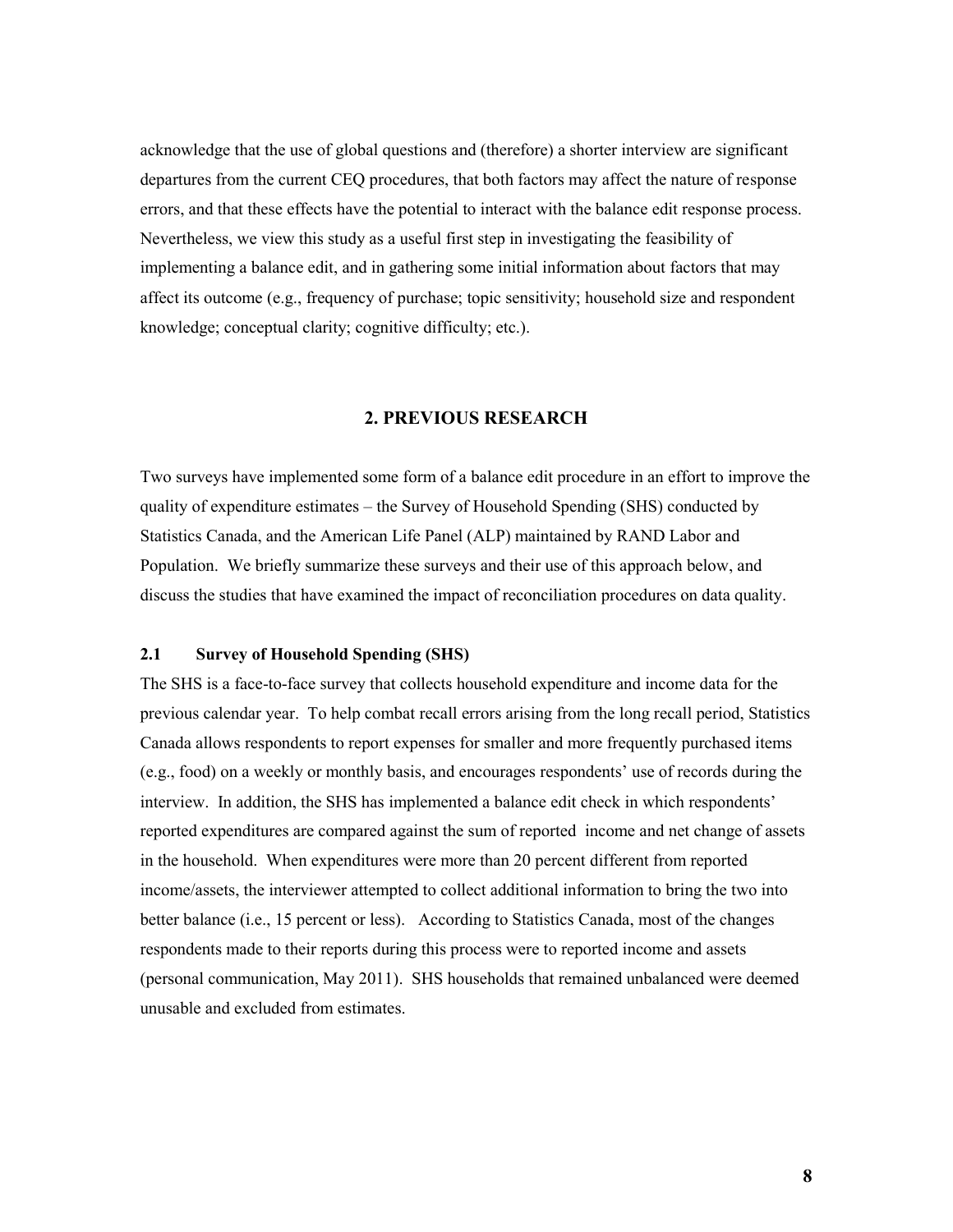In 2006, SHS data collection moved to computer-assisted personal interviewing (CAPI) and the balance edit was not used in the collection phase that year. Instead, balancing was applied at the processing phase (with no active involvement or reconciliation by respondents), and this had the unexpected consequence of significantly increasing the number of records that were deemed , out of balance" (from 546 in 2005 to 4,300 in 2006!). This comprised an unacceptably large percentage of completed SHS questionnaires for 2006 (29.4%), so a decision was made to reinstitute a field balance edit feature for 2007 data collection. To assess the effect of the balance edit on data quality, Brzozowski and Crossley (2011) compared SHS data from 2006 (no interview-based balance edit procedure) with data from 2005 and 2007. They found no differences in income or expenditure reporting across the three years for the top 15 income vigtiles. However, respondents in the bottom of the income distribution (lowest 5 vigtiles) underreported income when there was no field balance edit.

## **2.2 American Life Panel (ALP)**

The ALP is an Internet panel of approximately 1,500 respondents who are solicited once a month to participate in surveys typically taking less than 30 minutes to complete. From June 2009 through December 2010, a cohort of ALP respondents was asked to complete a monthly questionnaire that collected information about household spending in 25 medium- to highfrequency purchase categories and a quarterly questionnaire that collected data on spending in 11 less frequently purchased categories. Because outliers are a problem in self-administered surveys (where there is no interviewer to probe unusual reports), the ALP presented these respondents with a , reconciliation' screen at the end of each survey that provided a summary table listing the individual reported expenditures and the spending total for the household. Respondents then were asked to review this information and correct any items, but no automatic edit checks were used. Examining data from this panel, Hurd and Rohwedder (2010) found that ALP respondents corrected about  $2 - 3\%$  of entries per interview wave, and that there were significant reductions in item nonresponse and in the frequency and magnitude of outliers due to the reconciliation process. There also was good agreement between the total annual spending estimates derived from the reconciliation-aided ALP and those from CE over this time period (i.e., ALP spending was 96% of CE spending).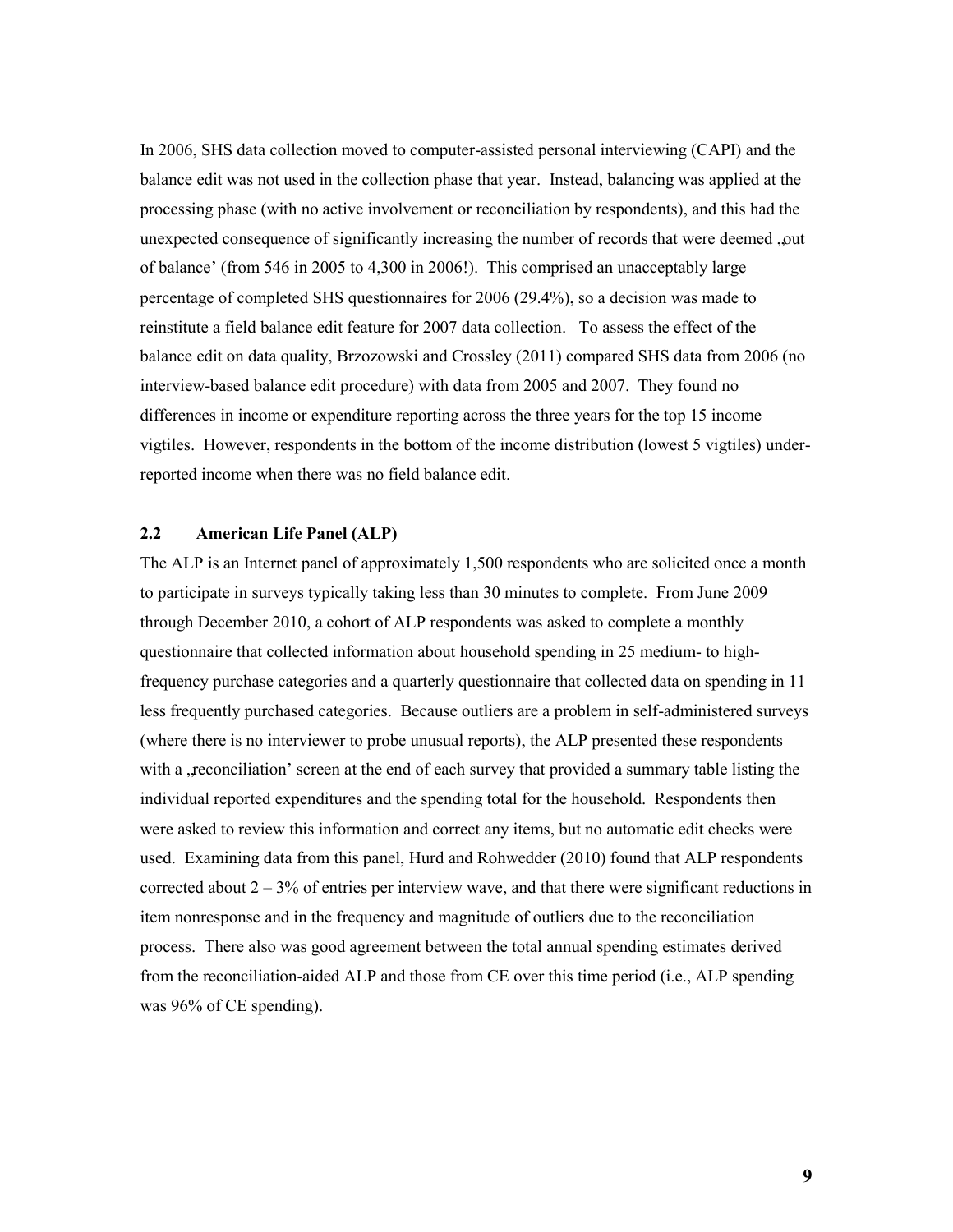## **2.3 Gaps in Existing Research**

Although the studies by Brzozowski and Crossley (2011) and Hurd and Rohwedder (2010) provide evidence that offering respondents an efficient means of reviewing and making appropriate changes to their prior responses improves the quality of survey estimates, there is no published empirical work that has examined the cognitive underpinnings of this effect. How do respondents interpret their task? What changes do they make to their reports? (The SHS work suggests that they are more likely to change reported income and assets, but this may be an artifact of the types of probes used by Statistics Canada, which tended to focus on missed income or sources of financing for larger purchases, not expenditures.) What are respondents" reactions to being questioned about previous reports, or to seeing their household spending totals? The answers to these questions are important for understanding the quality and consequences of implementing this kind of procedure, and the present study was designed to begin to fill a gap in the literature on these and related issues.

# **3. METHODS**

#### **3.1 Design and Procedures**

The study was a small-scale, lab-based test that presented participants with a modified version of the CEQ survey and a balance edit procedure for reconciling expenditure-cash flow disparities. The test sessions were conducted in the Office of Survey Methods Research (OSMR) laboratory in the Bureau of Labor Statistics (BLS). At the start of each session, a researcher explained the study"s purpose and procedures and obtained informed consent from the participants. Study participants then took part in a CAPI interview that asked a brief set of demographic questions about the household, global expenditure questions for 34 categories (covering all of the CEQ section topics), and questions about household income and changes in assets and liabilities for the reference month (see Appendix I). All participants were given a modified version of the CEQ Information Booklet to refer to throughout the survey. The booklet contained a set of flashcards that provided a list of examples of the kinds of expenditures asked about in each category. All three authors served as interviewers.

Expenditures, assets, and liabilities were collected for the preceding month (1-month recall period). We used a 1-month recall period rather than a 3-month period (as the CEQ does) or a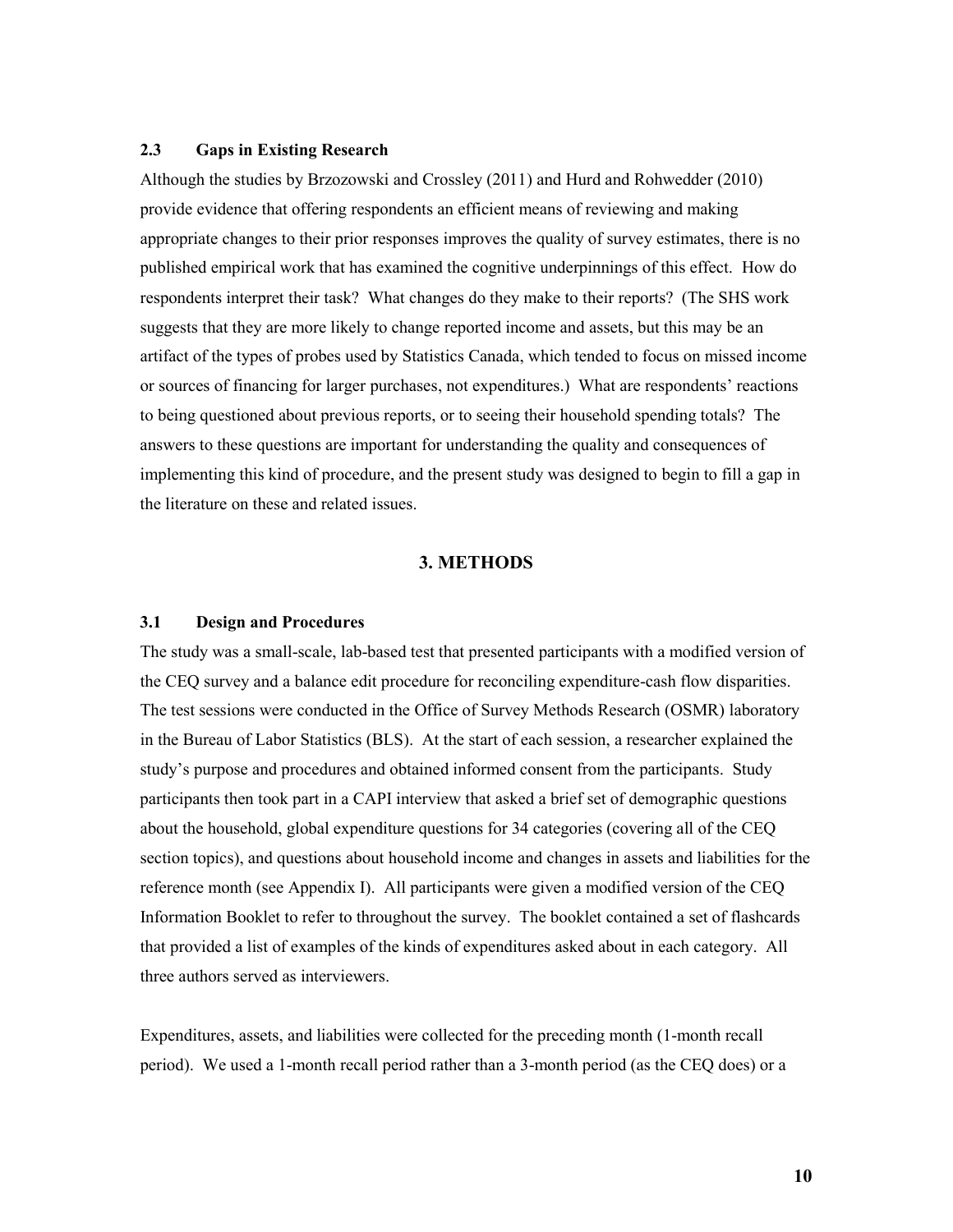flexible reference period (as is done in the SHS) for two reasons. First, we needed to measure the change in assets and liabilities over the reference period (e.g., depletions/additions to savings; changes to credit card balances) to get a full picture of the household cash flow. We felt that asking respondents to recall the relative change in their accounts over a longer recall period would be very difficult, especially in a lab setting in which respondents had limited or no access to their household records. The second reason was practical – it was not feasible to program and administer an electronic collection instrument that allowed flexible recall periods and tailored question fills; the resulting database tracking required for the balance edit would have been too complex for this study. The drawback of using a 1-month recall period is that it likely misses larger and less frequent purchases, and it is possible that these types of purchases could affect both the need for reconciliation and participants" response processes during reconciliation. We attempted to probe for this information during a post-interview respondent debriefing.

For household income, we allowed respondents to report using a flexible reference period (weekly, bi-weekly, monthly, quarterly, or annual) because there were relatively few income questions (so programming was manageable), and we felt that respondents would provide more accurate information if they could choose their preferred time period. One potential problem with this approach was that our unit of measure for the balance edit check was one month. We had to aggregate up from weekly and bi-weekly income reports (by multiplying by four or two, respectively) or disaggregate quarterly and annual reports (by dividing by three or twelve, respectively) in order to get a 1-month income value<sup>1</sup>. Income can naturally fluctuate for some people over time, however. The extent to which the (dis)aggregated income values differ from respondents' true income for the reference period impacts the likelihood of triggering the balance edit, with potentially more effort focused on "fixing" the derived income values. Again, we examined the effect of this issue on the survey outcomes and respondents' reactions to the survey.

<sup>&</sup>lt;sup>1</sup> In addition to giving participants the flexibility to choose their preferred recall period for income, they could report pre-tax or after-tax income. When pre-tax income was reported, the instrument automatically calculated the after-tax value based on current federal, state, and county tax schedules.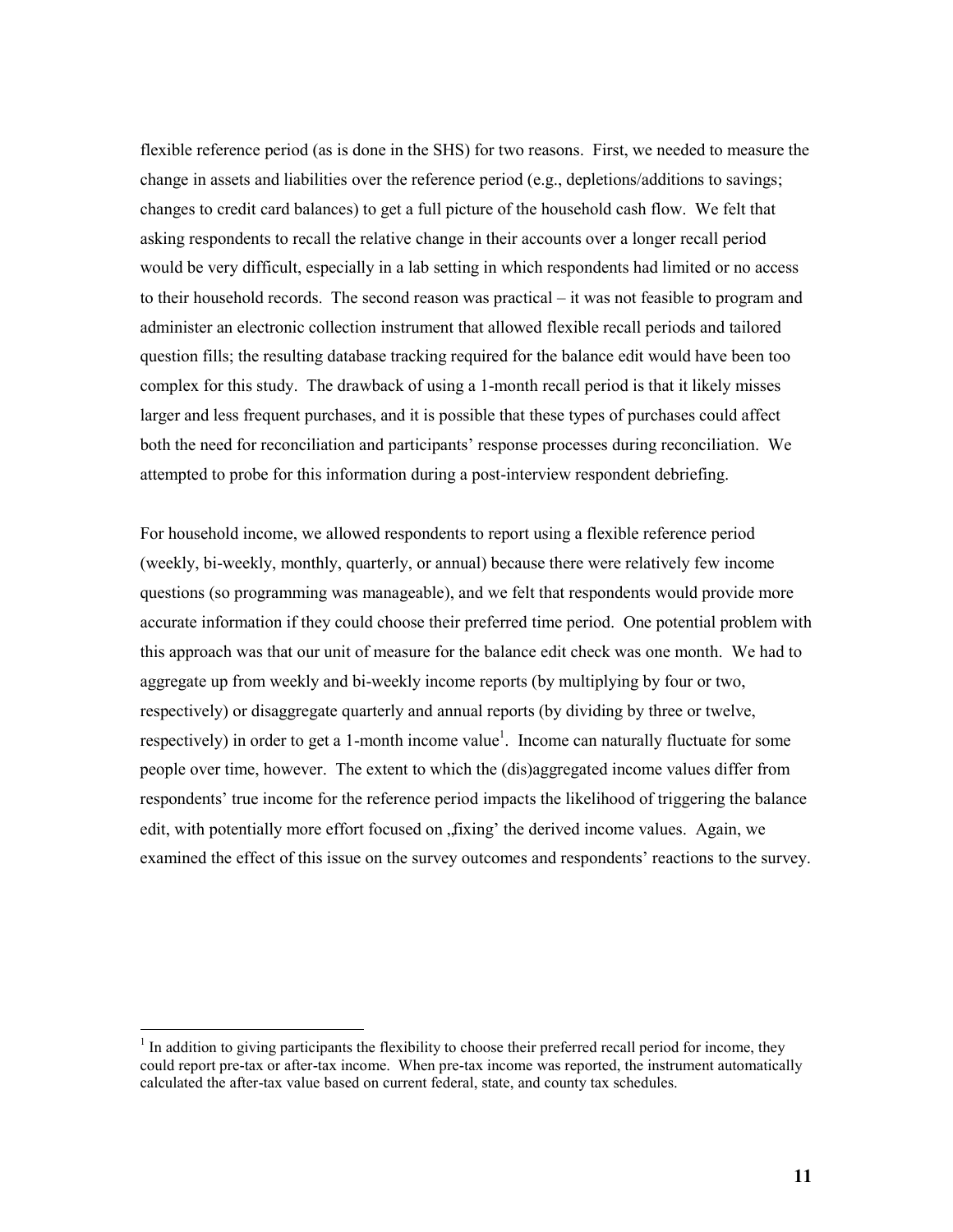#### **3.1.1 Balance Edit Procedure**

Data were recorded in an Excel workbook that calculated the ratio of participants' income-tospending over the reference period<sup>2</sup>. We calculated the ratio as follows:<br>  $ITS-ratio_i = (I_i - C_{Ai} + C_{Li}) \div S_i$ ,

$$
ITS-ratio_i = (I_i - C_{Ai} + C_{Li}) \div S_i
$$

where  $I_i$  is the (derived) monthly, after-tax household income for household *i*,  $C_{Ai}$  and  $C_{Li}$  are the change in assets and liabilities, respectively, for the household in the reference month, and  $S_i$ is the total spending for the household in the month. A ratio less than 1.0 indicates that the household spent more than its reported available income (plus net assets and liabilities). A ratio greater than 1.0 indicates that the household spent less than its total available income.

After all of the basic expenditure, income, asset, and liability questions were asked, the interviewer showed participants a graph depicting the ratio of their income-to-spending and read the following text:

*Thank you very much for your time so far. I'd like to take a look now at the overall picture of your household finances last month based on the information we've collected from you. This simple chart plots your reported household expenditures and your income plus any assets and liabilities. Ideally, we'd expect to see that these two figures match up pretty closely. [IF RATIO EXCEEDS THRESHOLD, READ:] However, sometimes when there is a big difference between these two amounts in a given month, it's because we missed some of your HH's expenditures or income, or need to make other changes to bring these in line.* 

The balance edit check was triggered by one of two income-to-spending ratios. For households with at least \$30,000 in annual income, the balance edit was triggered if this ratio deviated by 15% or more from 1.0. For households with annual income below \$30,000, the balance edit was triggered if the ratio differed by 20 percent or more from 1.0. When respondents" income-tospending ratios indicated acceptable balance at this stage of the interview (Phase 1), the interviewer terminated the interview and proceeded to the debriefing portion of the study session.

<sup>&</sup>lt;sup>2</sup> Throughout the remainder of the report we use the phrase , income-to-spending ratio' for convenience to <sup>2</sup> refer to the , income-plus-net-assets-and-liabilities-to-spending ratio' unless otherwise stated.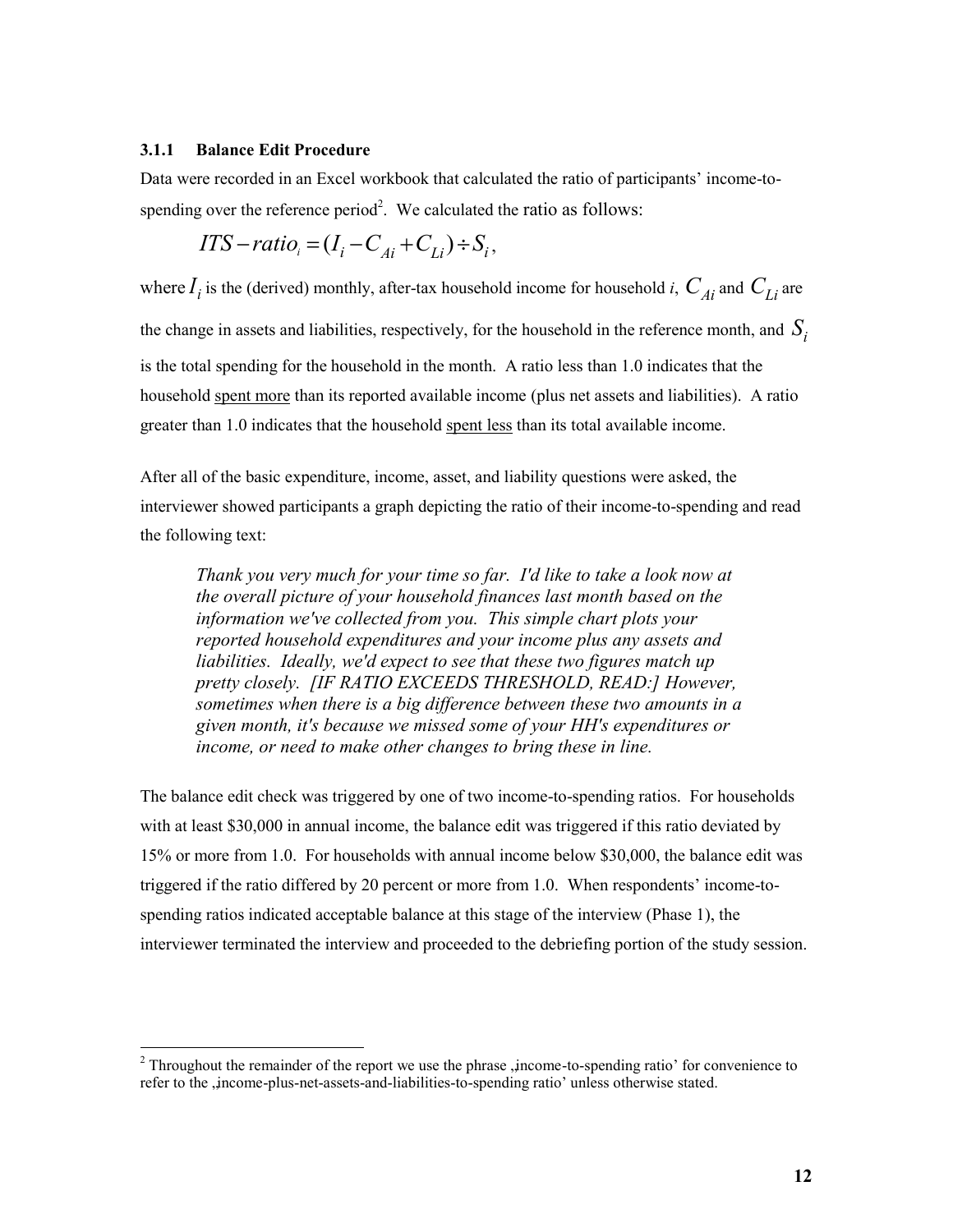If households were out of balance (based on the criteria above), respondents were given the opportunity to review a summary page of their reported expenditures, income, assets, and liabilities (individual reports and summed totals), and to make changes to their earlier reports in order to bring their ratio closer to 1.0. We recorded any changes made by respondents during this review and revision phase (Phase 2), and then showed them a revised graph of their updated household income-to-spending figure. If the household still was unbalanced at that point in the interview, the interviewer administered a brief set of probes designed to capture additional sources of income and expenditures that might have been missed (Phase 3; see Appendix II for the full set of balance edit materials). The balance edit procedure was terminated in Phase 2 or Phase 3 when expenditures were within 10 percent of reported income plus net assets and liabilities, or when all of the CEQ items and follow-up probes had been administered.

## **3.1.2 Debriefing Procedure**

Following administration of the modified CEQ (with any balance edit checks required), respondents filled out a short paper-and-pencil questionnaire and then participated in a semistructured debriefing session with the interviewer. The purpose of the debriefing was to assess the following topics:

- Respondents' general reaction to the survey and the balance edit procedure;
- Respondents' perceptions of the accuracy of their reported data;
- Sources of confusion or conceptual difficulty (e.g., global items, reference period, proxy reporting);
- Respondents' perceptions of survey burden

Appendix III contains the full debriefing protocol.

#### **3.2 Participants**

Participants for this study were recruited from an OSMR-maintained database of individuals who responded to advertisements for research studies placed in DC-area newspapers. We used a nonprobability based convenience sample but attempted to recruit participants who varied in their family size, educational attainment, household income, and employment status<sup>3</sup>. We interviewed

<sup>&</sup>lt;sup>3</sup> We achieved reasonable balance on participant education, gender, and family size, but higher-income households and employed individuals were over-represented in our sample. We had only two respondents with household incomes under \$30,000 (sample mean: \$67,800) and only three who were unemployed or retired.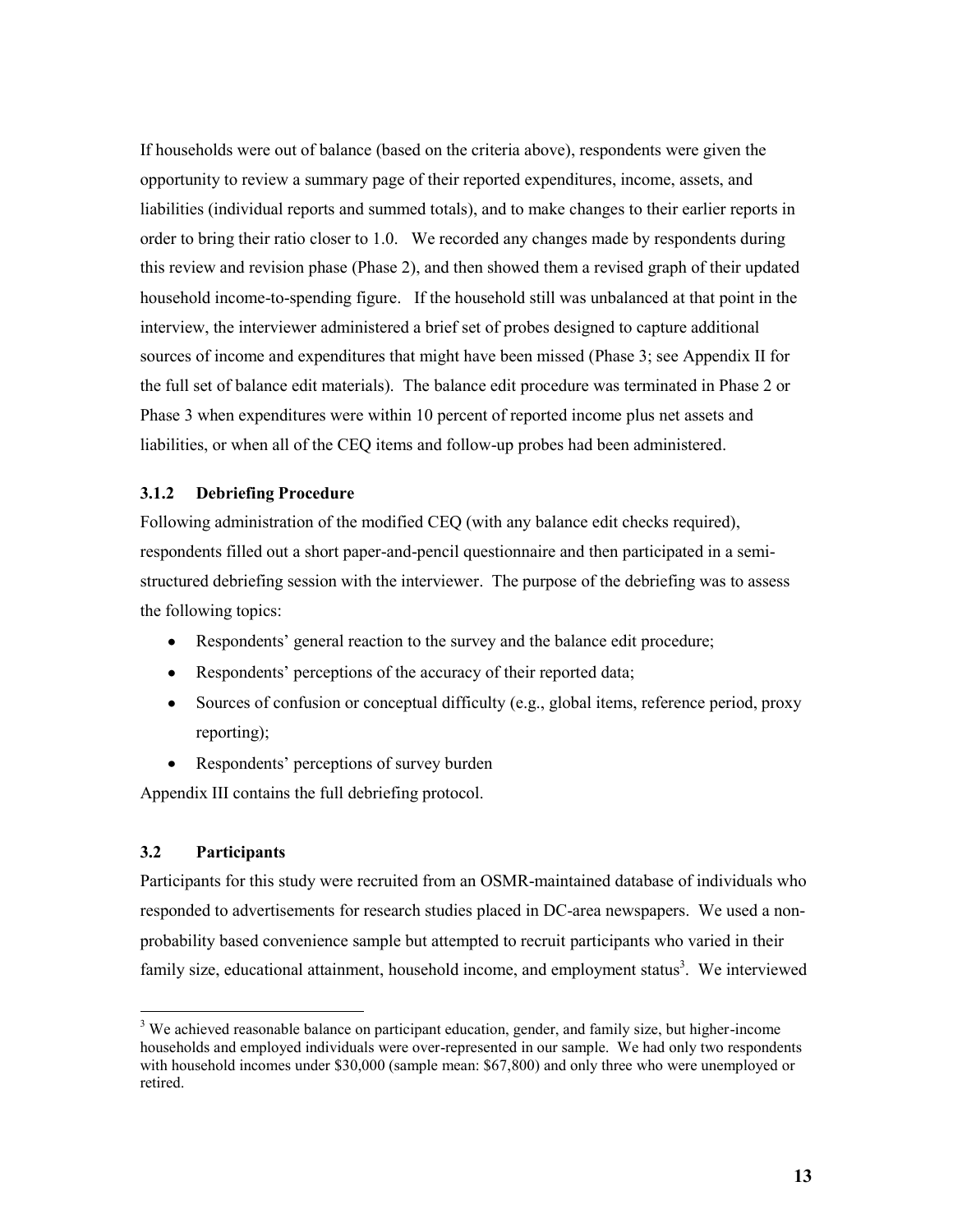twenty participants but report findings for only 19; one individual provided insufficient data during the survey and debriefing session. All twenty participants were paid \$40 for their time. Interviews lasted approximately one hour on average – 30 minutes to administer the modified CEQ survey and balance edit, and 30 minutes to conduct the participant debriefing session.

#### **3.3 Data Quality Indicators**

In the next section of the report we present our study findings. We focus on several key results. We do not have a benchmark for ,true' spending and income, so we examine the level of expenditure reporting as one commonly accepted measure of data quality. Balance edit check measures have been developed primary to reduce the likelihood of response errors due to underreporting, and thus more reporting is taken as evidence of better reporting. Another one of our primary measures of interest is the change in the household income-to-spending ratio across the interview. If the balance edit procedure implemented in this study was effective, we would expect to see those ratios improve (i.e., get closer to 1.0). Finally, we explore the qualitative responses obtained in our debriefing session to give us some additional insight into the quality of the data reported in the interview, the factors that may impact the effectiveness of a balance edit, and respondents' reactions to their survey experience.

# **4. RESULTS**

#### **4.1 Effect of Balance Edit on Income-to-Spending Ratios**

Table 1 shows the distribution of respondents" income-to-spending ratios at different phases of the survey. The first column shows the ratio criteria that we used to determine degree of balance. The second column indicates the number of respondents who fell into each ratio category at the end of Phase 1 of the interview (prior to any balance edit procedures). Only one respondent obtained an income-to-spending ratio good enough - 0.91 - to obviate the need for a balance edit. Two additional respondents obtained ratios of 0.82 and 1.19 in Phase 1, respectively, but the balance edit procedure was triggered because they had annual household incomes over \$30,000 (for which  $\mu$ balance' was defined as a deviation of 15 percent or less from a ratio of 1.0). The remaining 16 respondents were considerably unbalanced at the completion of the basic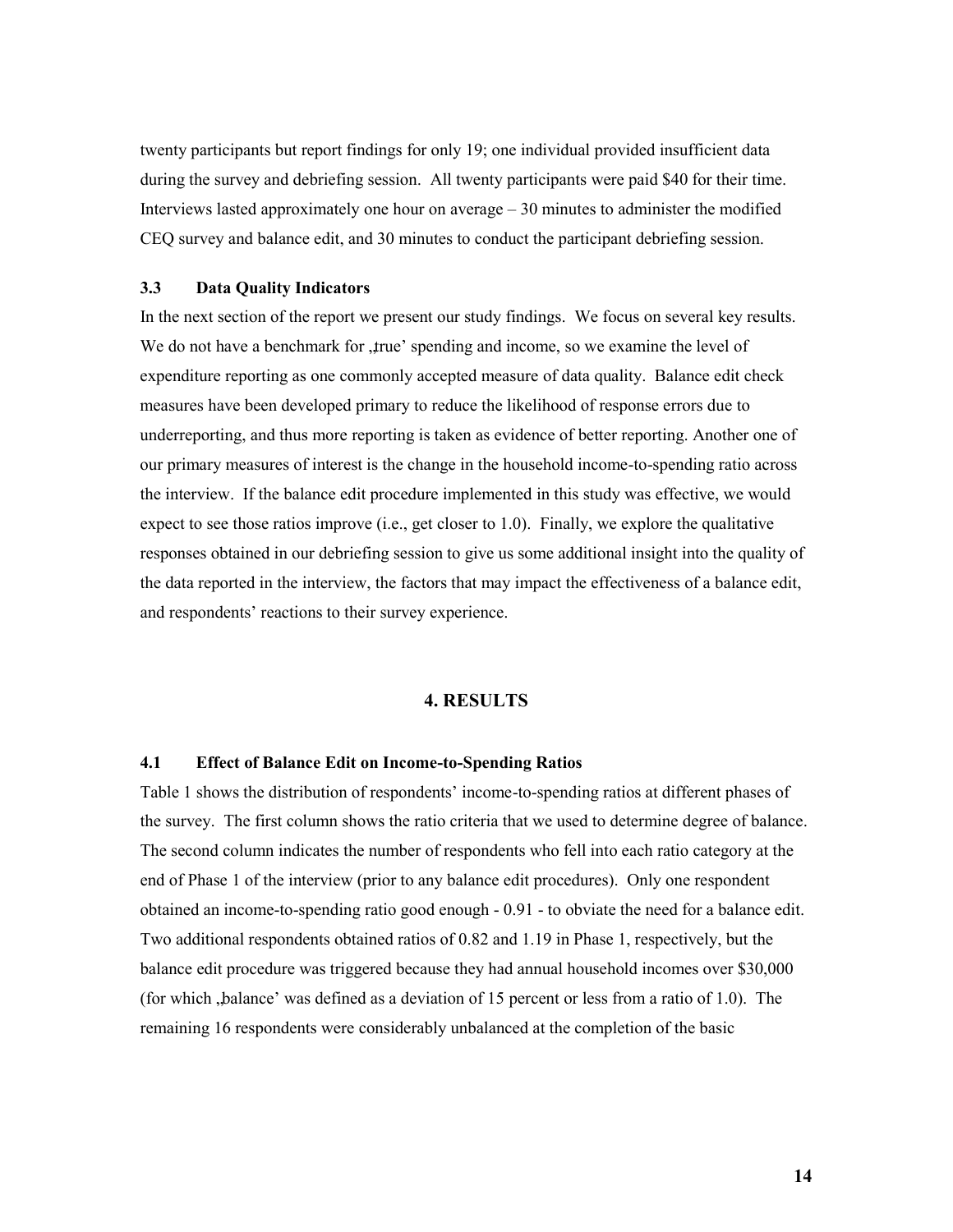questionnaire, with a mean deviation from unity of 43 percent (i.e., reporting 43 percent more available household income than reported spending).

| <b>Deviation from</b><br><b>Income-Spending</b><br>Ratio of 1.0 | <b>End of Phase 1</b><br>(Main questionnaire) | <b>End of Phase 2</b><br>(Review & Revise) <sup>a</sup> | <b>End of Phase 3</b><br>(Additional Probing) <sup>b</sup> |  |
|-----------------------------------------------------------------|-----------------------------------------------|---------------------------------------------------------|------------------------------------------------------------|--|
| $0.0 - 10.0\%$                                                  |                                               |                                                         |                                                            |  |
| $10.1 - 15.0\%$                                                 | 0                                             |                                                         |                                                            |  |
| $15.1 - 20.0\%$                                                 |                                               |                                                         |                                                            |  |
| $20.1\% +$                                                      | 16                                            | 10                                                      |                                                            |  |

**Table 1. Number of Respondents in Each Income-to-Spending Ratio Group by Interview Phase** 

 $a$ <sup>n</sup> Includes only respondents who were out of balance at the end of Phase 1 (n=18).

 $b$  Includes only respondents who were asked the additional expenditure and income probes (n=16)

The third and fourth columns of Table 1 give one indication of the extent to which the balance edit procedure was effective. Recall that once the balance edit was triggered in this study (using the  $15\%$  or  $20\%$  deviation criterion at Phase 1), a household was deemed  $\Delta$ balanced' if it achieved an income-to-spending ratio between 0.90 and 1.10. Examining the first row of the table, we see that two additional respondents achieved balance after being given the chance to review a summary of their reports and make revisions (Phase 2, column 3), and two more respondents achieved balance after answering the additional expenditure and income probes (Phase 3, column 4). Thus, a total of 5 respondents out of 19 obtained acceptable income-to-spending ratios; one respondent did so without going through the balance edit and four did so only with the help of the balance edit.

The shaded cells in Table 1 show the number of respondents who did not reach balance in any phase of the interview by our study criteria. Nevertheless, there is some indication in these cells that the balance edit did have a positive impact on respondents" income-to-spending ratios in the aggregate. For example, the number of respondents with ratios deviating by more than 20 percent from 1.0 was cut in half by the end of the balance edit process (from 16 to 8). This effect is even more evident when we examine the pattern of changes in income-to-spending ratios for individual respondents over the course of their interviews (see Table 2).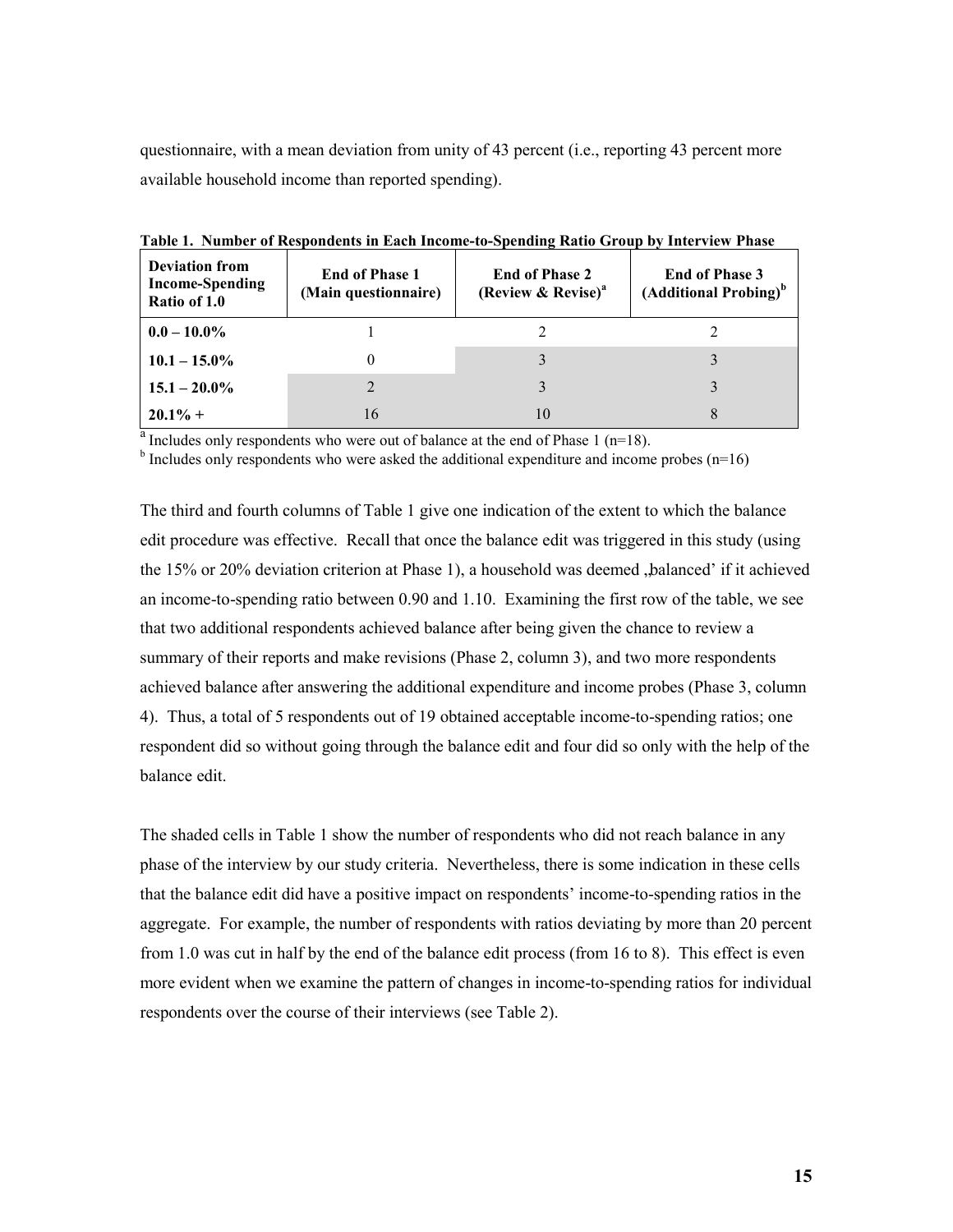| # of Respondents |
|------------------|
| 13               |
| 8                |
| 3                |
| 2                |
| $\theta$         |
|                  |
| $\overline{2}$   |
| $\overline{2}$   |
|                  |

**Table 2. Distribution of the Direction of Ratio Changes in the Interview<sup>d</sup>**

<sup>d</sup> Includes only respondents who were administered the balance edit ( $n=18$ ).

Table 2 presents the number of respondents whose ratios improved, worsened, stayed the same, or simply switched direction but not magnitude over the course of the interview. The majority of our respondents (13 of 19) moved closer to being balanced as a result of the balance edit process. (However, despite making relative gains in their ratios during the interview, these respondents" reports remained notably unbalanced, with an average deviation of 42 percent from unity.) Most of the movement towards balance in this group was the result of respondents (8 of 13) who initially reported higher income than spending but then subsequently reported additional expenditures (these respondents' ratios got smaller but remained above 1.0). Five respondents initially reported significantly more spending than income and moved closer to balance throughout the interview by making small reductions to their reported spending and increases to income (e.g., reporting additional wages or forgotten tax refunds). Only one participant did worse over the course of the interview, and four individuals essentially remained unchanged (either by making no adjustments to their reports, or by flipping the sign of their ratio but not decreasing its magnitude).

## **4.2 Levels of Reporting**

Table 3 gives a more concrete look at respondents" reporting throughout the interview. The second column shows the average number of reports and average dollar amounts given by our study participants for the different survey topics in the main questionnaire (Phase 1). Consistent with our earlier findings, prior to the balance edit check our sample in the aggregate reported slightly more income (plus net change in assets and liabilities) than spending. During the initial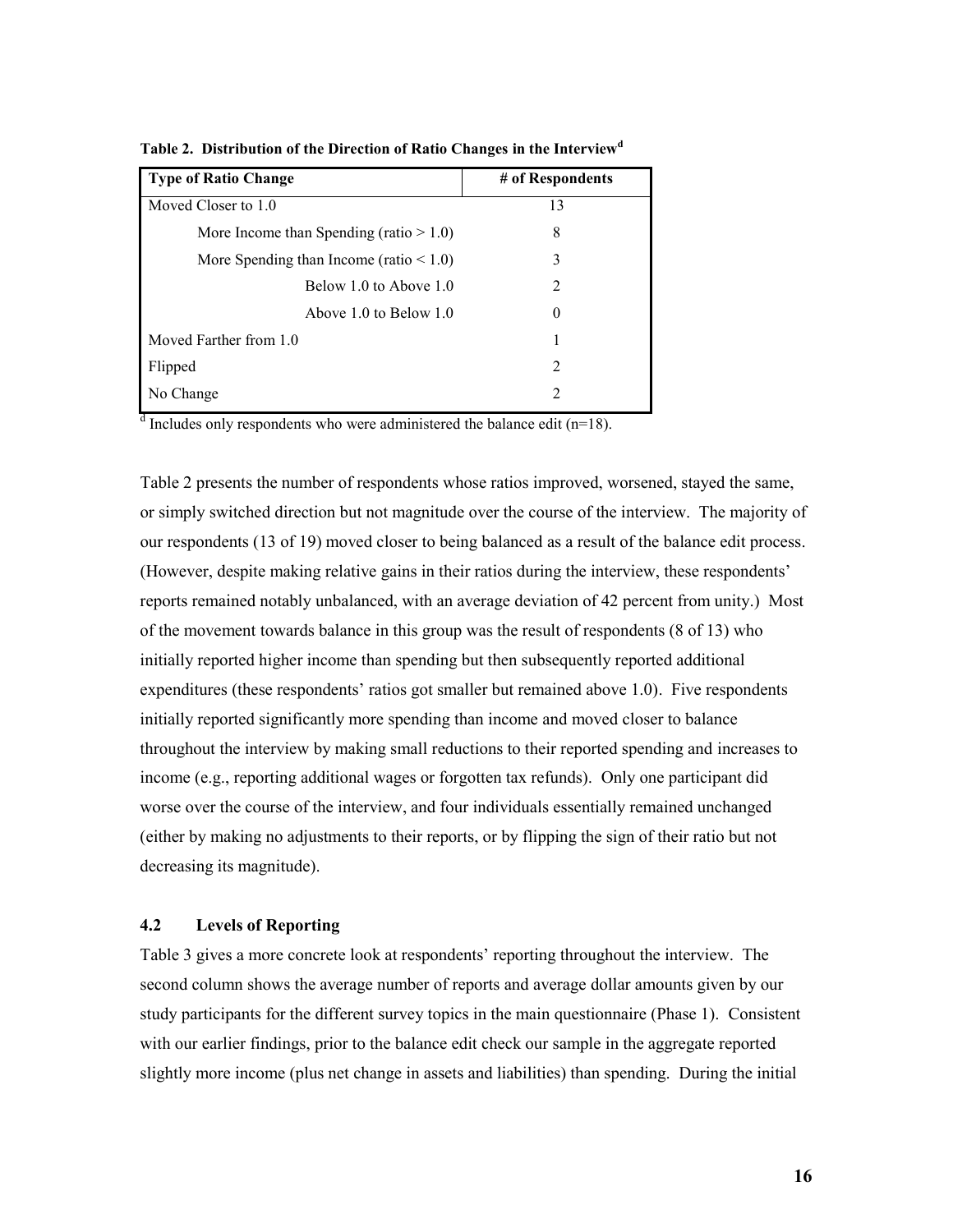review and revise component of the balance edit procedure (Phase 2), 61 percent of respondents (n=11) made changes to their reported spending (with an average of one change per respondent), 33 percent ( $n = 6$ ) made changes to reported income (with an average of two changes per respondent), but relatively few revisions were made to reported changes in assets or liabilities (average number of changes per respondent:  $0$ ).<sup>4</sup>

| radic 9. Teporting incluence and Lever by Topic and filter from I hase |                                 |                          |                                      |                            |                                      |                            |
|------------------------------------------------------------------------|---------------------------------|--------------------------|--------------------------------------|----------------------------|--------------------------------------|----------------------------|
|                                                                        | Phase 1<br>(Main Questionnaire) |                          | Phase 2<br>(Review and Revise)       |                            | Phase 3<br>(Additional Probes)       |                            |
|                                                                        | $(n=19)$                        |                          | $(n=18)$                             |                            | $(n=16)$                             |                            |
|                                                                        | $\overline{X}$<br>Total $(\$)$  | $\bar{X}$<br>$#$ Reports | $\frac{0}{0}$<br>Reporting<br>Change | $\bar{X}$<br>Change $(\$)$ | $\frac{0}{0}$<br>Reporting<br>Change | $\bar{X}$<br>Change $(\$)$ |
| Expenditures                                                           | \$4,781                         | 14                       | 61%                                  | \$92                       | 56%                                  | \$188                      |
| Income                                                                 | \$5,196                         | $\mathbf{2}$             | 33                                   | \$589                      | 50                                   | \$973                      |
| Change in Assets                                                       | \$67                            | 1                        | 22                                   | \$28                       | n/a                                  | n/a                        |
| Change in Liabilities                                                  | \$49                            | 0.5                      | 5                                    | $-$ \$528                  | n/a                                  | n/a                        |

**Table 3. Reporting Incidence and Level by Topic and Interview Phase** 

The mean dollar change figures shown on the right-hand side of the Phase 2 column reflect averages across the entire eligible sample (i.e., all respondents who were administered the Phase 2 balance edit, regardless of whether a change was made or not). Restricting our analyses to only those respondents who made revisions in Phase 2, the mean dollar change in expenditures was \$159 ( $SD_{\overline{X}}$  = \$429); this represented a mean change of 6.2% in respondents' initial total reported expenditures (the overall sample mean – for changers and non-changers – was 3.6% of total expenditures). The mean change in income was \$1,866 ( $SD_{\overline{X}}$  = \$2,621); this represented a mean change of 45.3% in respondents' initial total reported income (the overall sample mean was 14.3% of initial total income). During Phase 3, in which respondents were probed about possible sources of spending and income missed earlier in the questionnaire (but not new changes in assets or liabilities), 56 percent ( $n=9$ ) of our sample reported additional expenditures (overall mean: \$188; reporter mean: \$503) and 50 percent (n=8) reported additional income (overall mean: \$973; reporter mean: \$1,757).

<sup>&</sup>lt;sup>4</sup> Only one participant in this study revised her reported change in liabilities, recalling that she had paid off a business loan for \$9500 during the reference month.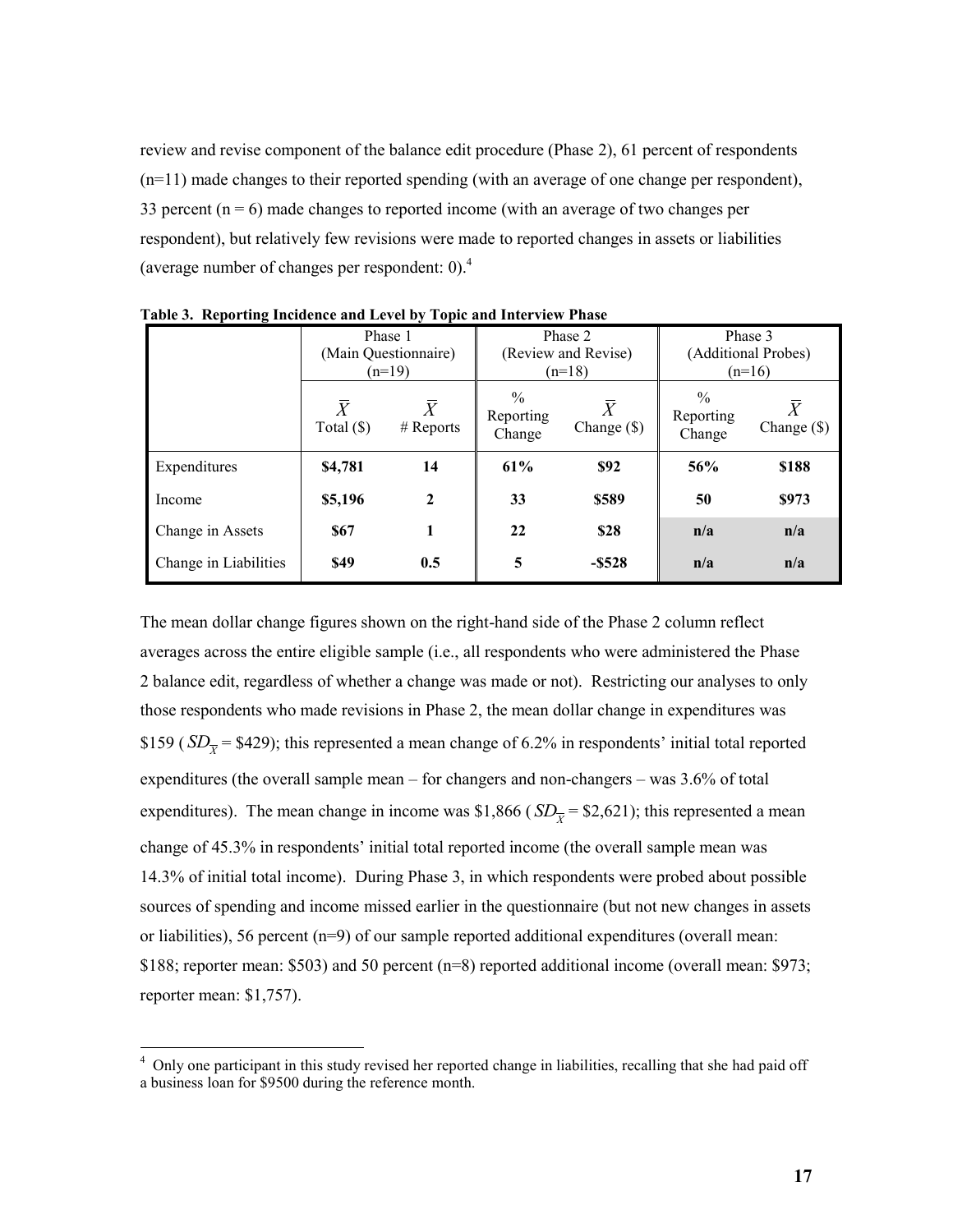## **4.3 Debriefing**

Following the completion of the modified CEQ survey, respondents completed a selfadministered questionnaire that asked them to rate how comfortable they felt sharing expenditure, income, asset, and liability information during the interview, and how accurate they felt those reports had been. The original questions used a 5-point Likert scale – ranging from "very uncomfortable' to "very comfortable," and "very inaccurate" to "very accurate," with a neutral neither' middle response option. We collapsed the "very" and "somewhat" categories for each dimension and omit the middle response option data for reporting purposes. Table 4 presents those data.

|                       | Comfort                              |                                    | Accuracy                          |                                 |  |
|-----------------------|--------------------------------------|------------------------------------|-----------------------------------|---------------------------------|--|
| Category              | Very or<br>Somewhat<br>Uncomfortable | Very or<br>Somewhat<br>Comfortable | Very or<br>Somewhat<br>Inaccurate | Very or<br>Somewhat<br>Accurate |  |
| Expenditures          | 5%                                   | 65%                                | 5%                                | 80%                             |  |
| Income                | 30                                   | 55                                 | $\mathbf{0}$                      | 85                              |  |
| Change in Assets      | 30                                   | 60                                 | 5                                 | 85                              |  |
| Change in Liabilities | 15                                   | 60                                 | 0                                 | 95                              |  |

**Table 4. Respondents' Ratings of Comfort and Accuracy (%) by Reporting Category (n=19)** 

The majority of our study respondents reported feeling "very' or "somewhat" comfortable providing the household financial information asked during the interview, though reporting income was more sensitive for some respondents than discussing expenditures or changes in assets and liabilities. In response to a follow-up question, several participants acknowledged that they felt awkward disclosing income to a stranger, but understood the purpose of the question and believed that their responses were important and would be kept confidential. Additionally, several participants said that they were comfortable reporting income information for themselves, but had been reluctant or unable to do so for other household members.

Respondents' ratings of the accuracy of their reports were very high (80% - 95%). On the one hand, this may simply reflect the effects of self-presentation management – the desire to represent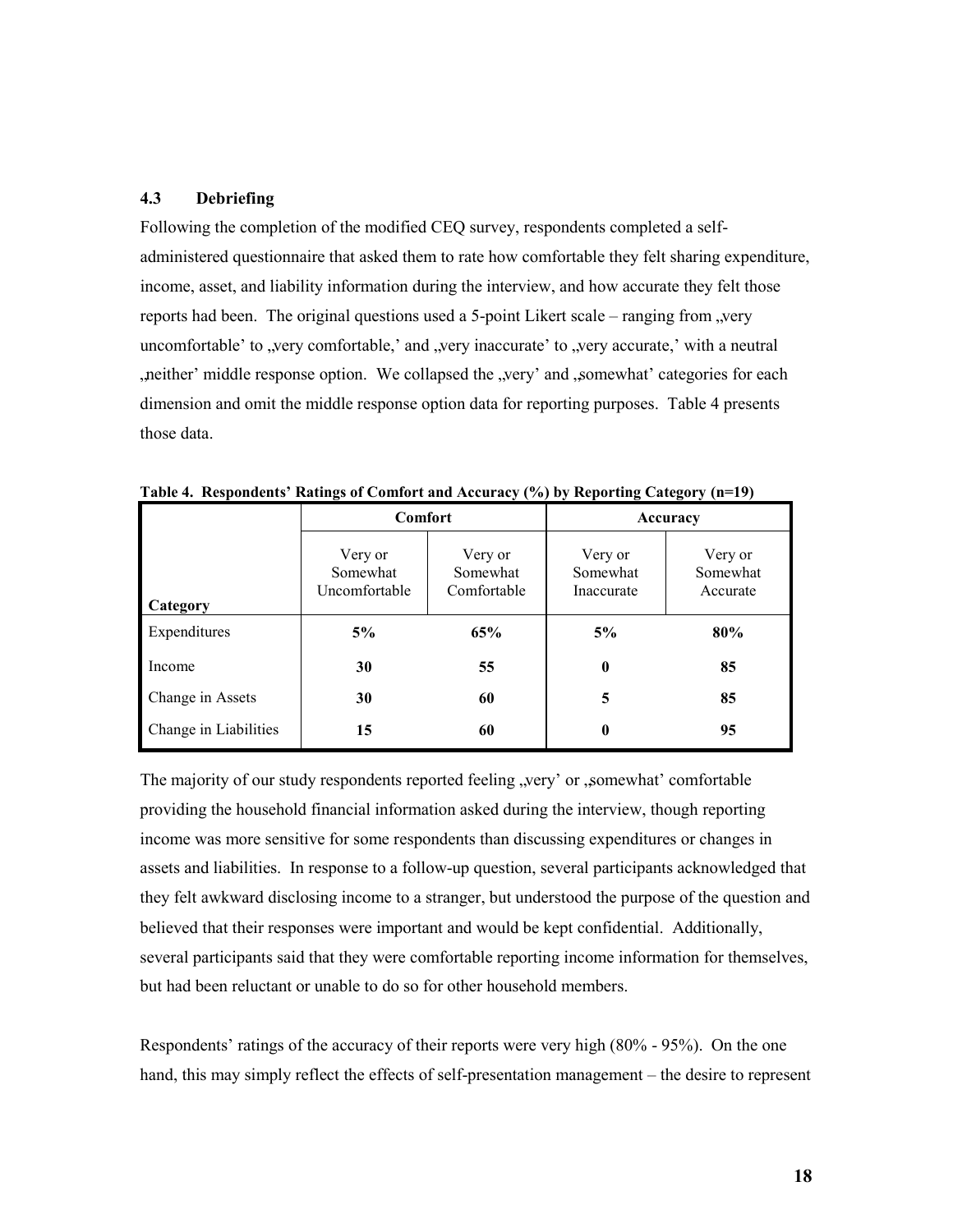oneself as a diligent and accurate participant in the data collection effort. On the other hand, a number of respondents in this study evinced behavior or made explicit comments that indicated that they had engaged in effortful and thorough recall and reporting. For example, most respondents followed along with the Information Booklet during the interview and said during debriefing that it provided definitional clarity to some of the global expenditure categories/items, and helped them recall expenditures they would otherwise have forgotten to report. Two respondents spontaneously brought out their checkbooks or personal calendars during the interview to aid reporting. In addition, the balance edit process itself may have strengthened respondents" perceptions of accuracy since most respondents made adjustments to their reports (recalling forgotten items, revising earlier reports with greater specificity) and saw visual evidence that those efforts led to improvements in their household cash flow balance.

The self-administered questionnaire also included items to assess respondents" perception of survey length and burden. We asked respondents to estimate how long the interview lasted under the assumption that those estimates would exceed actual survey length if respondents felt burdened (see, e.g., Block, 1990). The average estimated interview duration was 32.3 minutes, about five minutes longer than the actual interview duration (mean 27.2), suggesting some degree of respondent burden. However, when asked whether the interview was "too long, too short, or about right," all respondents replied that the survey length was , about right." In addition, we asked respondent to rate how burdensome they felt the survey was and again the responses were uniformly positive (e.g., "*It was not at all burdensome." "It was great." "…very interesting and easy.")*.

#### **4.3.1 Factors Affecting Accuracy**

In subsequent debriefing, respondents identified several factors that they felt affected accuracy. Five participants said that they could have reported more accurately if they had been given advance notice to record their expenses in some form (e.g. using an excel spreadsheet, using their phone, bringing records to reference, writing it down on paper). The size, frequency, and saliency of expenditures was mentioned by half of the respondents as contributing to their reporting accuracy, with smaller everyday expenses like food and transportation reported as more difficult to recall accurately than more stable items like income, mortgage payments, and utilities.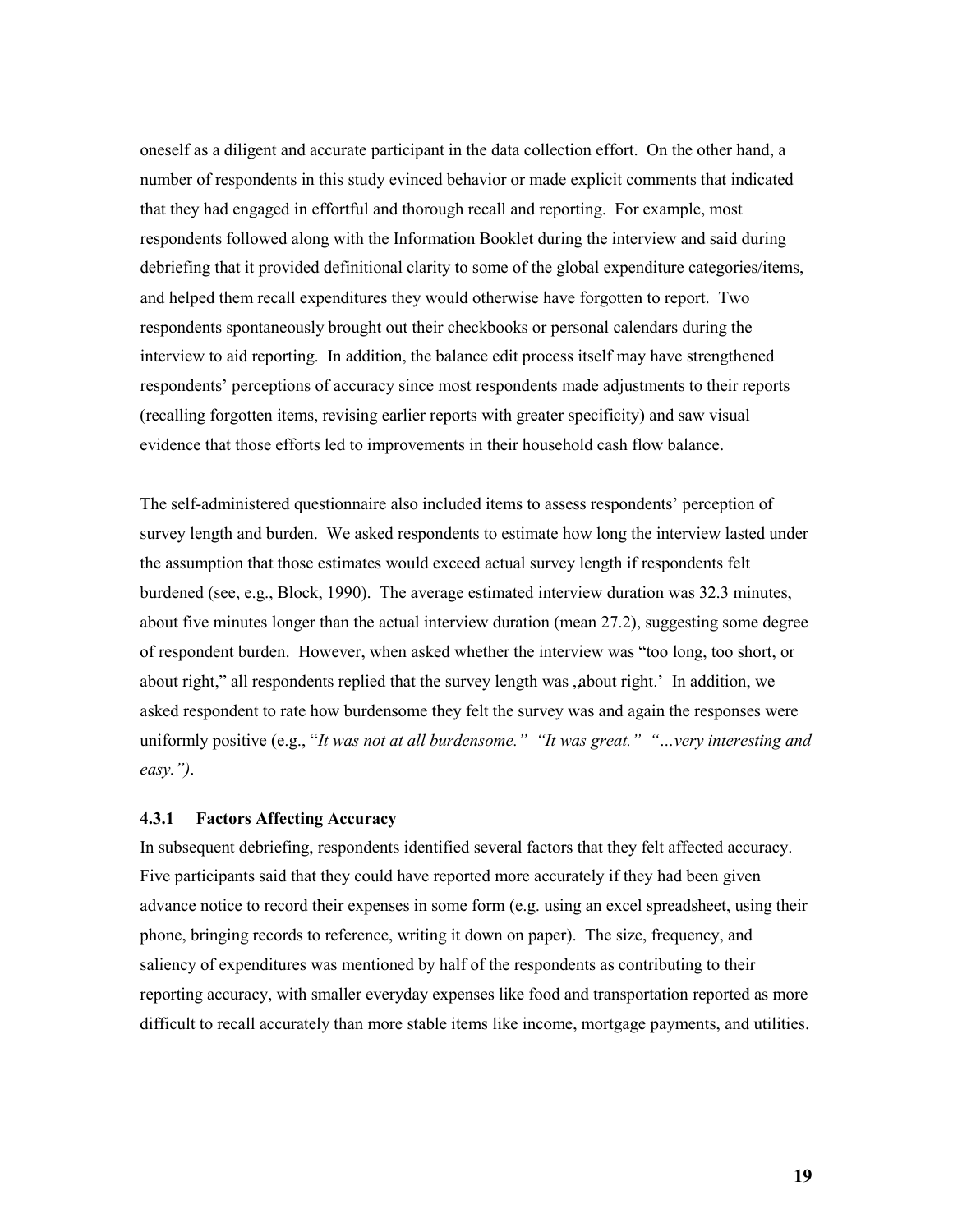Respondents' household composition  $-$  its size and the division of financial responsibilities  $-$  also played a role. Eleven out of fourteen participants who lived in multi-person households said that they had a ,good sense' of what other people in their house bought and how much they spent, but they also identified gaps in that knowledge (e.g., food eaten out by spouses or children; gas expenditures; purchases made on other"s credit cards; etc.). To a lesser extent, respondents made similar comments about their knowledge of other household members" income, assets, and liabilities. In fact, four participants admitted to , forgetting' to include some or all of their other household members' expenditures and income (e.g., "*I was just focused on me!*"). Two of those participants were able to remedy these omissions during the balance edit, but two did not realize their mistake until the debriefing discussion.

We also asked respondents whether the 1-month reference period presented any reporting difficulties and if a 3-month reference period would have been easier or more difficult. One selfemployed participant said the 1-month reference period was difficult because her income varied considerably from month to month, but none of the other participants reported difficulties with the monthly time frame. Respondents" views about the efficacy of a longer reference period varied by topic. For expenditures, 17 participants said that using a 3-month reference period would be more difficult than using a 1-month reference period because of the additional memory demands and the fact that some expenses are intermittent and therefore more likely to be forgotten. We asked respondents how they would come up with their total household expenses for three months. The word "estimate" was used often, and many respondents said that they would think of their , typical' monthly expenses and multiply by three. A few respondents did say that they would think of the expenses for each specific month and try to systematically calculate an accurate 3-month figure. For income, two-thirds of our study participants said reporting for a 3-month period instead of 1-month period would be essentially the same because their income was fairly regular and stable. For assets and liabilities, our sample was split: about half preferred the 1-month and half preferred the 3-month reference period. The responses depended largely on how closely the respondent tracked their accounts and how regular or irregular their account activity usually was.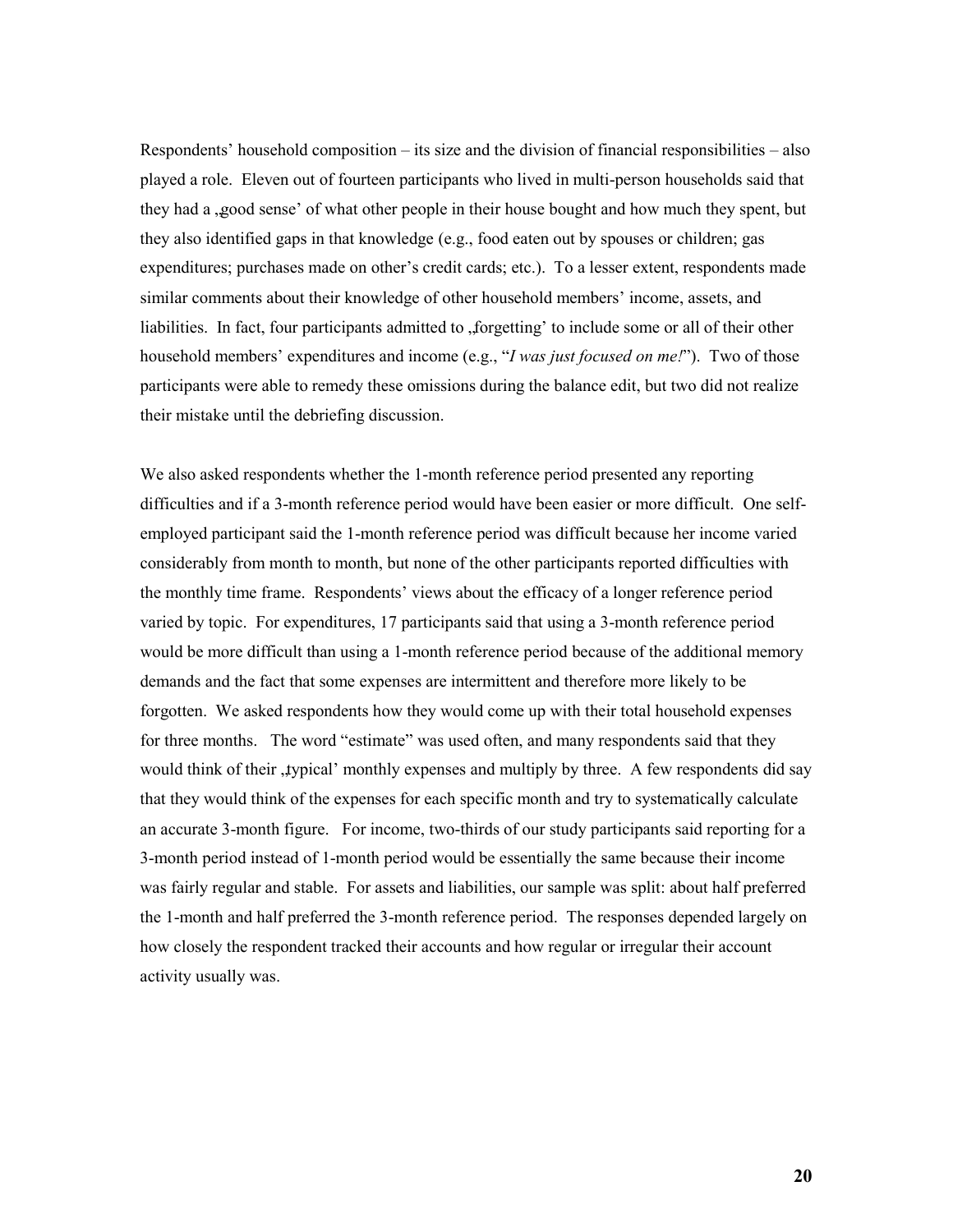## **4.3.2 Reactions to the Balance Edit**

We were interested in exploring respondents' reactions to various features of the balance edit implemented in this study. We began by asking them about the chart they were shown at the end of the basic questionnaire which displayed their income-to-spending ratio. Opinions fell into one of three groups. The first group  $(n=3)$  initially felt confused by the chart; they didn't understand its purpose or what it was supposed to represent, and had a hard time comprehending the concept of income-plus-net-assets-and-liabilities. These respondents indicated that the accompanying explanation about the chart provided by the interviewer was helpful in deciphering its meaning, or at least in clarifying the overall objective of the balance edit process.

A second group of respondents (n=5) understood the purpose of the chart and balance edit but it elicited some emotional reaction, often somewhat negative. For example, several respondents said that it was somewhat surprising and uncomfortable to be confronted with a chart that showed spending in excess (sometimes far in excess) of their income. Others in this group whose reports were unbalanced initially made an inference that they must have done something wrong (e.g., "*I felt a little stupid.*"), or that by being asked to review their previous reports that the interviewer mistrusted them in some way ("*I was a little frustrated because I knew I was being truthful.")*. In contrast, two respondents in this group whose reports were reasonably balanced and showed more income than spending expressed satisfaction upon seeing the chart (e.g., "*I don't want to be balanced. I want to have more income so I can spend and save more*.").

Finally, half of our respondents (n=10) seemed to generally comprehend the chart and the objective of balance edit, and either have no emotional reaction or be genuinely intrigued by the information presented and motivated to resolve reporting discrepancies. The respondents in this group were able to clearly articulate the objective of the edit process in their own words and did not appear to have any conceptual difficulties or negative emotional reactions.

Table 5 shows the relationship between these subjective respondent groupings and the balance edit outcomes. Given the small and disproportionate sizes of the three groups, caution should be used when making inferences based on the results in this table. However, it does appear that there is a relationship between these groupings and the magnitude of change in the income-tospending ratio over the interview (column 3) and in the final balance status (column 4).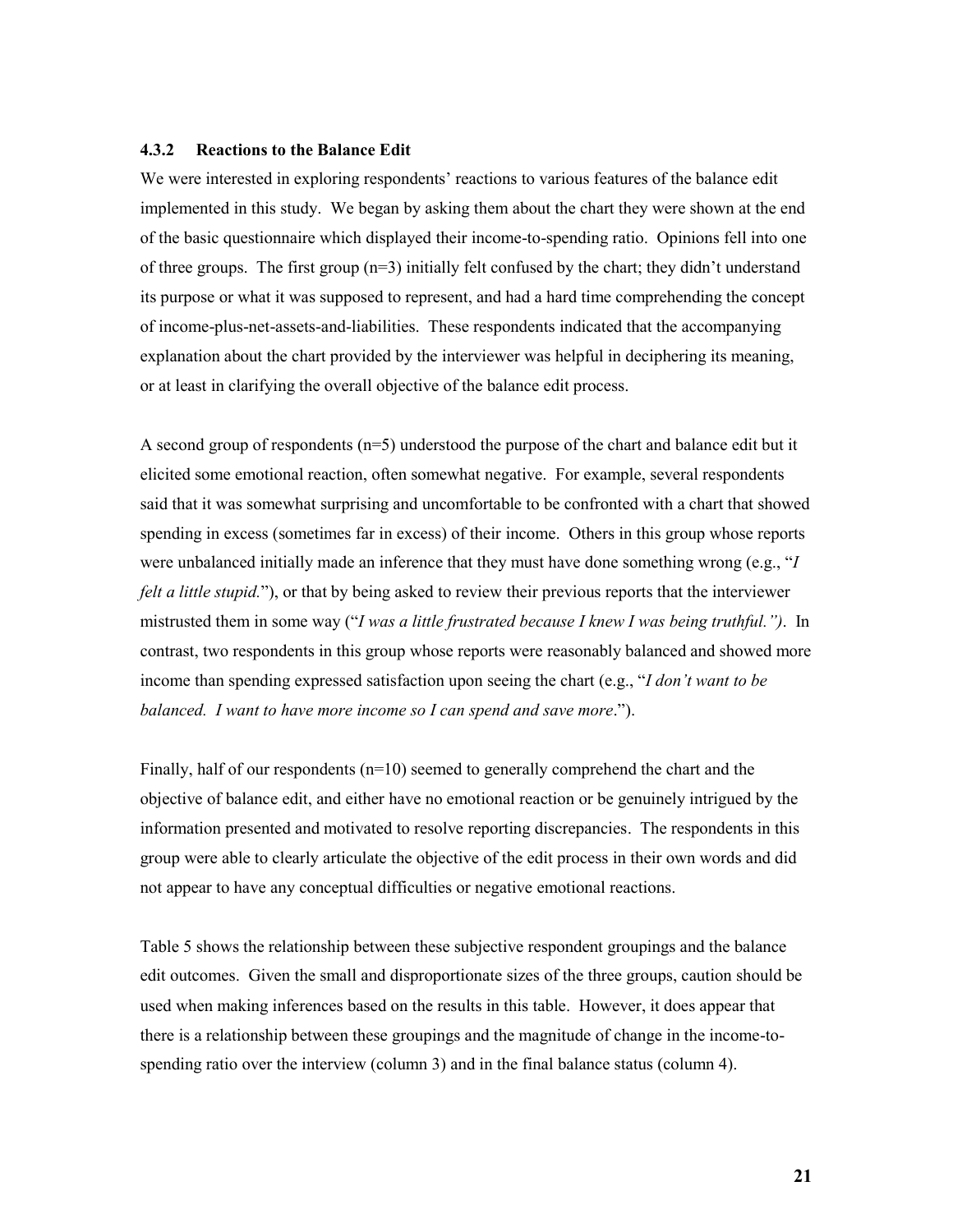|                                                           | <b>Ratio Moved</b><br>Closer to 1.0 | $\bar{X}$<br>Change in<br>Ratio | Achieved<br><b>Balance</b> |
|-----------------------------------------------------------|-------------------------------------|---------------------------------|----------------------------|
| <b>Group 1 – Initially Confused</b><br>$(n=3)$            | 3                                   | $-52.3%$                        | $\theta$                   |
| <b>Group 2 – Emotional Response</b><br>$(n=5)$            | 3                                   | 50.7%                           | $\theta$                   |
| <b>Group 3 – Understood/Positive Response</b><br>$(n=10)$ | 7                                   | $-2.0\%$                        | 4                          |

Table 5. Relationship Between Respondents' Initial Reactions to Balance Edit and Survey Outcome<sup>e</sup>

 $\epsilon$  Includes only those respondents who were administered the balance edit (n=18).

Respondents who were confused by the chart and balance edit objective (Group 1) initially reported greater income than spending. Those who had an emotional reaction initially (Group 2) reported greater spending than income. The magnitude of the average ratio change was very similar for both groups, and no respondents in either group achieved balance. Respondents who understood the chart and edit objective without any associated negative emotional reaction (Group 3) made smaller (or at least off-setting) changes on average during the balance edit than respondents in the other two groups, and all of the balanced households came from this group.

We also queried respondents on their reactions to Phase 2 of the interview in which we gave respondents the chance to look over a summary page of their reports and make any corrections or additions they felt were needed. Again, reactions tended to be split. Most respondents did not express any substantive opinion about this page – they simply engaged in the review process and moved on. Three respondents gave only cursory examination of this page and either did not fully understand their task or chose not to exert the effort required to review the information more carefully; they made no changes on this screen. A few participants described the review and revise process as  $\alpha$ , daunting' or  $\alpha$ , chastising' because it forced them to examine (in front of the interviewer) some hard truths about their household finances. And, finally, several other respondents said that they really liked the table and task because it prompted them to consider the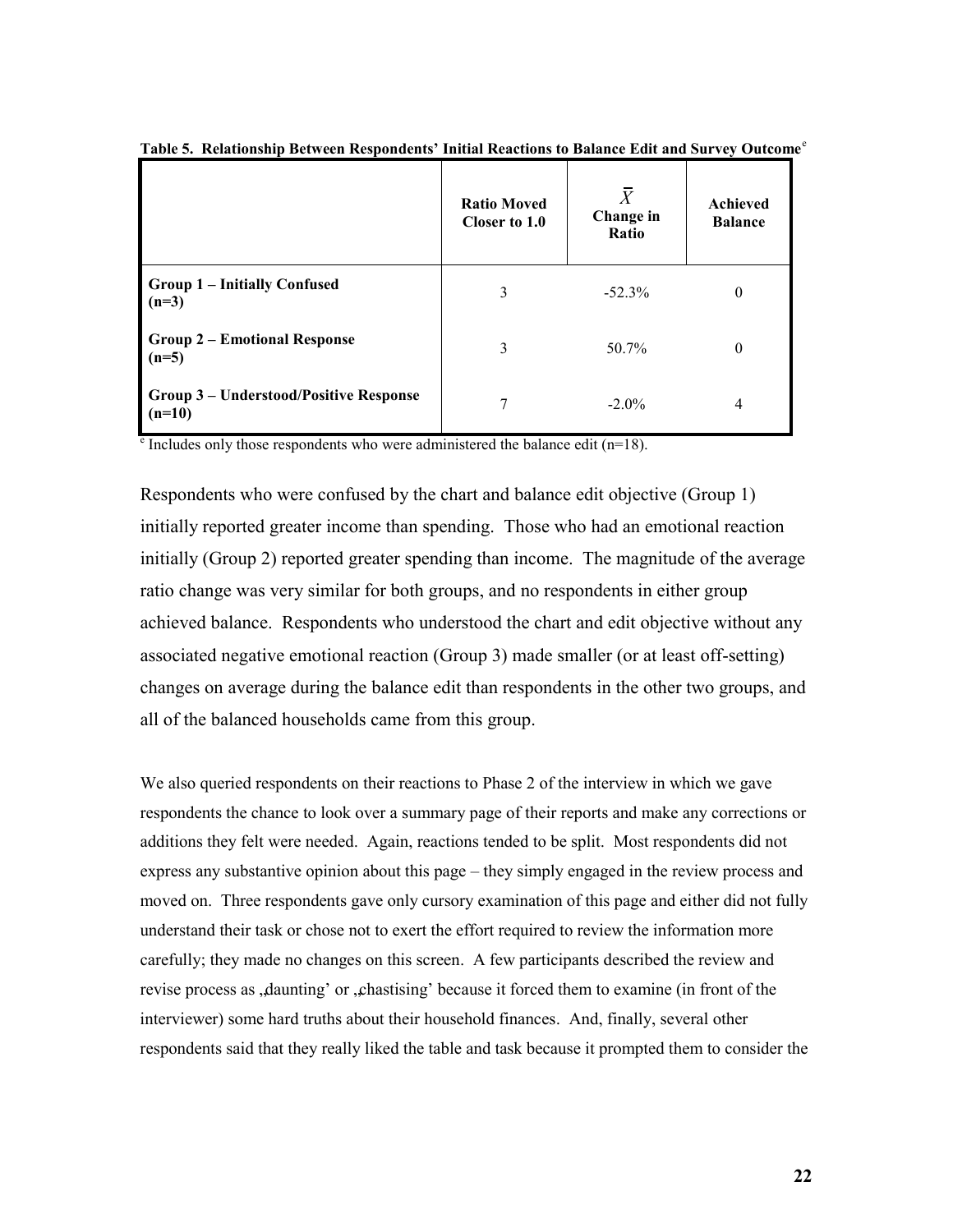relative amounts reflected in each category or because the presentation triggered memories of additional items that they then could report.

Some of the most frequent adjustment and additions made on this page stemmed from respondents' memories for expenditures related to landmark events (e.g., birthdays, trips, Mother"s Day). Another common change that respondents made stemmed from financial activities by other household members. As noted earlier, sometimes this information was neglected altogether in respondents' answers to the basic questionnaire, other times it was only partially reported or respondents simply provided best guesstimates. This page afforded respondents the chance to re-focus attention on proxy-related items they may have missed (e.g., spouses contributions to retirement accounts), or revise their estimates for other household member items in order to achieve better balance. There also were a few instances in which we believe that respondents were just simply trying to improve the household balance by making seemingly arbitrary adjustments, but this was not common.

In the final phase of the interview, respondents who remained unbalanced were asked a brief set of additional probes about possible sources of expenditures and income. Fifteen of the 16 participants who received these questions said that they were clear and easy to answer. The two most common items that we picked up as a result of these probes were child care expenses and tax refunds/tax payments (the reference month in this study was April).

# **5. DISCUSSION**

#### **5.1 Summary**

The purpose of this study was to examine the application of a balance edit procedure to a modified CEQ, and to evaluate its effects on indicators of data quality and respondents' experience in the survey. Respondents began by answering a series of global spending questions about the household that encompassed all of the expenditure categories covered by the current CEQ, and provided information about household income and changes in assets and liabilities. We examined and presented to respondents their resulting income-to-spending ratios for the 1 month reference period. When the ratio deviated from perfect income-to-spending balance (i.e.,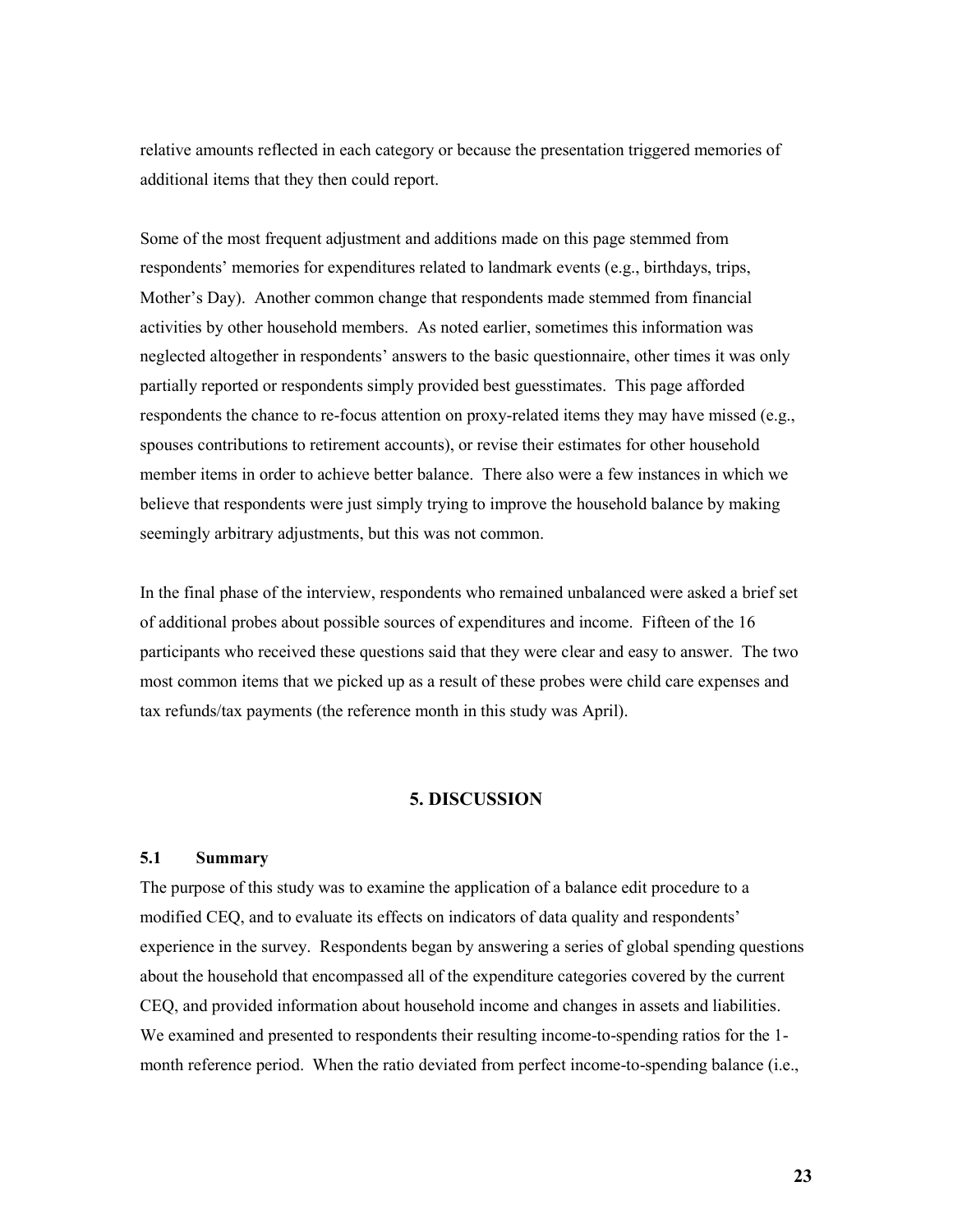1.0) by more than 20 percent (15 percent for households making less than \$30,000), we initiated a balance edit procedure. The first component offered respondents the opportunity to review and revise their previous reports. If respondents' reports remained unbalanced (i.e., if they had ratios that deviated by more than 10 percent from 1.0), they were asked a brief set of follow-up probes designed to capture expenditure and income sources that might have been missed. Following administration of the modified CEQ survey with balance edit, we conducted a debriefing session to collect information about respondents" survey experience, and probe about potential sources of reporting error.

The findings from this small study shed some light on the challenges and opportunities that a balance edit introduces to expenditure surveys. We found that 18 of 19 participants in this study provided reports in the initial interview that were sufficiently unbalanced to trigger the balance edit. The balance edit procedure improved income-to-spending ratios for 13 participants, but only 4 individuals actually achieved balance (i.e., obtained ratios that were within 10 percent of unity). Despite the relative improvements in the ratios of the remaining 9 participants, their final average deviation from unity remained quite high (42 percent). The debriefing session revealed that a sizable minority of individuals in this study either did not understand the purpose in the balance edit or had somewhat negative reactions to the process. In addition, we identified a number of factors that likely contributed to its effectiveness (e.g., respondent knowledge of other household members' spending/income; the size, frequency, and salience of the expenditure category).

## **5.2 Limitations**

Our study was limited by a number of factors that may have impacted the results. First, we used a small, convenience sample; a larger, probability-based sample would have strengthened our ability to generalize the results and reduced the influence of outliers introduced by individuals with very large (small) reports. Second, some of the respondent confusion evidenced in this study may have stemmed from our specific implementation of the balance edit – a hybrid between the approaches taken in the SHS and ALP. In particular, the language we used to introduce the objective of the edit and to describe the chart reflecting the income-to-spending ratio likely could be improved based on what we learned in this study. In our roles as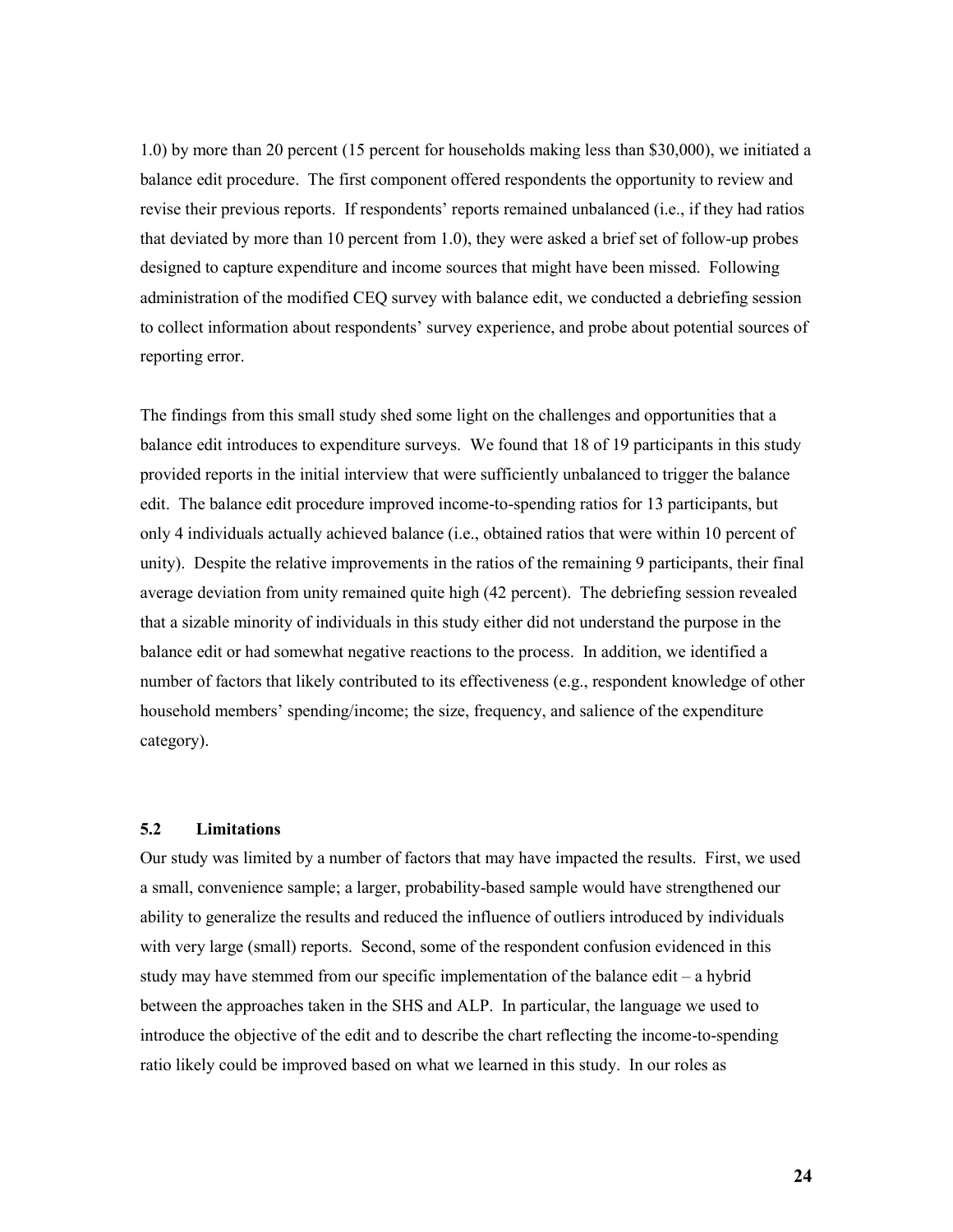interviewers, we strove to provide respondents additional task clarification as necessary, but further refinement and standardization of this feedback might have improved respondent understanding. Finally, our decision to use global expenditure questions may have affected the incidence of out-of-balance households. Global questions may tend to encourage respondents to provide rough estimates for many expenditure categories when other response strategies would be more optimal. Their use also may have affected respondents" perceptions of the burden of the survey and the balance edit process; attempting to conduct our balance edit with the full complement of detailed, disaggregated CEQ questions likely would have been far more difficult for respondents.

#### **5.3 Recommendations**

Despite evidence that our balance edit lead to some improvements in our data quality measures, we cannot on the basis of this study recommend its use for the current CEQ without substantial additional testing. As we suggest elsewhere in this report, the efficacy and appeal of a balance edit will depend largely on the overall survey design (e.g., its mode, use of detailed vs. global items, length, etc.) and its analytic purposes. Under the existing CEQ protocols, there are a number of feasibility concerns with a balance edit implementation. First, there is the additional time required to administer the edit. In our study, the balance edit process accounted for nearly a third of the total survey duration (about  $8 - 10$  minutes out of  $25 - 30$  total minutes, on average). The relative administration time of the edit would be reduced in the CEQ compared to our study since the production survey uses significantly more detailed questions than our study did. However, the complexity of applying this type of edit to such a large number of items likely also would significantly increase respondent burden and overall survey length, as well. Second, we discovered that our respondents did not always understand what we wanted them to do in the balance edit. This made it difficult to stick to a standardized administration protocol, and we would have concerns about this lack of standardization in a production environment. Finally, it is not a trivial matter to identify all of the potential range edits that would serve as inputs into a balance edit. To be optimally effective, we would ideally want to tailor these edits in some way (e.g., by household size, income, reporting patterns), and this requires fairly sophisticated use of both previously reported data and information provided within the interview itself.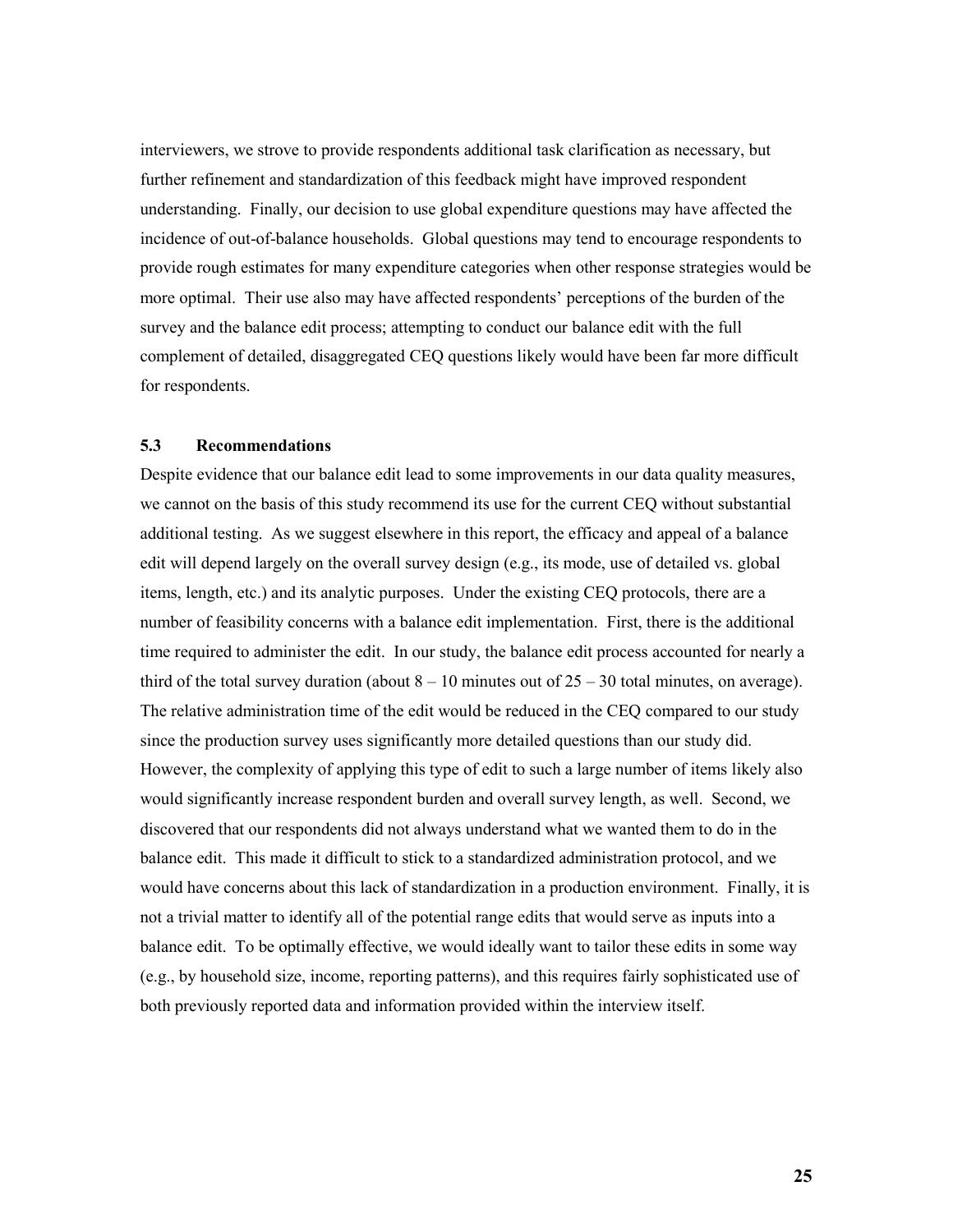Were a redesigned CEQ to incorporate significant numbers of global expenditure questions (which we expect are subject to significant reporting errors) and still be conducted primarily inperson, then some form of a balance edit might worth considering. If, on the other hand, the CEQ continues to be a long survey consisting of hundreds of detailed expenditure questions, and/or a significant portion of the interviews each month are administered by telephone, then we believe that this measure is less attractive given implementation issues and the potential negative impact on respondent and interviewer burden. Additionally, we used a 1-month, not a 3-month, reference period for this study, and we suspect that the longer time frame would reduce the quality of respondents' estimates of change in assets and liabilities, in particular. Depending on design changes under consideration for the CEQ, further research should be done on whether a balance edit is feasible over the phone, with a larger set of detailed reports, and with a longer reference period. Finally, our study was designed to examine only relative changes in respondent reporting; we had no direct measures of the actual quality of the data collected. If CE is interested in pursuing the possibility of including a balance edit measure, we recommend that subsequent studies attempt to examine measurement error more directly, for example through the use of record validation, or studies of within-household reporting consistency/reliability (e.g., comparing reports between spouses). In addition, Statistics Canada conducted some analysis on SHS 2008 data and the results suggested that expenses from the unbalanced questionnaires were not much different from expenses from balanced questionnaires (personal communication, May 2011). It would be worth exploring the specifics of this finding, and Statistics Canada"s decision to again drop the SHS balance edit starting in 2010, in more detail.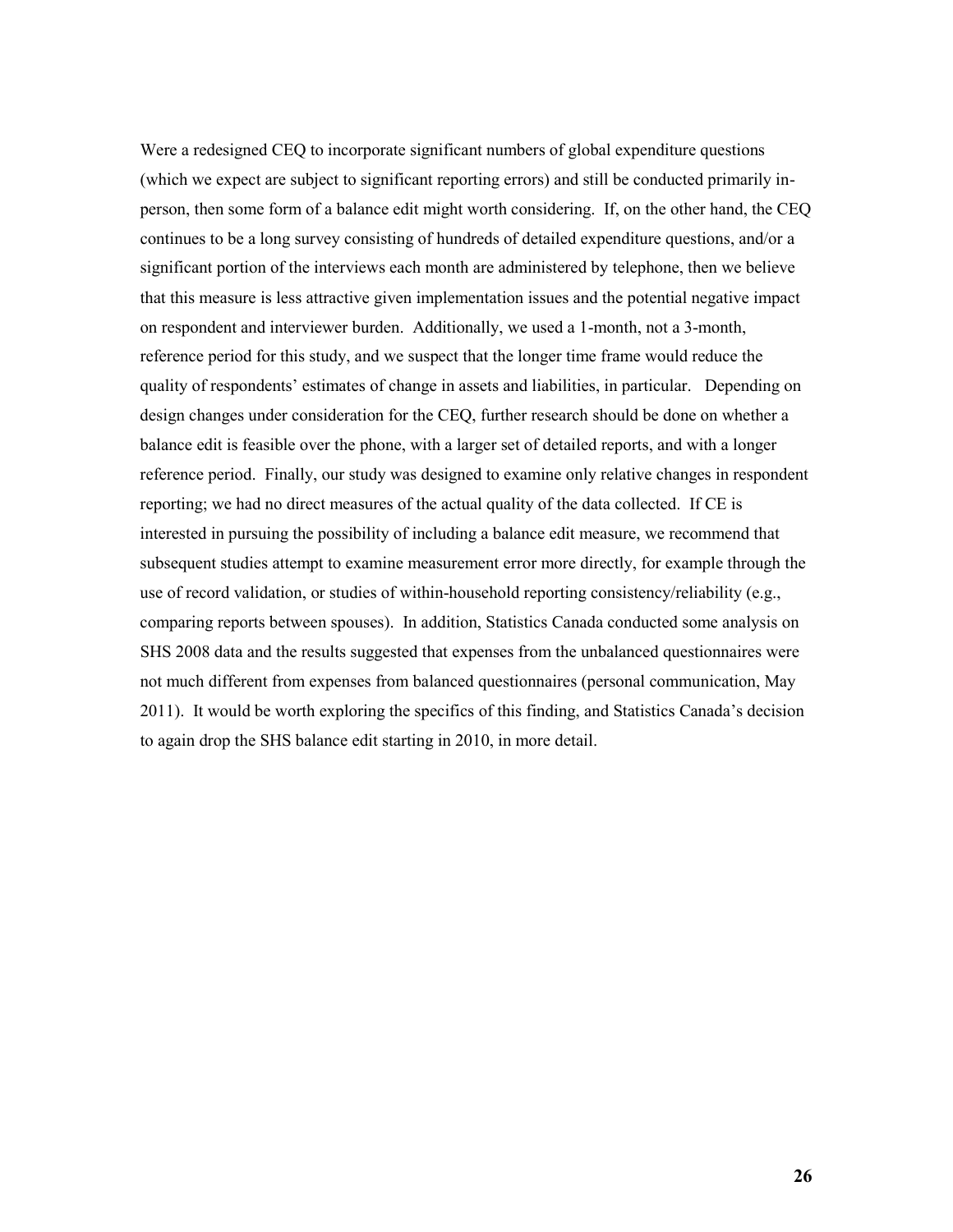## **REFERENCES**

Block, R. A. (1990). "Models of psychological time." In R. A. Block (Ed.), Cognitive models of psychological time*,* pp. 1-35. Hillsdale, NJ: Lawrence Erlbaum Associates.

Bosworth, B., Burtless, G., and Sabelhaus (1991). "The Decline in Saving: Some Microeconomic Evidence." *Brookings Papers on Economic Activity*, *1,* p. 183-256.

Brzozowski, M., Crossley, T.F., , (2011). "Measuring the Well-being of the Poor with Income or Consumption: A Canadian Perspective." *Canadian Journal of Economics*, 44, pp. 88 – 106..

Hurd, M. and Rohwedder, S. (2010). "The Effects of the Financial Crisis and the Great Recession on American Households." *NBER Working Papers 16407*, National Bureau of Economic Research.

Shields, J. and To, N. (2005). "Learning To Say No: Conditioned Underreporting in an Expenditure Survey." *Paper presented at the annual meeting of the American Association for Public Opinion Association, Fontainebleau Resort, Miami Beach, FL*.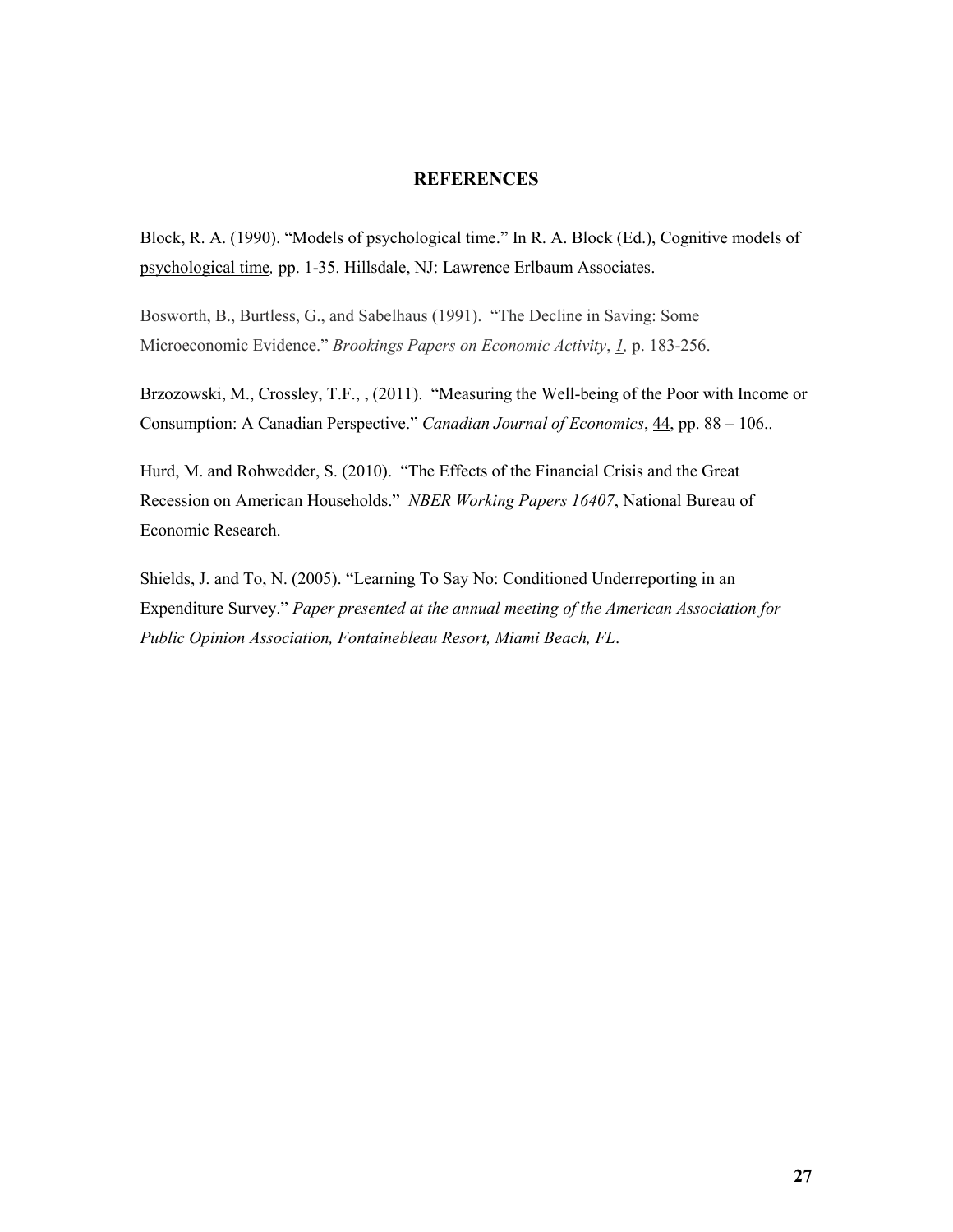# **APPENDIX I**

# CE Balance Edit Study Survey Instrument Items: PHASE 1

INSTRUCTIONS/Transition: Let's get started. Today, we'll be going through a Consumer Expenditure survey. This survey collects information about your household's expenses and income, but we'll start briefly by asking you a few questions about your household. Are you ready to begin?

HH Characteristics Which state do you live in?

How many people live in your household (including yourself)?

How many of the people in your household are over the age of 18?

Do you currently have a job?

INSTRUCTIONS/Transition: Next, I will ask you about expenses your household had or bills that you've received. As we start, please understand that we ask the same questions of everybody we talk to; I realize some of these questions may not apply to your household. Most questions that I will be asking refer to a specific time period. During this interview, the time period, unless I state otherwise is for last month - that is, from the 1st day of [REFERNCE MONTH] to the [LAST DAY, REFERENCE MONTH]. Please remember to include expenses for every member of your household in your answers.

# **Expenditures**

- 1. Last month, did you or any member of your household purchase a car or truck? (If so, what was the cost?)
- 2. … a refrigerator? [Cost?]
- 3. … a washing machine and/or dryer? [Cost?]
- 4. … a dishwasher? [Cost?]
- 5. … a television? [Cost?]
- 6. … a computer? [Cost?]
- 7. … pay a mortgage for any property or real estate? [Cost?]
- 8. … pay property tax? [Cost?]
- 9. … pay rent? [Cost?]
- 10. … renters or homeowner"s insurance? [Cost?]
- 11. … electricity? [Cost?]
- 12. … water? [Cost?]
- 13. … heating fuel? [Cost?]
- 14. … telephone, cable, or internet? [Cost?]
- 15. … furniture? [Cost?]
- 16. … housekeeping or yard supplies? [Cost?]
- 17. … home repairs and maintenance? [Cost?]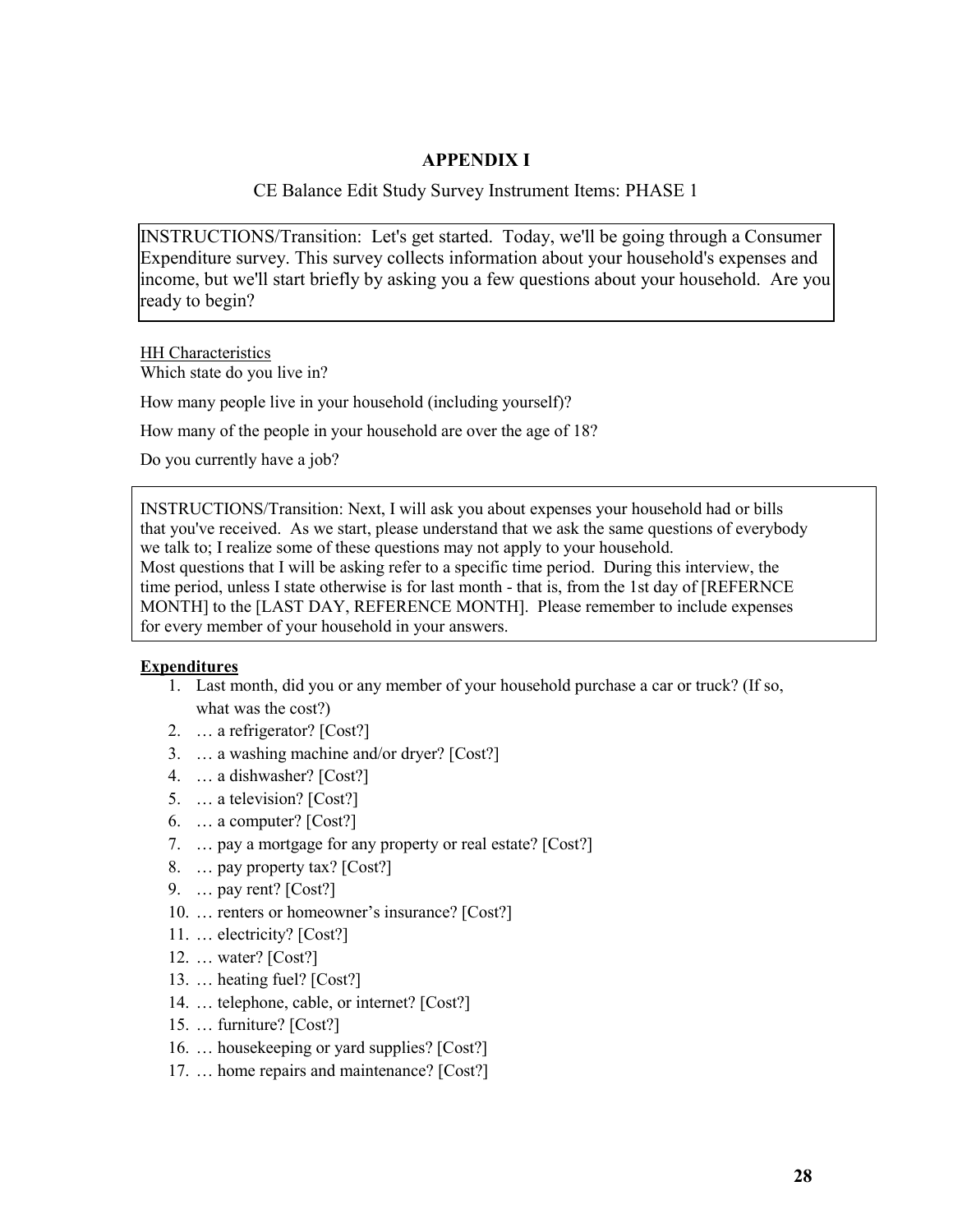- 18. … gasoline? [Cost?]
- 19. … vehicle maintenance? [Cost?]
- 20. … vehicle payments? [Cost?]
- 21. …vehicle insurance? [Cost?]
- 22. … food and beverages (excluding dining out)? [Cost?]
- 23. … dining or drinking out? [Cost?]
- 24. … clothing and apparel? [Cost?]
- 25. … health insurance? [Cost?]
- 26. … prescription or non-prescription medicine? [Cost?]
- 27. …health care services (out-of pocket cost of hospital care, doctor services, lab tests, eye, dental, and nursing home care)? [Cost?]
- 28. … medical supplies? [Cost?]
- 29. … trips and vacations? [Cost?]
- 30. … tickets to movies, sporting events, and performing arts? [Cost?]
- 31. … hobbies (including exercise, bicycles, trailers, camping, photography, reading materials, etc.)? [Cost?]
- 32. … education (including student loan payments, tuition, room and board, books, and supplies)? [Cost?]
- 33. … contributions to religious, educational, charitable, or political organizations? [Cost?]
- 34. … cash or gifts to family and friends outside your household (including alimony and child support payments)? [Cost?]

INSTRUCTIONS/Transition: The next few questions are about income. We know people aren"t used to discussing their income, but please be assured that, like all other information you have provided, these answers will be kept strictly confidential. You can report weekly, bi-weekly, monthly, or yearly amounts. You can also report these amounts with or without taxes. You will be asked to specify which of these amounts you chose to report.

# **INCOME**

1. Last month, did you or any members of your household earn any income from wages, salary, commissions, bonuses, or tips (do not include income from self-employment)?

1a. How much did you earn from these income sources in all jobs?

- 1b. Is this amount paid weekly, bi-weekly, monthly, or yearly?
- 1c. Is this net (after-tax) or gross (before-tax) income?

2. Last month, did you earn any income from self-employment?

2a. How much did you earn?

2b. Is this amount paid weekly, bi-weekly, monthly, or yearly?

2c. Is this net (after-tax) or gross (before-tax) income?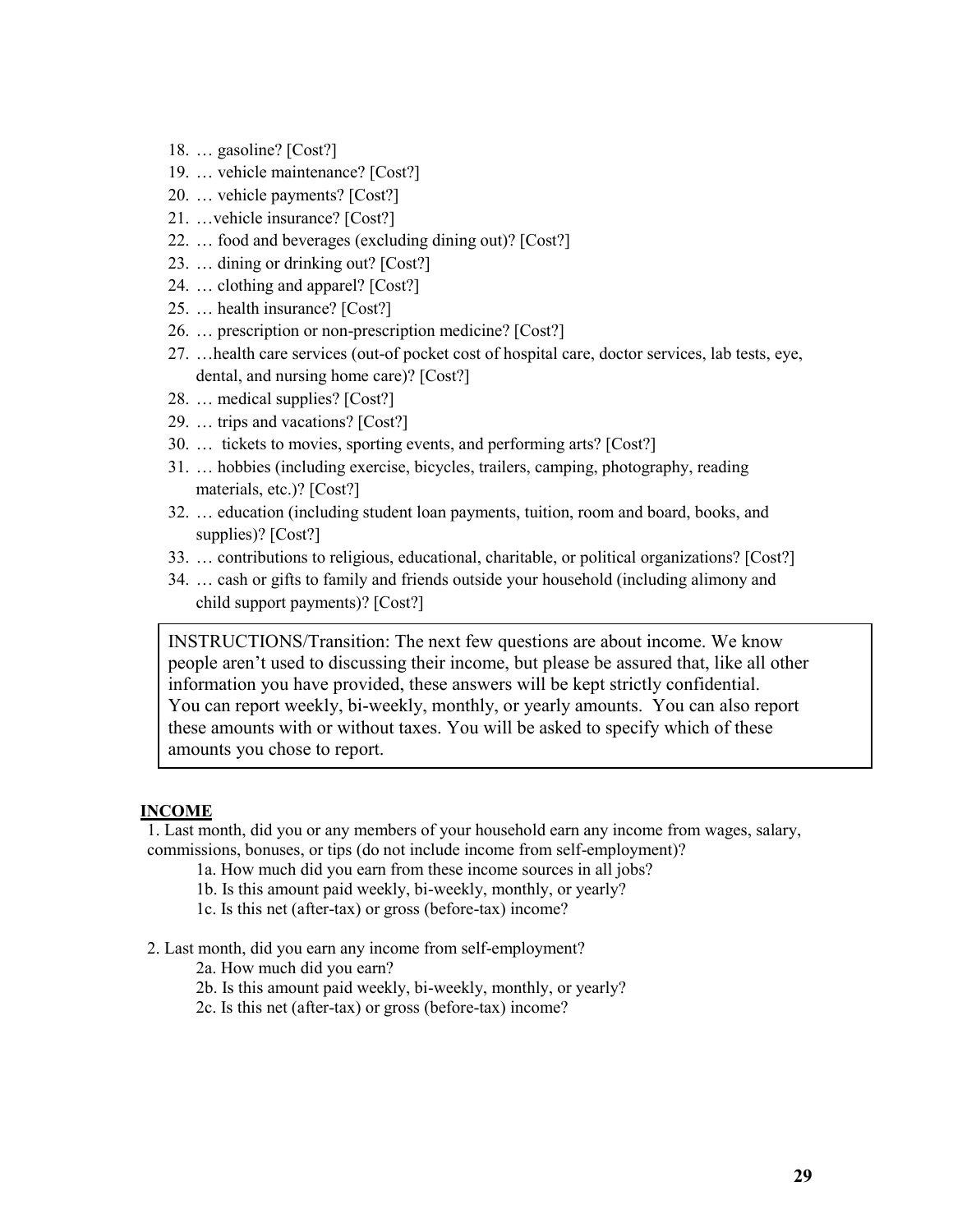3. Last month, did you earn any income from interest, dividends, net rental income, or income from trusts or estates?

- 3a. How much did you earn?
- 3b. Is this amount paid weekly, bi-weekly, monthly, or yearly?
- 3c. Is this net (after-tax) or gross (before-tax) income?
- 4. Last month, did you earn any income from Social Security?
	- 4a. How much did you earn?
	- 4b. Is this amount paid weekly, bi-weekly, monthly, or yearly?
	- 4c. Is this net (after-tax) or gross (before-tax) income?
- 5. Last month, did you earn any income from Supplemental Security (SSI)?
	- 5a. How much did you earn?
	- 5b. Is this amount paid weekly, bi-weekly, monthly, or yearly?
	- 5c. Is this net (after-tax) or gross (before-tax) income?
- 6. Last month, did you receive any public assistance or welfare?
	- 6a. What is the cash value of that assistance?
	- 6b. Is this amount paid weekly, bi-weekly, monthly, or yearly?
	- 6c. Is this net (after-tax) or gross (before-tax) income?
- 7. Last month, did you earn any income from retirement, survivor, or disability pensions? 7a. How much did you earn?
	- 7b. Is this amount paid weekly, bi-weekly, monthly, or yearly?
	- 7c. Is this net (after-tax) or gross (before-tax) income?

8. Last month, did you earn any income from veteran's payments, unemployment compensation, child support, or alimony?

- 8a. How much did you earn?
- 8b. Is this amount paid weekly, bi-weekly, monthly, or yearly?
- 8c. Is this net (after-tax) or gross (before-tax) income?
- 9. Last month, did you earn any income from any other regular source?
	- 9a. How much did you earn?
	- 9b. Is this amount paid weekly, bi-weekly, monthly, or yearly?
	- 9c. Is this net (after-tax) or gross (before-tax) income?

INSTRUCTIONS/Transition: Next, we will collect information on changes in your household finances last month. We'll ask you to estimate whether your household assets (such as savings or checking accounts) and liabilities (such as credit card balances and other loans you owe) increased or decreased last month and by what amount.

# **ASSETS/LIABILITIES**

 $\overline{a}$ 

1. Do you or any member(s) of your household have a checking account?

1a. How many checking accounts do you have?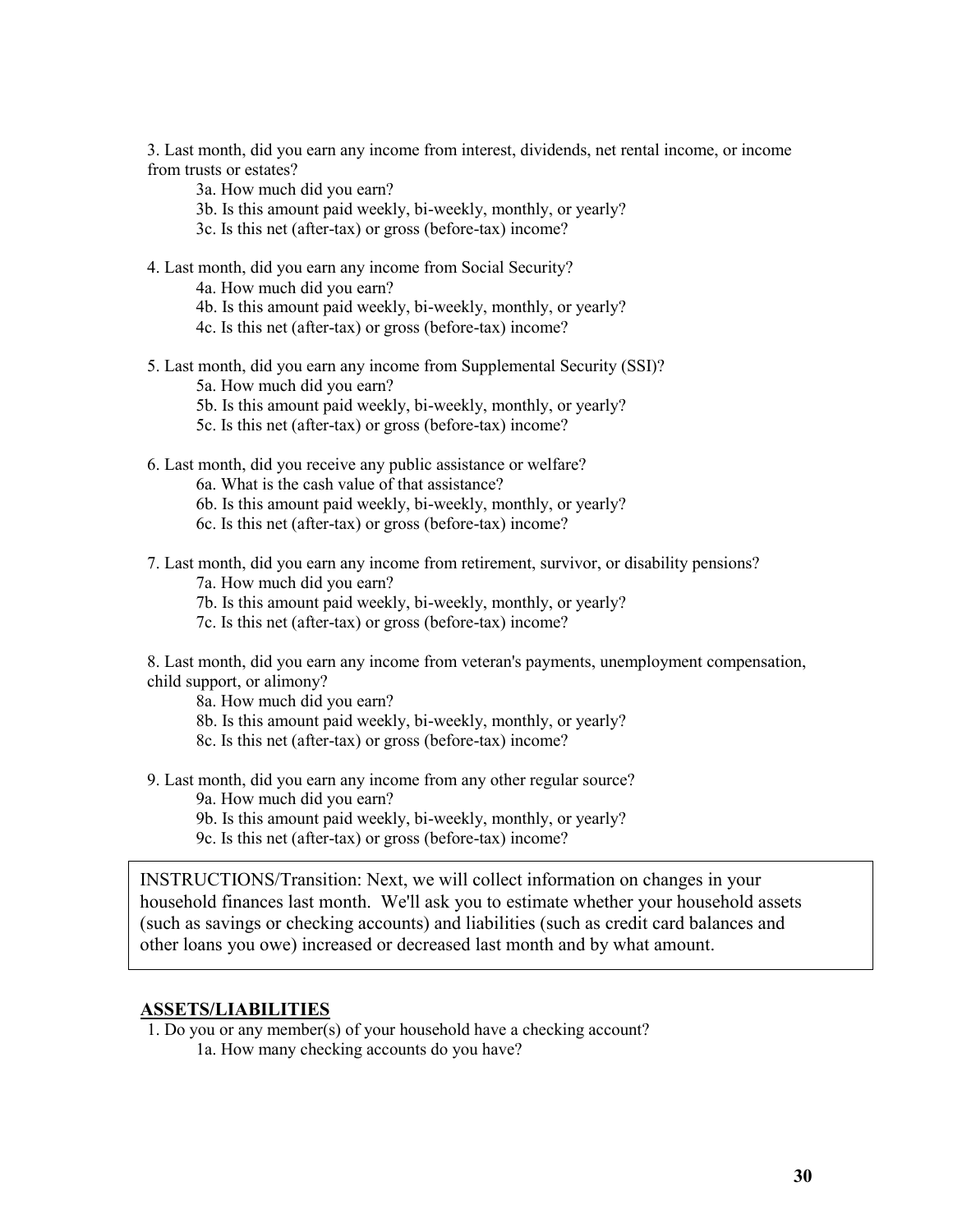1b. Did the balance of checking account (1,2,3,4) increase, decrease, or stay about the same in (MONTH)? 1c. How much did checking account (1,2,3,4) (increase/decrease) in (MONTH)?

2. Do you/members of your HH have a savings account?

2a. How many savings accounts do you have?

2b. Did the balance of savings account (1,2,3,4) increase, decrease, or stay about the same in (MONTH)?

2c. How much did savings account (1,2,3,4) (increase/decrease) in (MONTH)?

3. Do you have a personal retirement account?

3a. How many personal retirement accounts do you have?

3b. Did the balance of retirement account (1,2,3,4) increase, decrease, or stay about the same in (MONTH)?

3c. How much did retirement account (1,2,3,4) (increase/decrease) in (MONTH)?

## **INSTRUCTIONS/Transition: Okay, now we'll talk about credit card balances and other loans that your household may have.**

4. Do you/any members of your HH have a credit card? 4a. How many credit cards do you have?

> 4b. Did the balance of credit card (1,2,3,4) increase, decrease, or stay about the same in (MONTH)?

4c. How much did credit card (1,2,3,4) (increase/decrease) in (MONTH)?

5. Do you have any personal loans (including friend and family loans)?

5a. How many of these loans do you have?

5b. Did the balance of personal loan (1,2,3,4) increase, decrease, or stay about the same in (MONTH)?

5c. How much did personal loan (1,2,3,4) (increase/decrease) in (MONTH)?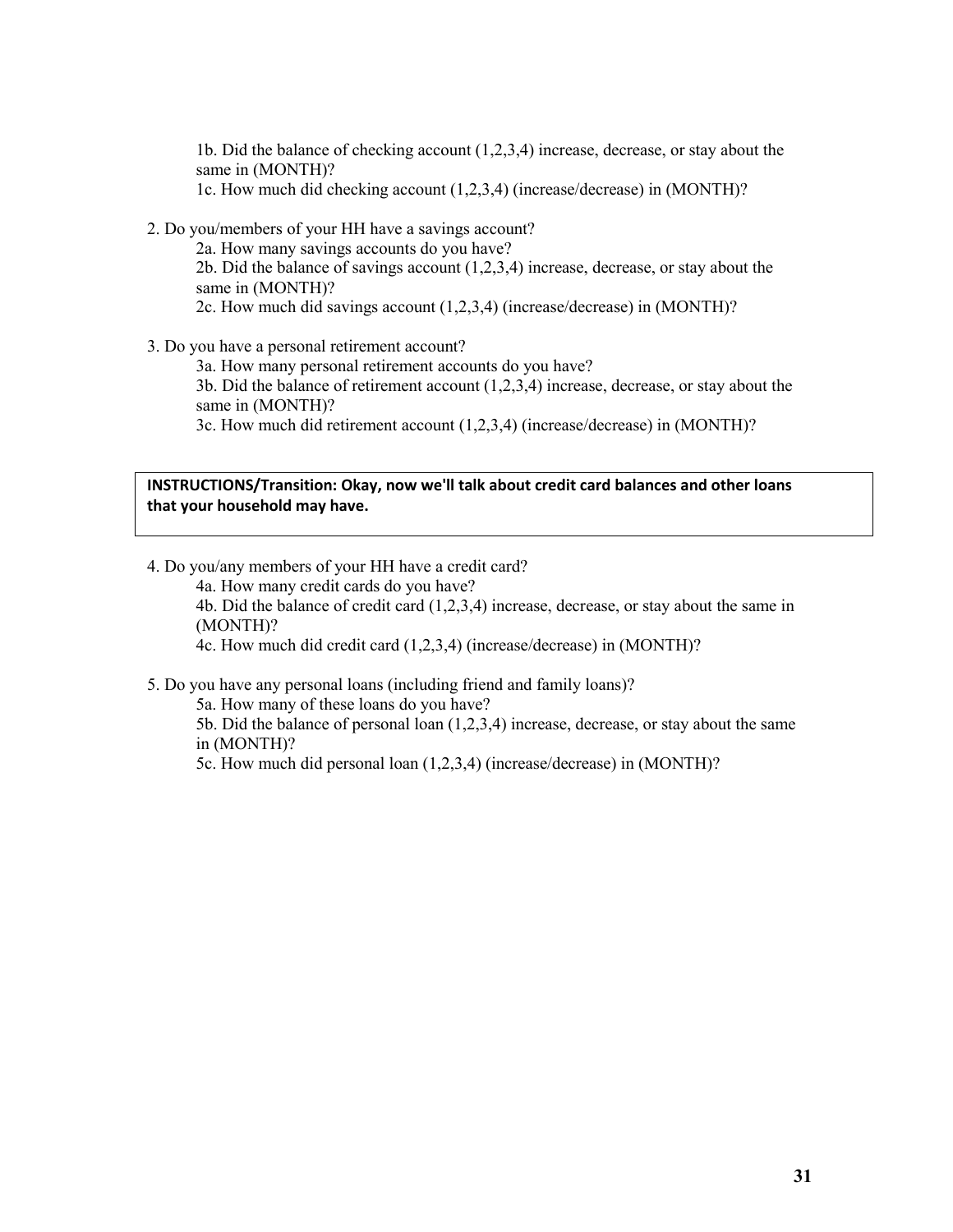# **APPENDIX II** CE Balance Edit Study Instrument Items: PHASE 2 & 3

**INSTRUCTIONS/Transition: Thank you very much for your time so far. I'd like to take a look now at the overall picture of your household finances last month based on the information we've collected from you. This simple chart plots your reported household expenditures and your income plus any assets/liabilities. Ideally, we'd expect to see that these two figures match up pretty closely. [IF THEY DO NOT, READ: However, sometimes when there is a big difference between these two amounts in a given month, it's because we (missed some of your HH's expenditures/income) or need to make other changes to bring these in line.** 

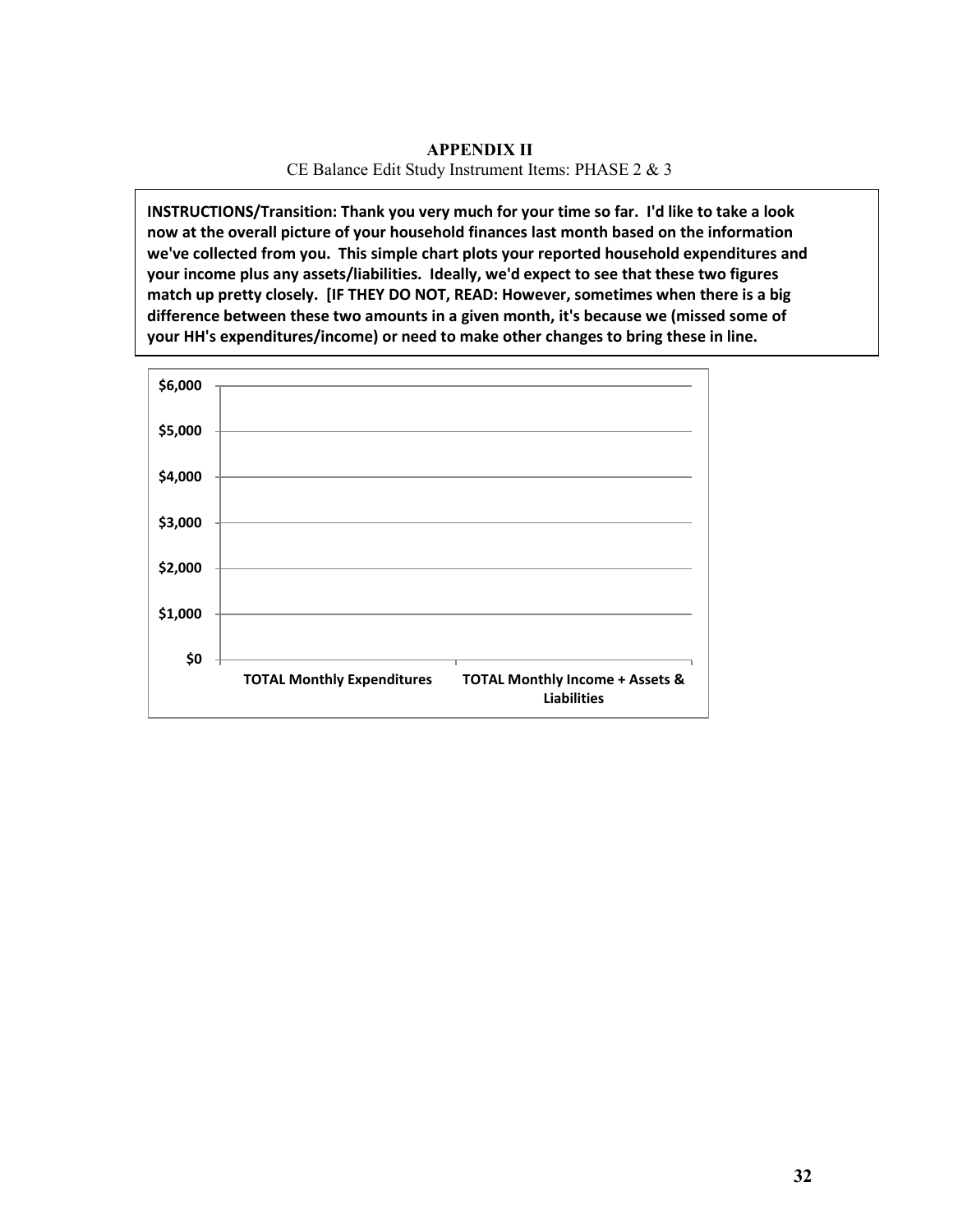**INSTRUCTIONS/Transition: Here is a summary of your answers. Please take a moment to review the entries, using the scroll bar on the right to move up and down through the entire list. If you find an item that you would like to change, enter the revised number in the yellow cell next to the item you wish to update.** 

| <b>Expenditures</b>            |          |     |         |  |  |  |
|--------------------------------|----------|-----|---------|--|--|--|
|                                | Reported |     | Updated |  |  |  |
| Category                       | Cost     |     | Cost    |  |  |  |
| <b>Large Expenses</b>          |          |     |         |  |  |  |
| Car                            | \$0      |     | \$0     |  |  |  |
| Refrigerator                   | \$0      |     | \$0     |  |  |  |
| Washer/Dryer                   | \$0      |     | \$0     |  |  |  |
| Dishwasher                     | \$0      |     | \$0     |  |  |  |
| Television                     | \$0      |     | \$0     |  |  |  |
| Computer                       | \$0      |     | \$0     |  |  |  |
| <b>Home and Utilities</b>      |          |     |         |  |  |  |
| Mortgage                       | \$0      |     | \$0     |  |  |  |
| Property Tax                   | \$0      |     | \$0     |  |  |  |
| Rent                           | \$0      |     | \$0     |  |  |  |
| Renter/Homeowner's Insurance   | \$0      |     | \$0     |  |  |  |
| Electricity                    | \$0      |     | \$0     |  |  |  |
| Water                          | \$0      |     | \$0     |  |  |  |
| <b>Heating Fuel</b>            | \$0      |     | \$0     |  |  |  |
| Telephone, Cable, Internet     | \$0      |     | \$0     |  |  |  |
| <b>Other Household</b>         |          |     |         |  |  |  |
| Furniture                      | \$0      |     | \$0     |  |  |  |
| Housekeeping and Yard Supplies | \$0      |     | \$0     |  |  |  |
| Home Repairs and Maintenance   | \$0      |     | \$0     |  |  |  |
| Vehicle                        |          |     |         |  |  |  |
| Gasoline                       | \$0      |     | \$0     |  |  |  |
| Vehicle Maintenance            | \$0      |     | \$0     |  |  |  |
| Vehicle Finance                | \$0      |     | \$0     |  |  |  |
| Vehicle Insurance              | \$0      |     | \$0     |  |  |  |
| Food                           |          |     |         |  |  |  |
| Food and Beverages             | \$0      |     | \$0     |  |  |  |
| Dining/Drinking Out            | \$0      |     | \$0     |  |  |  |
| <b>Clothing</b>                |          |     |         |  |  |  |
| <b>Clothing and Apparel</b>    | \$0      |     | \$0     |  |  |  |
| <b>Health Related</b>          |          |     |         |  |  |  |
| Health Insurance               | \$0      |     | \$0     |  |  |  |
| Medications                    | \$0      |     | \$0     |  |  |  |
| <b>Health Care Services</b>    | \$0      |     | \$0     |  |  |  |
| <b>Medical Supplies</b>        | \$0      |     | \$0     |  |  |  |
| <b>Entertainment</b>           |          |     |         |  |  |  |
| <b>Trips and Vacations</b>     | \$0      |     | \$0     |  |  |  |
| Tickets                        | \$0      |     | \$0     |  |  |  |
| Hobbies                        | \$0      |     | \$0     |  |  |  |
| <b>Education</b>               |          |     |         |  |  |  |
| Education                      | \$0      |     | \$0     |  |  |  |
| <b>Miscellaneous</b>           |          |     |         |  |  |  |
| Contributions                  | \$0      |     | \$0     |  |  |  |
| Cash or Gifts                  | \$0      |     | \$0     |  |  |  |
| <b>TOTAL EXPENDITURES</b>      | \$0      | \$0 | \$0     |  |  |  |
|                                |          |     |         |  |  |  |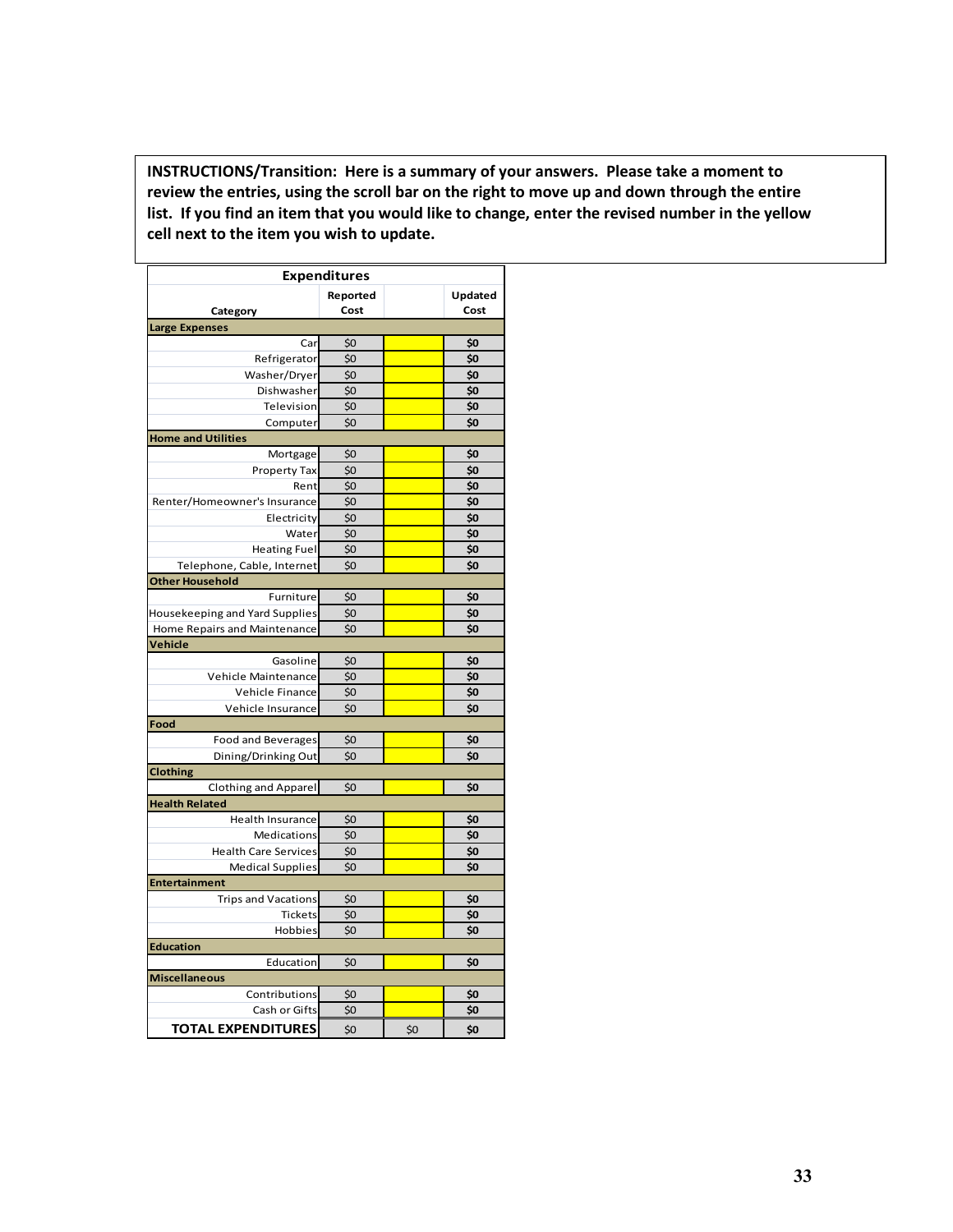| Income                       |               |     |           |  |  |  |
|------------------------------|---------------|-----|-----------|--|--|--|
|                              | Reported      |     | Updated   |  |  |  |
| Category                     | Income        |     | Income    |  |  |  |
| Wages                        | \$0           |     | \$0       |  |  |  |
| Self-Employment              | \$0           |     | \$0       |  |  |  |
| Interest/Dividends           | \$0           |     | \$0       |  |  |  |
| Social Security              | \$0           |     | \$0       |  |  |  |
| <b>Supplemental Security</b> | \$0           |     | \$0       |  |  |  |
| <b>Public Assistance</b>     | \$0           |     | \$0       |  |  |  |
| Pensions                     | \$0           |     | \$O       |  |  |  |
| Veteran's Payments/          |               |     |           |  |  |  |
| Alimony/ Child Support       | \$0           |     | \$0       |  |  |  |
| Other                        | \$0           |     | \$0       |  |  |  |
| <b>TOTAL INCOME</b>          | \$0           | \$0 | \$O       |  |  |  |
|                              |               |     |           |  |  |  |
|                              | <b>Assets</b> |     |           |  |  |  |
|                              | Reported      |     | Updated   |  |  |  |
| Category                     | Asset         |     | Asset     |  |  |  |
| Checking Account(s)          | \$0           |     | \$0       |  |  |  |
| Savings Account(s)           | \$0           |     | \$O       |  |  |  |
| Retirement Account(s)        | \$0           |     | \$0       |  |  |  |
| <b>TOTAL ASSETS</b>          | \$0           | \$0 | \$O       |  |  |  |
|                              |               |     |           |  |  |  |
| <b>Liabilities</b>           |               |     |           |  |  |  |
|                              | Reported      |     | Updated   |  |  |  |
| Category                     | Liability     |     | Liability |  |  |  |
| Credit Card(s)               | \$0           |     | \$0       |  |  |  |
| Personal Loan(s)             | \$0           |     | \$0       |  |  |  |
| <b>TOTAL LIABILITIES</b>     | \$0           | \$0 | \$0       |  |  |  |

# **PROBES FOR ADDITIONAL EXPENDITURES AND INCOME**

Expenses

- 1. Last month, did you have any expenses for personal services (including cost of care for elderly and/or children)?
- 2. … other child-related expenses not already mentioned (including toys, gear, and equipment)?
- 3. … pay income tax as part of filing your tax return?
- 4. … purchase any vehicles other than a car or truck?
- 5. … purchase any appliances other than a refrigerator, washer/dryer, or dishwasher?
- 6. … any home electronics other than a television or computer?
- 7. … make any other purchases greater than \$50 that I have not asked you about?

# **Income**

- 1. Last month, did you receive a tax refund?
- 2. … receive a pay advance?
- 3. … receive an inheritance?
- 4. … earn income from the winnings from lotteries, bingos, or casinos?
- 5. … earn income from the sale of a house, condo, or piece of land?
- 6. … earn income from the sale of a car or any other vehicle?
- 7. … earn income from the sale of any furniture or appliances?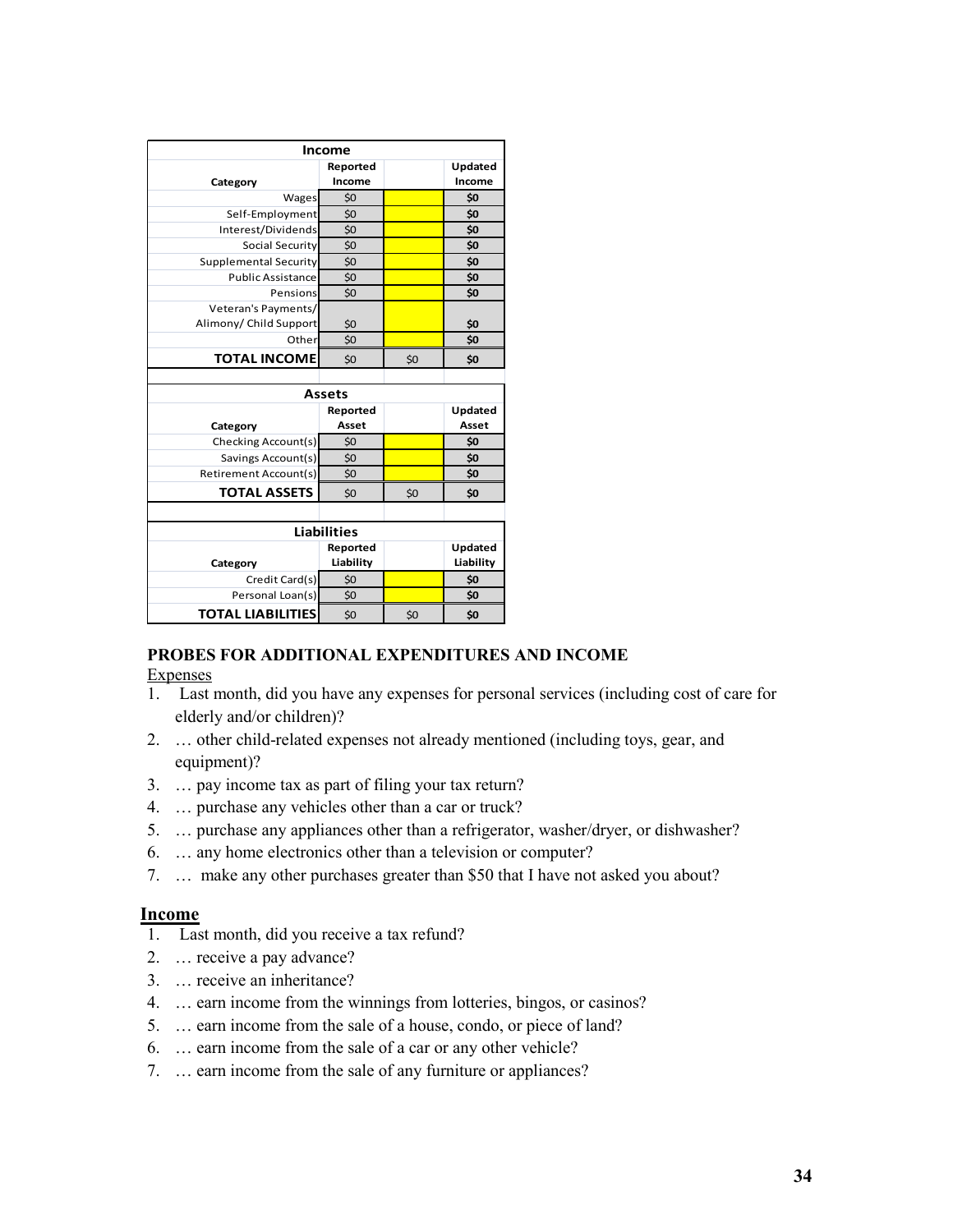- 8. … earn income from the sale stocks, bonds, or mutual funds?
- 9. … earn income from gifts?
- 10. … have any other source of income we haven't already asked about?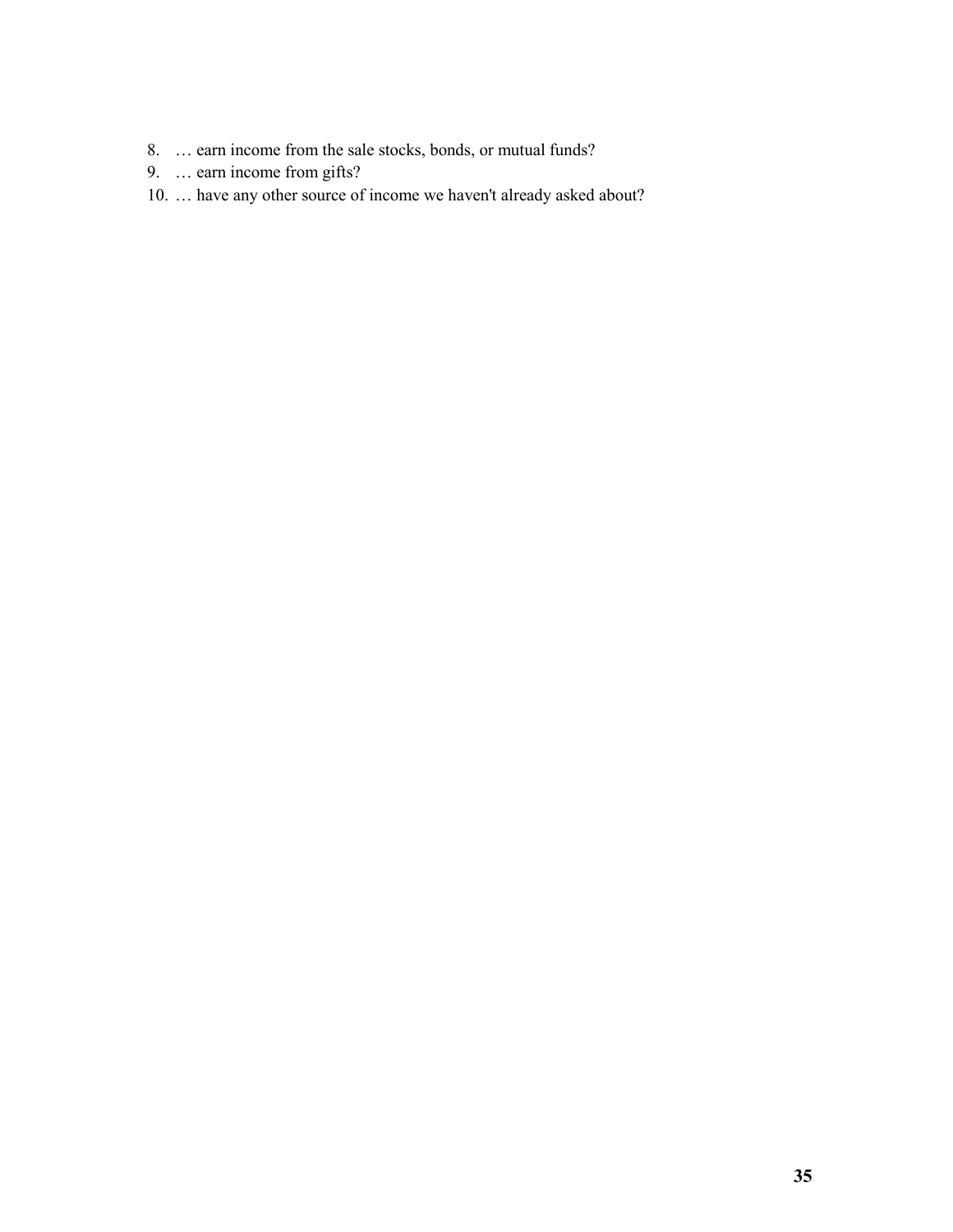# **APPENDIX III**

CE Balance Edit Study Debriefing Protocol

# INTERVIEWER SCRIPT AND OUTLINE

- 1. Introductions (5 minutes)
- **Hi! Thank you for coming in today.**
- **I am …...**   $\bullet$
- **[This is my colleague ( ) who will be taking notes for us today]**
- **Consent form**   $\bullet$
- **Permission to audiotape**   $\bullet$
- **Explanation:** 
	- $\bullet$ **We are going to be working with some possible new questions for the Consumer Expenditure Survey, an ongoing survey that provides a continuous flow of information about the buying habits of American consumers. The survey furnishes data to the Consumer Price Index or CPI, which is a basic measure of inflation.**
	- **What we are going to do today is go through a series of questions just as if you are**   $\bullet$ **participating in the actual survey. Once we have completed all of the questions in the survey, I will get your feedback to them as well as your thoughts on the overall experience participating in the survey. The purpose of today's session is to help us find out more about how people, like you, respond to these questions. We are not here to evaluate you, we are looking to improve the questions, so there are no right or wrong answers. We are primarily interested in how effective the questions are; how easy they are to understand and answer and how well they can capture the information that we are interested in collecting more than the information about your expenses. All the information you give us will be kept completely confidential, and will be used to improve the survey questions.**
	- **Any questions?**
	- **What I'm going to do is read you a question and ask for your answer. Once I have asked all of the questions I will ask you**
	- **Let me know at any point if you have a question or comment, or if you need to take a break.**

# INTRODUCTION TO DEBRIEFING QUESTIONS

**Thank you for completing the survey. We're going to shift gears now and ask you a few questions about your experience in today's session. We realize that some of the items you were asked to answer may be challenging for some people, so we're hoping to get a better understanding of how you answered the questions, and to get any reactions you had to the survey. Your responses will be confidential and will be used to improve the quality of the Consumer Expenditure Survey.**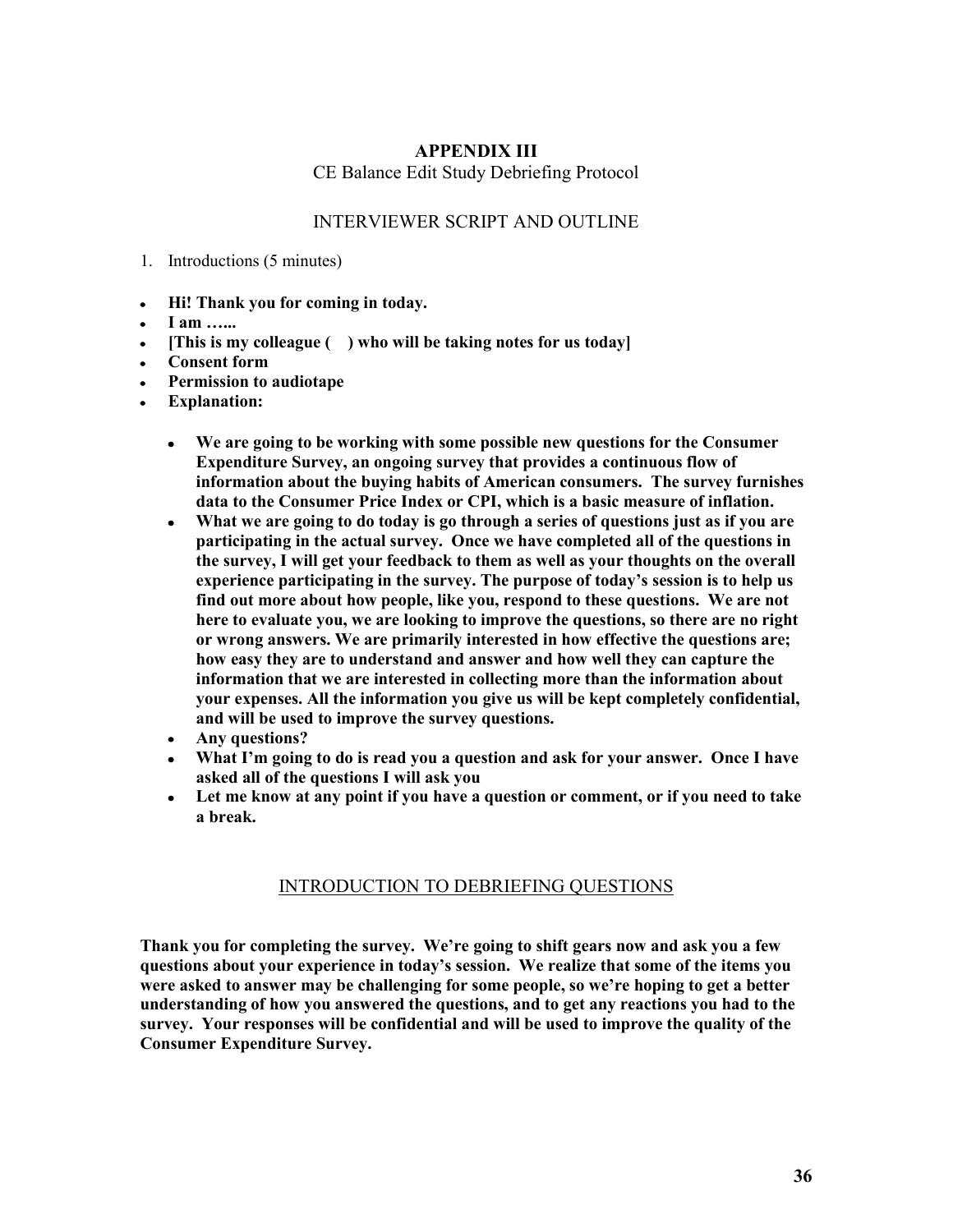# PARTICIPANT DEBRIEFING QUESTIONNAIRE

1. How comfortable or uncomfortable were you giving information about your expenditures, income, assets, and liabilities? *Please circle one answer per row.*

|                                                | Very<br>Uncomfortable | Somewhat<br>Uncomfortable | <b>Neither</b><br>Comfortable nor<br>Uncomfortable | Somewhat<br>Comfortable | Verv<br>Comfortable |
|------------------------------------------------|-----------------------|---------------------------|----------------------------------------------------|-------------------------|---------------------|
| Expenditures                                   |                       |                           |                                                    |                         |                     |
| Income                                         |                       |                           |                                                    | 4                       |                     |
| Assets (e.g., checking<br>or savings accounts) |                       |                           |                                                    |                         |                     |
| Liabilities (e.g., credit<br>cards or loans)   |                       |                           |                                                    |                         |                     |

# **1a. If less than five, what could we have done to make you more comfortable answering those questions?**

2. How accurate or inaccurate do you think you were able to report your expenditures, income, assets, and liabilities? *Please circle one answer per row.* 

|                                                | Neither    |            |              |          |          |  |
|------------------------------------------------|------------|------------|--------------|----------|----------|--|
|                                                | Very       | Somewhat   | Accurate nor | Somewhat | Very     |  |
|                                                | Inaccurate | Inaccurate | Inaccurate   | Accurate | Accurate |  |
| Expenditures                                   |            |            | 3.           |          |          |  |
| Income                                         |            |            | 3            |          |          |  |
| Assets (e.g., checking<br>or savings accounts) |            |            | 3            |          |          |  |
| Liabilities (e.g., credit<br>cards or loans)   |            |            | 3            |          |          |  |

2a. If less than five, what could we have done to help you report the information more accurately?

- 3. Were there any items that you felt were particularly easy to report accurately?
- 4. Were there any items that you felt were particularly difficult to report accurately?
- 5. If you had to describe how burdensome the interview was, what would you say? 5a. Could you tell me what the term burden means to you?
- 6. What do you think about the length of the survey?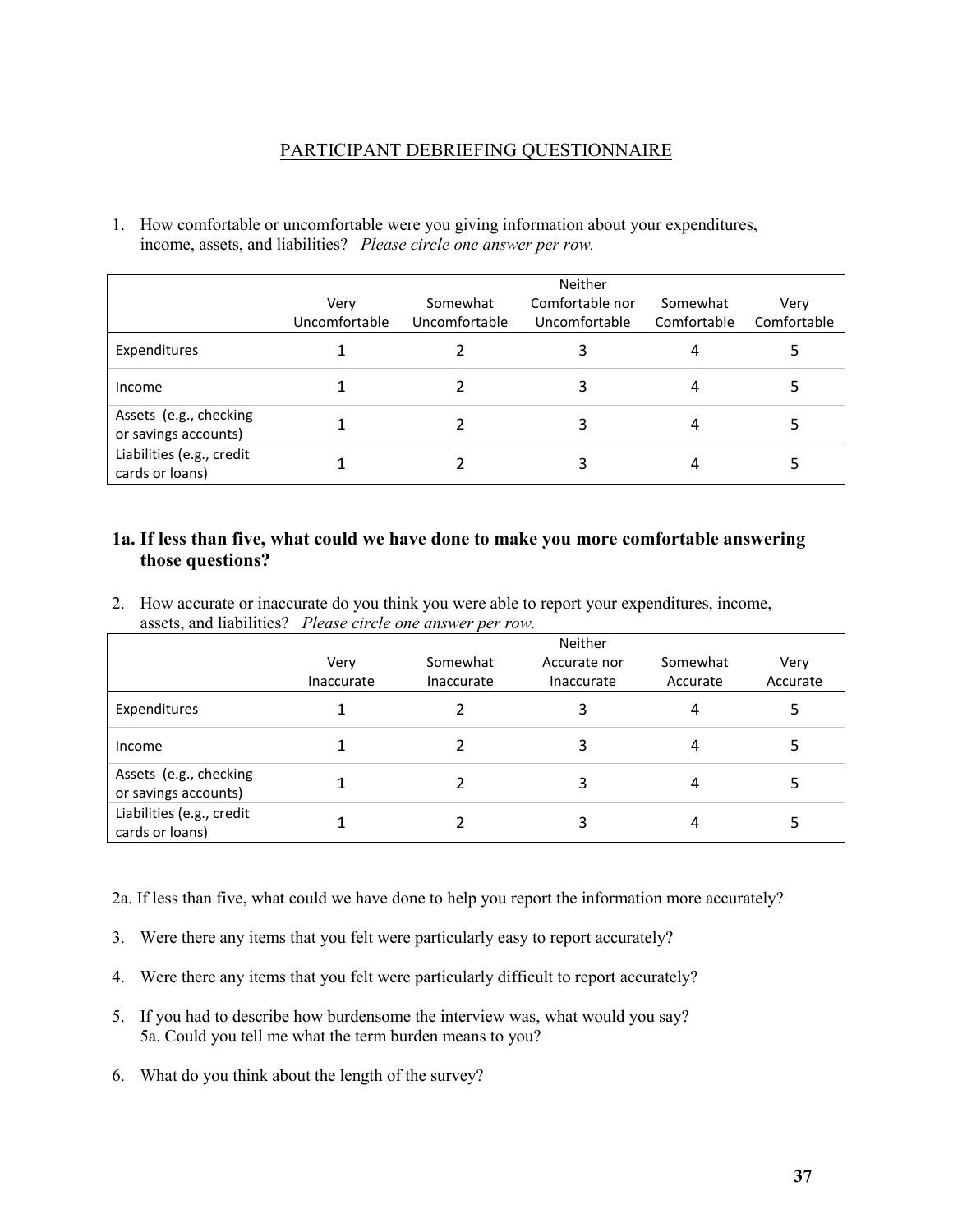6a. How long do you think the survey lasted? 6b. How long did you expect it to be?

# DEBRIEFING QUESTIONS

- 1. General Reactions: Thank you. I"ve got a few additional questions that I"d like to discuss with you now. Let's start by getting your general reactions to the survey. What was it like for you to complete the survey?
	- a. [Additional probes if necessary: *were there questions that you found particularly difficult or confusing? Did the questionnaire seem to flow smoothly or not? Were there any items that you felt were too sensitive or personal?]*
- 2. Comfort: review responses to question 1 and 1a on self-administered questionnaire
	- a. Probe about any items that the respondent rated low and get the respondent to expand on their answers.
	- b. If answers varied among the sections, what made specific sections more or less comfortable?
- 3. Accuracy: review responses to question 2 and 2a on self-administered questionnaire
	- a. Probe about any items that the respondent rated low and get the respondent to expand on their answers.
	- b. If answers varied among the sections, what made specific sections more or less accurate?
	- c. How exact did you feel your answers needed to be?
	- a. Do you think you estimated for any of your answers?
		- i. Which?
		- ii. Why?
	- b. Felt answers needed to be exact based on what?
	- c. How accurate did you feel your answers were overall?
- 4. Information Booklet: Did you think it was helpful to have the information booklet?
- 5. Reference Period: You were asked to tell us about your household income and expenses for a 1 month period.
	- a. If you were asked to report your household expenses for a 3 month period instead, do you think it would be easier, the same, or more difficult?
		- *i.* Can you tell us more about that? How would you go about coming up with your total household expenses for 3 months? [Additional probes, as necessary: *For example, would you think about the average monthly amount and multiply by 3, or would you think about each month separately and report based on each specific month?)*
	- b. How about household income if you were asked to report your household income for a 3 month period instead, do you think it would be easier, the same, or more difficult?
		- i. Can you tell us more about that? What would make it [fill]?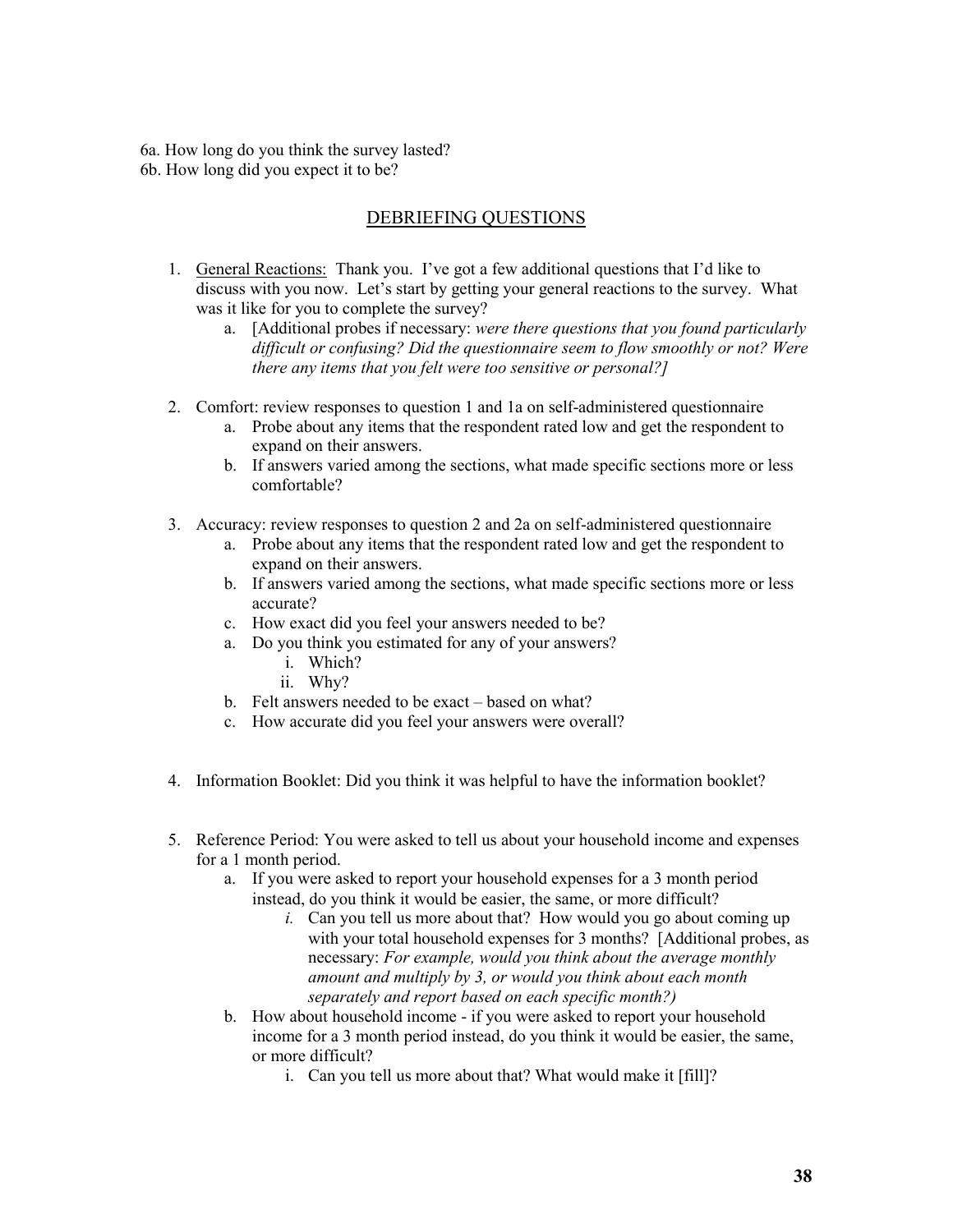c. And how about household assets and liabilities (such as bank accounts, credit card balances, and loans) - if you were asked to report your household assets and liabilities for a 3 month period instead, do you think it would be easier, the same, or more difficult?

i. Can you tell us more about that? What would make it [fill]? [Additional probe, as necessary: Over a 3 month period people clearly purchase more things than they do in just a single month. But are there specific types of purchases or expenses that you can think of that we might be missing by asking about just one month?

- 6. Proxy Issues Reporting Expenditures [for Multi-person CUs]: At the start of the interview, we asked you a set of expenditure questions that began "Last month, did you or anyone in your household purchase…." – for example, a car, a refrigerator, etc. – and we went through about 30 expenditure categories. You indicated earlier [in the selfadministered questionnaire, or in response to a previous verbal debriefing question] that you felt that your answer to these question were [very/somewhat/not very/not at all] accurate
	- a. Do you feel that you have a good sense of what people in your household buy and how much they spend?
		- i. If not/so, why not/tell me more about that why/why not?
	- b. Are there particular types of expenditures that you"d be likely to be unaware of, or are there particular household members whose expenditures you may not know as much about?
	- c. Do you think the answers to any of the questions would have been different if someone else in your household answered the interview questions?
- 7. Proxy Issues Reporting Income [for Multi-person CUs]: In the survey, we asked you a series of income-related questions, such as "Last month, did you or any members of your household earn any income from wages, salary, commissions, bonuses, or tips (do not include income from self-employment)?" And then we asked you how much your HH earned from these sources. You indicated earlier [in the self-administered questionnaire, or in response to a previous verbal debriefing question] that you felt that your answer to these question were [very/somewhat/not very/not at all] accurate
	- d. Do you feel that you have a good sense of the earnings of other people in your household?
		- i. If not/so, why not/tell me more about that.
	- e. Do you think the answers to any of the questions would have been different if someone else in your household answered the interview questions?
	- f. Did you think it would need to consult with other people in your household about their income before responding to this survey in order to give a reasonably accurate answer to the income questions?
		- i. Why or why not?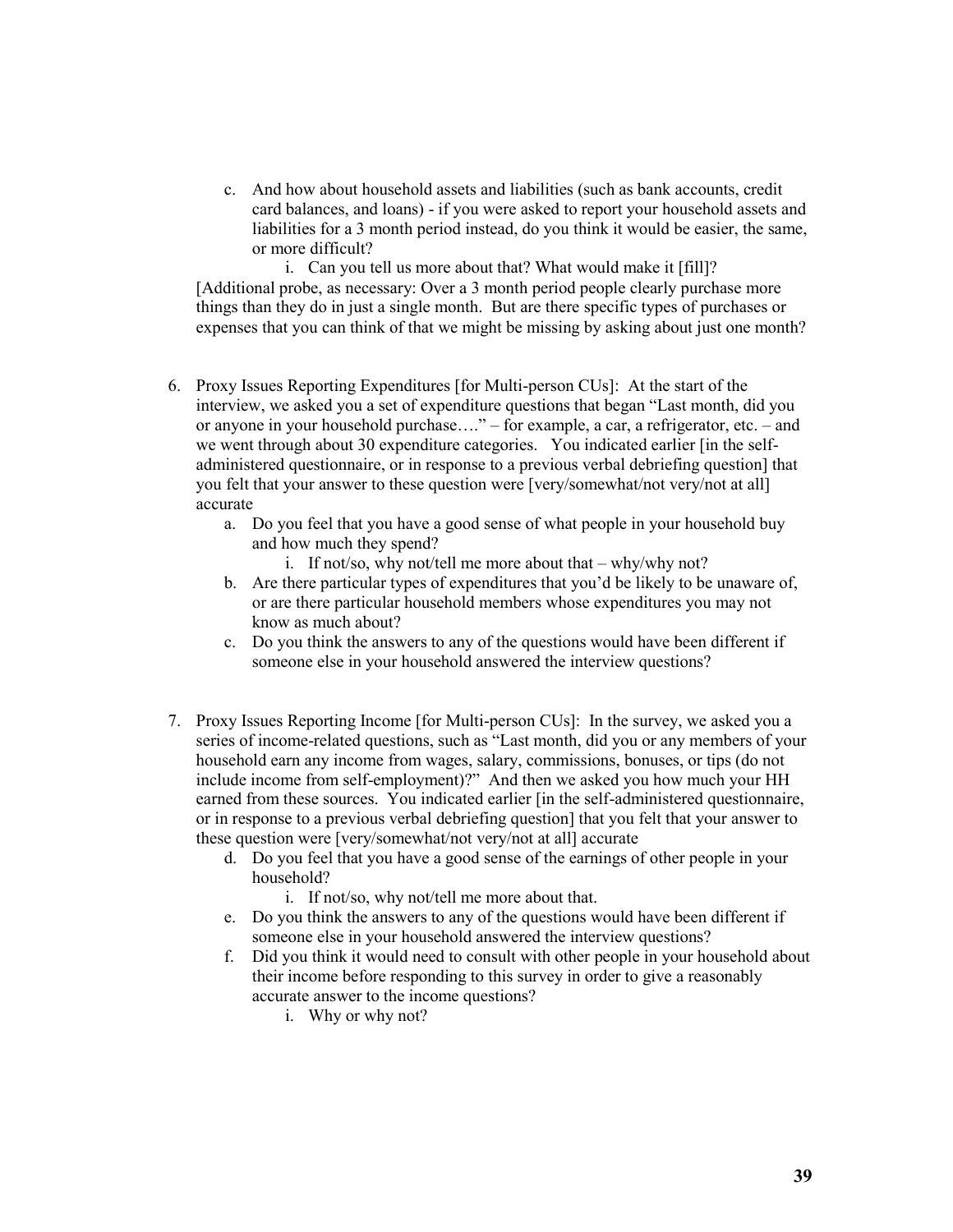- 8. Proxy Issues Reporting Assets and Liabilities [for multi-person CUs]: Okay, we also asked you to report your HH"s assets (such as savings and retirement accounts) and liabilities (such as credit card debt and other loan balances).
	- a. Do you feel that you have a good sense of the earnings of other people in your household?
		- ii. If not/so, why not/tell me more about that.
	- g. Do you think the answers to any of the questions would have been different if someone else in your household answered the interview questions?
	- h. Did you think it would need to consult with other people in your household about their assets and/or liablities before responding to this survey in order to give a reasonably accurate answer to the assets and liabilities questions?
		- i. Why or why not?
- 9. Reconciliation
	- a. At one point in the interview, we generated that chart that showed you your/your HH"s expenses for last month and your income and assets/liabilities next to each other [show chart from tab 5 again].
		- i. What was your initial reaction to this graph?
		- ii. Did it make sense to you? Was it easy or difficult to understand? (How so/why?)
		- iii. Could we have done anything else to make it clearer/better?
	- b. [For Rs who were out of balance] When I showed you that graph, I read the following statement, and I"d like to get your reaction to it. I said, "*Ideally, we expect to see the two figures (expenditures and income/assets) match up pretty closely. However, sometimes when there is a big difference between these two amounts in a given month, it's because we (missed some of your HH's expenditures/income) or need to make other changes to bring these in line."*
		- i. Could you tell me in your own words what you think we are trying to say here?
		- ii. What is your reaction to this statement?
		- iii. Did it make sense to you? Was it easy or difficult to understand? (How so/why?)
		- iv. Could we have done anything else to make it clearer?
	- c. [For R who were out of balance] After we showed you the graph, we presented this summary screen [show tab 6] and asked you to review your answers and make any changes you felt were appropriate.
		- i. Did you have any reactions when we showed you this summary table?
		- ii. In your own words, could you tell me what you think we were asking you to do on this screen?
		- iii. [For R who had range edits flagged] One/some of the values listed in the table was/were highlighted and I told you that *the instrument had flagged that/those amount(s) as being potentially too high or too low – and then I asked you to please verify that it/they was/were correct?*
			- 1. What were any reactions to this part of the interview?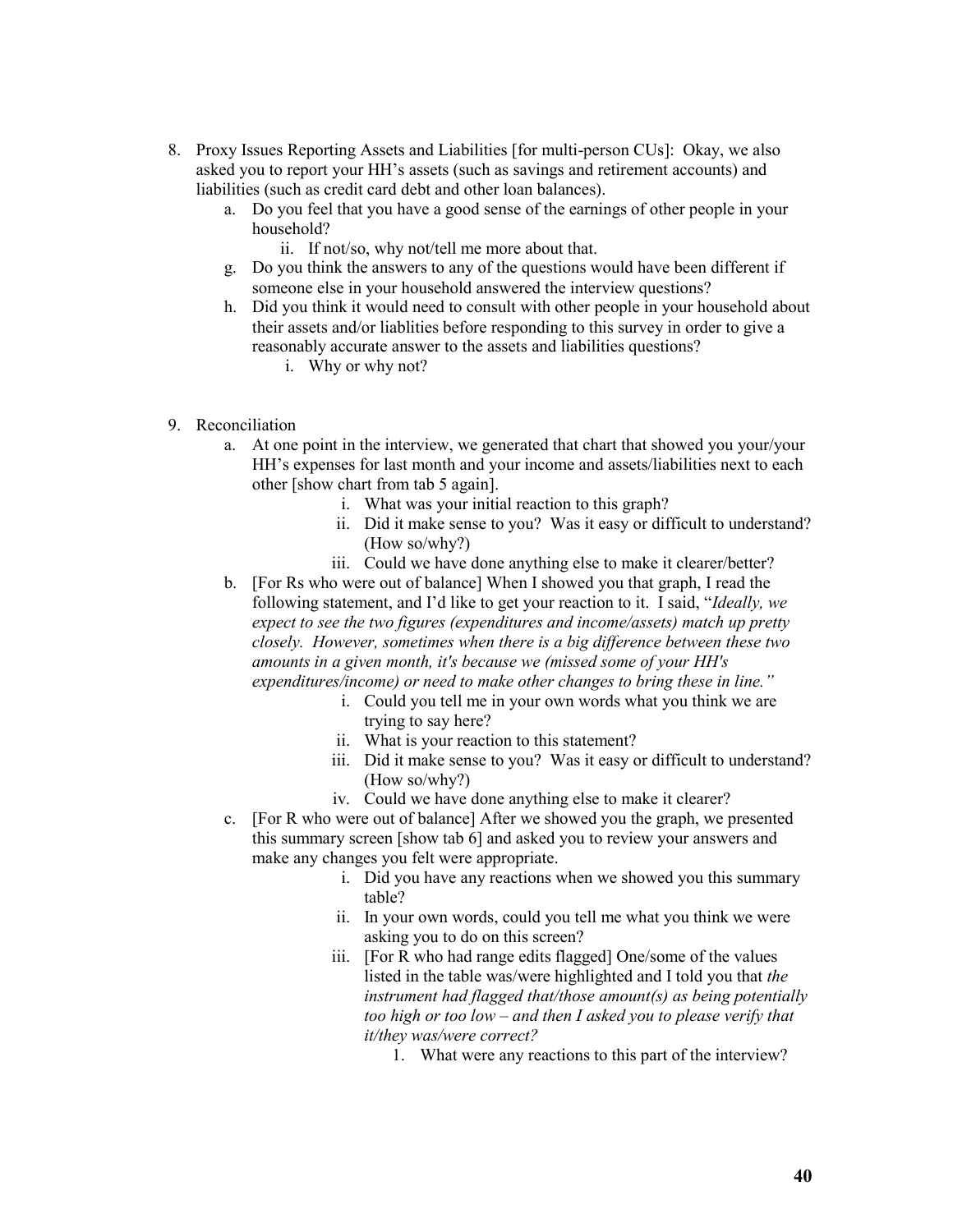- 2. [For any changes that were made] Can you tell me a bit more about how you decided what to change and what not to change, and how you arrived at the revised amount(s)?
	- a. Was this easy or difficult for you, and why?
- d. [For R who were out of balance and made changes on tab 6] What about the remainder of the survey? After you made the changes to these items [on tab 6], we showed you an updated graph [show tab 8].
	- i. Again, what were your reactions to this graph? (e.g., was it what you expected to see or not? Was it helpful to see this revised graph or not?)
- e. [For R who were asked additional expenditure/income/assets/liability questions] We then tried to get your income and expenditures reports a bit closer by asking you a few follow questions. For example, we asked you [Insert example from R"s survey].
	- i. What did you think of these questions?
		- 1.Were they easy or difficult? Why?
		- 2.Any other reactions to these follow-up questions?
- 10. Do you or anyone in your household keep a budget or records of household income and/or expenses?

Yes Go to 10a No Go to 11

- 10a. How well do you think that budget matches your overall finances?
- 10b. Are there items (of expenditures or income) we asked about today that you do not include in your regular budget? What are those items?
- 10c. Are there items (of expenditures or income) we *did not* ask about today that you *do* include in your regular budget? What are those items?

# 11. Use of records

- a. On a scale from 1-5 with1 being very unlikely and 5 being very likely, how likely is it that you"d use records to help answer the questions in this survey? i. If not "very likely," why not?
- b. [For those who indicated some likely use of records:] If we had conducted this interview in your home AND you had wanted to use the records you had available
- c. How much more effort would it take for you to gather and use the records (5 pt scale)?
- d. How would your use of records affect the accuracy of your responses (5-pt scale)? (What types of items might it affect most?  $-$  i.e., getting at intersection of their perceptions of accuracy for various items and their knowledge of specific records ?)